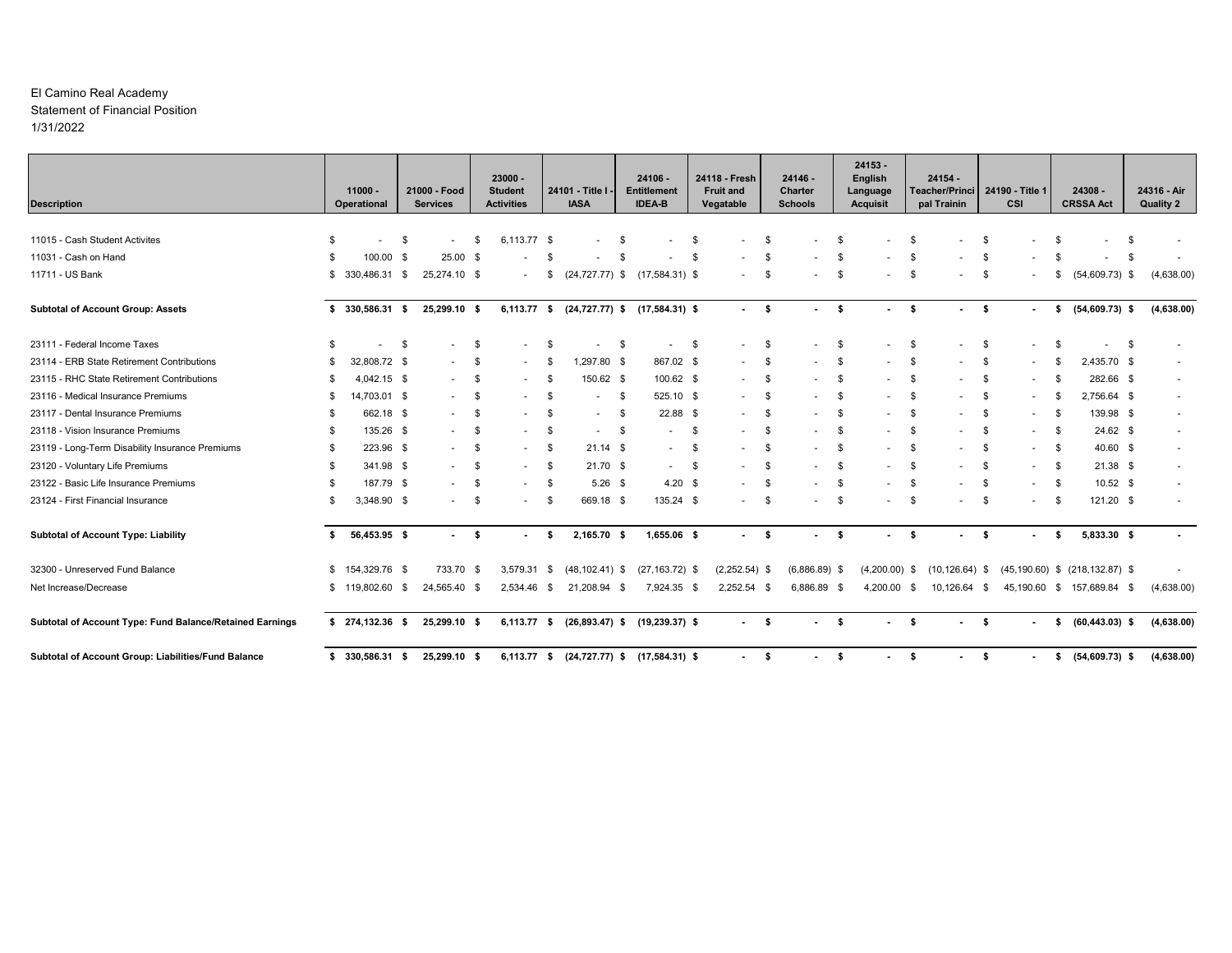#### El Camino Real Academy Statement of Financial Position1/31/2022

| <b>Description</b>                                       | 24330 - ARP<br><b>ESSER III</b> | 25153 - Title<br><b>XIX MEDICAID</b><br>3/21 Y |            | 31200 - Public<br><b>School Capital</b><br>Out | 31600 - Capital 31701 - Capital 31703 - Capital<br>Improvements<br>$HB-3$ | Improvements<br>SB <sub>9</sub> | Outlay - fixed<br>assets $> $5k$ | Total              |
|----------------------------------------------------------|---------------------------------|------------------------------------------------|------------|------------------------------------------------|---------------------------------------------------------------------------|---------------------------------|----------------------------------|--------------------|
|                                                          |                                 |                                                |            |                                                |                                                                           |                                 |                                  |                    |
| 11015 - Cash Student Activites                           | \$                              | \$                                             | \$         |                                                | \$                                                                        | \$                              | \$                               | \$<br>6,113.77     |
| 11031 - Cash on Hand                                     | \$                              | \$                                             | \$         |                                                | \$                                                                        | \$                              | \$                               | \$<br>125.00       |
| 11711 - US Bank                                          | $$(117,600.97)$ \$              | 26,605.86                                      | \$         | $(53, 166.25)$ \$                              | 19,251.69                                                                 | \$<br>61,098.89 \$              | 9,230.00                         | \$<br>199,619.82   |
| <b>Subtotal of Account Group: Assets</b>                 | $$(117,600.97)$ \$              | 26,605.86 \$                                   |            | $(53, 166.25)$ \$                              | 19,251.69 \$                                                              | 61,098.89                       |                                  | \$<br>205,858.59   |
| 23111 - Federal Income Taxes                             | \$                              | \$                                             | \$         |                                                | \$                                                                        | \$                              |                                  | \$                 |
| 23114 - ERB State Retirement Contributions               | \$<br>863.58                    | \$<br>728.55                                   | $^{\circ}$ |                                                | \$<br>÷.                                                                  | \$                              | \$<br>$\sim$                     | \$<br>39,001.37    |
| 23115 - RHC State Retirement Contributions               | \$<br>$100.22$ \$               | 84.56 \$                                       |            |                                                | \$                                                                        | \$                              | \$<br>÷.                         | \$<br>4,760.83     |
| 23116 - Medical Insurance Premiums                       | \$<br>٠                         | \$<br>656.38 \$                                |            |                                                | \$<br>÷.                                                                  | \$                              | \$<br>٠                          | \$<br>18.641.13    |
| 23117 - Dental Insurance Premiums                        | \$<br>54.44                     | \$<br>28.60 \$                                 |            |                                                | \$<br>÷.                                                                  | \$                              | \$<br>٠                          | \$<br>908.08       |
| 23118 - Vision Insurance Premiums                        | \$<br>$\overline{a}$            | \$<br>$6.26$ \$                                |            |                                                | \$                                                                        | \$                              | \$                               | \$<br>166.14       |
| 23119 - Long-Term Disability Insurance Premiums          | \$<br>$13.14$ \$                | 9.98                                           | <b>S</b>   |                                                | \$                                                                        | \$                              | \$                               | \$<br>308.82       |
| 23120 - Voluntary Life Premiums                          | \$<br>$\sim$                    | \$<br>٠                                        | \$         |                                                | \$                                                                        | \$                              | \$<br>٠                          | \$<br>385.06       |
| 23122 - Basic Life Insurance Premiums                    | \$<br>5.26                      | \$<br>5.26                                     | - \$       |                                                | \$<br>ä,                                                                  | \$                              | \$<br>٠                          | \$<br>218.29       |
| 23124 - First Financial Insurance                        | \$<br>٠                         | \$<br>501.30 \$                                |            |                                                | \$                                                                        | \$                              | \$<br>٠                          | \$<br>4,775.82     |
| <b>Subtotal of Account Type: Liability</b>               | \$<br>1,036.64 \$               | 2,020.89 \$                                    |            |                                                | \$                                                                        | \$                              |                                  | \$<br>69,165.54    |
| 32300 - Unreserved Fund Balance                          | \$                              | \$<br>40,896.12 \$                             |            |                                                | \$<br>55,621.60 \$                                                        | 55,265.90 \$                    |                                  | \$<br>(51, 629.28) |
| Net Increase/Decrease                                    | $$$ (118,637.61) \$             | $(16,311.15)$ \$                               |            | $(53, 166.25)$ \$                              | $(36,369.91)$ \$                                                          | 5,832.99                        |                                  | \$<br>179,092.33   |
| Subtotal of Account Type: Fund Balance/Retained Earnings | $$$ (118,637.61) \$             | 24,584.97 \$                                   |            | $(53, 166.25)$ \$                              | 19,251.69 \$                                                              | 61,098.89 \$                    |                                  | \$<br>127,463.05   |
| Subtotal of Account Group: Liabilities/Fund Balance      | $$(117,600.97)$ \$              | 26,605.86 \$                                   |            | $(53, 166.25)$ \$                              | 19,251.69 \$                                                              | 61.098.89 \$                    |                                  | \$<br>196.628.59   |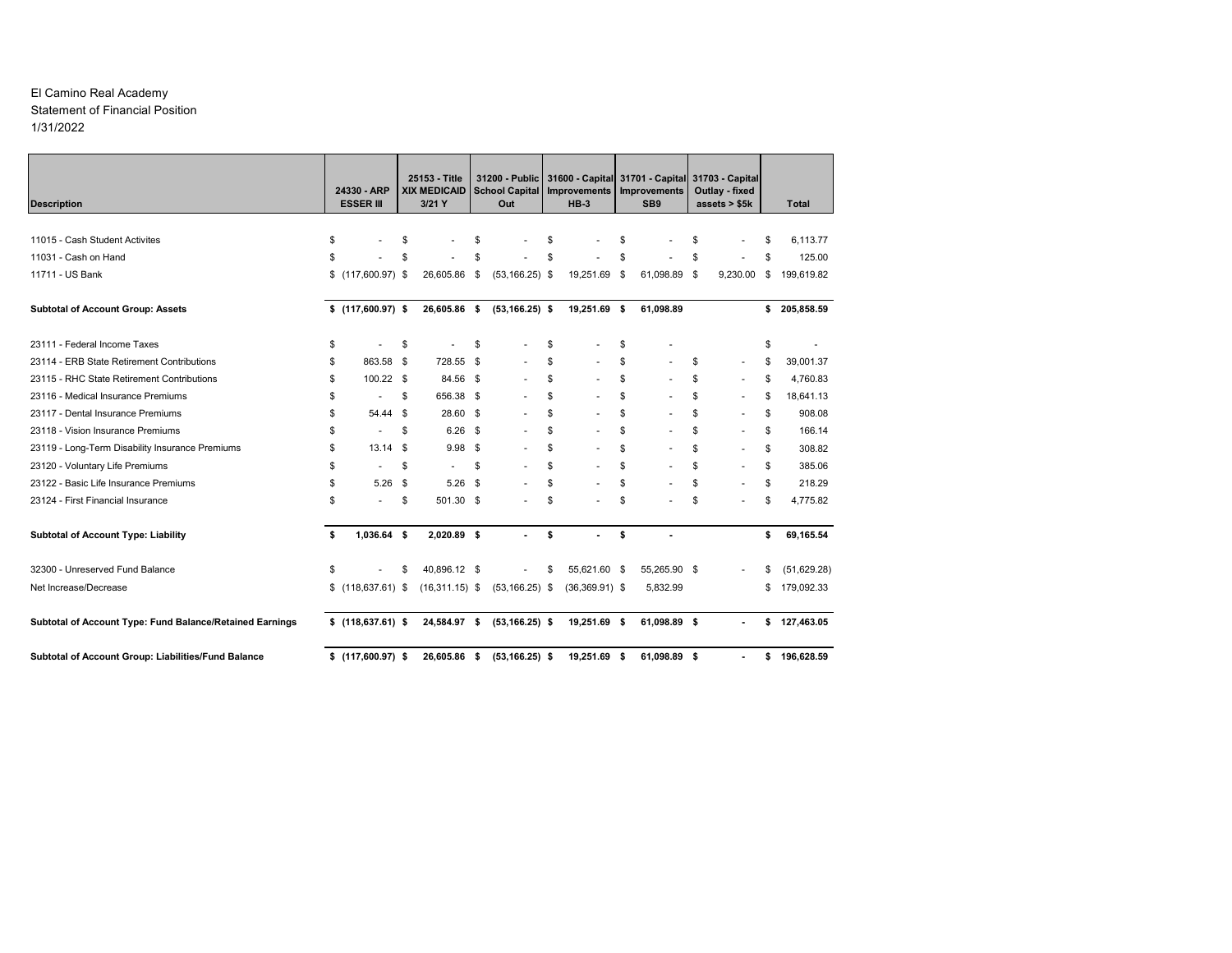Statement of Revenue, Expenditures and Changes in Fund Balance Year to Date 1/31/2022

| <b>Description</b>                                                     |    | $11000 -$<br><b>Operational</b> |      | 21000 - Food<br><b>Services</b> |     | 23000 - Non-<br>Instructional<br><b>Support</b> | 24101 - Title I<br><b>IASA</b>         | 24106 -<br><b>Entitlement</b><br><b>IDEA-B</b> |
|------------------------------------------------------------------------|----|---------------------------------|------|---------------------------------|-----|-------------------------------------------------|----------------------------------------|------------------------------------------------|
|                                                                        |    |                                 |      |                                 |     |                                                 |                                        |                                                |
| 41110 - Ad Valorem Taxes - School District                             | \$ |                                 | \$   |                                 | \$  |                                                 | \$                                     | \$                                             |
| 41920 - Contributions and Donations From Private Sources               | \$ |                                 | \$   |                                 | \$  | 3,111.56                                        | \$                                     | \$                                             |
| 41980 - Refund of Prior Year's Expenditures                            | \$ | 1,343.77                        | \$   |                                 | \$  |                                                 | \$<br>$\overline{a}$                   | \$                                             |
| 41924 - Revenue from District                                          | \$ |                                 | \$   |                                 | \$  | $\overline{a}$                                  | \$<br>69,867.44                        | \$<br>36,557.58                                |
| 43101 - State Equalization Guarantee                                   | \$ | 1,934,468.36                    | \$   |                                 | \$  | Ĭ.                                              | \$                                     | \$                                             |
| 43209 - PSCOC Awards                                                   | \$ |                                 | \$   |                                 | \$  | $\overline{a}$                                  | \$                                     | \$                                             |
| 43202 - State Flow-through Grants                                      | \$ |                                 | \$   |                                 | \$  |                                                 | \$                                     | \$                                             |
| 44301 - Other Restricted Grants - Federal Direct                       | \$ |                                 | \$   |                                 | \$  |                                                 | \$                                     | \$                                             |
| 44500 - Restricted Grants From the Federal Government Through the \$\$ |    |                                 | \$   | 89,352.05                       | \$  |                                                 | \$                                     | \$                                             |
| <b>Total Revenue</b>                                                   |    | \$1,935,812.13                  | \$   | 89,352.05                       | -\$ | 3,111.56                                        | \$<br>69,867.44                        | \$<br>36,557.58                                |
| 1000 - Instruction                                                     | \$ | 910,987.31                      | \$   |                                 | \$  | 577.10                                          | \$<br>48,658.50                        | \$<br>28,370.73                                |
| 2110 - Attendance and Social Work Services                             | \$ | 28,341.35 \$                    |      |                                 | \$  |                                                 | \$                                     | \$                                             |
| 2120 - Guidance Services                                               | \$ | 74,315.72 \$                    |      |                                 | \$  | $\overline{a}$                                  | \$                                     | \$                                             |
| 2130 - Health Services                                                 | \$ | 3,005.96                        | - \$ |                                 | \$  | $\overline{a}$                                  | \$<br>÷                                | \$                                             |
| 2140 - Psychological Services                                          | \$ | 11,880.00                       | - \$ |                                 | \$  | $\overline{a}$                                  | \$                                     | \$<br>262.50                                   |
| 2150 - Speech Pathology and Audiology Services                         | \$ | 4,620.00 \$                     |      |                                 | \$  | $\overline{a}$                                  | \$                                     | \$                                             |
| 2160 - Occupational Therapy-Related Services                           | \$ | 3,340.00 \$                     |      |                                 | \$  | $\overline{a}$                                  | \$                                     | \$                                             |
| 2190 - Other Support Services-Student                                  | \$ | 35,805.70 \$                    |      | ÷,                              | \$  | $\overline{a}$                                  | \$                                     | \$                                             |
| 2230 - Instruction-Related Technology                                  | \$ | 30,024.33 \$                    |      | ÷,                              | \$  | $\overline{a}$                                  | \$                                     | \$                                             |
| 2310 - Board of Education                                              | \$ | 153,727.84 \$                   |      | ÷,                              | \$  | $\overline{a}$                                  | \$                                     | \$                                             |
| 2410 - Office of the Principal                                         | \$ | 38,570.87 \$                    |      | $\overline{a}$                  | \$  | $\overline{\phantom{0}}$                        | \$<br>$\overline{a}$                   | \$                                             |
| 2510 - Fiscal Services                                                 | \$ | 104,486.69                      | \$   | $\overline{a}$                  | \$  | $\overline{\phantom{0}}$                        | \$<br>$\overline{\phantom{a}}$         | \$                                             |
| 2530 - Printing, Publishing, and Duplicating Services                  | \$ | 14,595.00                       | - \$ | $\overline{a}$                  | \$  | $\overline{\phantom{0}}$                        | \$<br>$\overline{\phantom{a}}$         | \$                                             |
| 2580 - Administrative Technology Services                              | \$ | 31,755.94 \$                    |      | $\overline{a}$                  | \$  | $\overline{\phantom{0}}$                        | \$<br>$\overline{a}$                   | \$                                             |
| 2590 - Other Support Services-Central Services                         | \$ | 7,335.67 \$                     |      |                                 | \$  | $\overline{a}$                                  | \$<br>$\overline{a}$                   | \$                                             |
| 2610 - Operation of Buildings                                          | \$ | 211,952.73                      | \$   | ÷,                              | \$  | $\overline{a}$                                  | \$<br>$\overline{a}$                   | \$                                             |
| 2690 - Other Operation & Maintenance of Plant                          | \$ | 34,156.24                       | \$   | ÷,                              | \$  | $\overline{a}$                                  | \$<br>L,                               | \$                                             |
| 3100 - Food Services Operations                                        | \$ | $\overline{\phantom{a}}$        | \$   | 64,786.65                       | \$  | $\overline{a}$                                  | \$                                     | \$                                             |
| 4000 - Capital Outlay                                                  | \$ | 117,108.18                      | \$   | $\overline{a}$                  | \$  | $\overline{\phantom{a}}$                        | \$<br>÷,                               | \$                                             |
| Total Expenditure                                                      |    | \$1,816,009.53                  | \$   | 64,786.65                       |     | 577.10                                          | \$<br>48,658.50                        | 28,633.23                                      |
| <b>Total Other Financing Sources (Uses)</b>                            | \$ |                                 | \$   |                                 | \$  |                                                 | \$                                     | \$                                             |
| Excess (deficiency) of revenues and other financing                    |    |                                 |      |                                 |     |                                                 |                                        |                                                |
| sources over expenditures and other financing uses                     | \$ | 119,802.60 \$                   |      | 24,565.40 \$                    |     | 2,534.46 \$                                     | 21,208.94 \$                           | 7,924.35                                       |
| Fund Balance, Beginning of year                                        | \$ | 154,329.76 \$                   |      | 733.70 \$                       |     | 3,579.31 \$                                     | $(48, 102.41)$ \$                      | (27, 163.72)                                   |
| Fund Balance, End of year                                              | \$ | 274,132.36 \$                   |      | 25,299.10 \$                    |     |                                                 | 6,113.77 \$ (26,893.47) \$ (19,239.37) |                                                |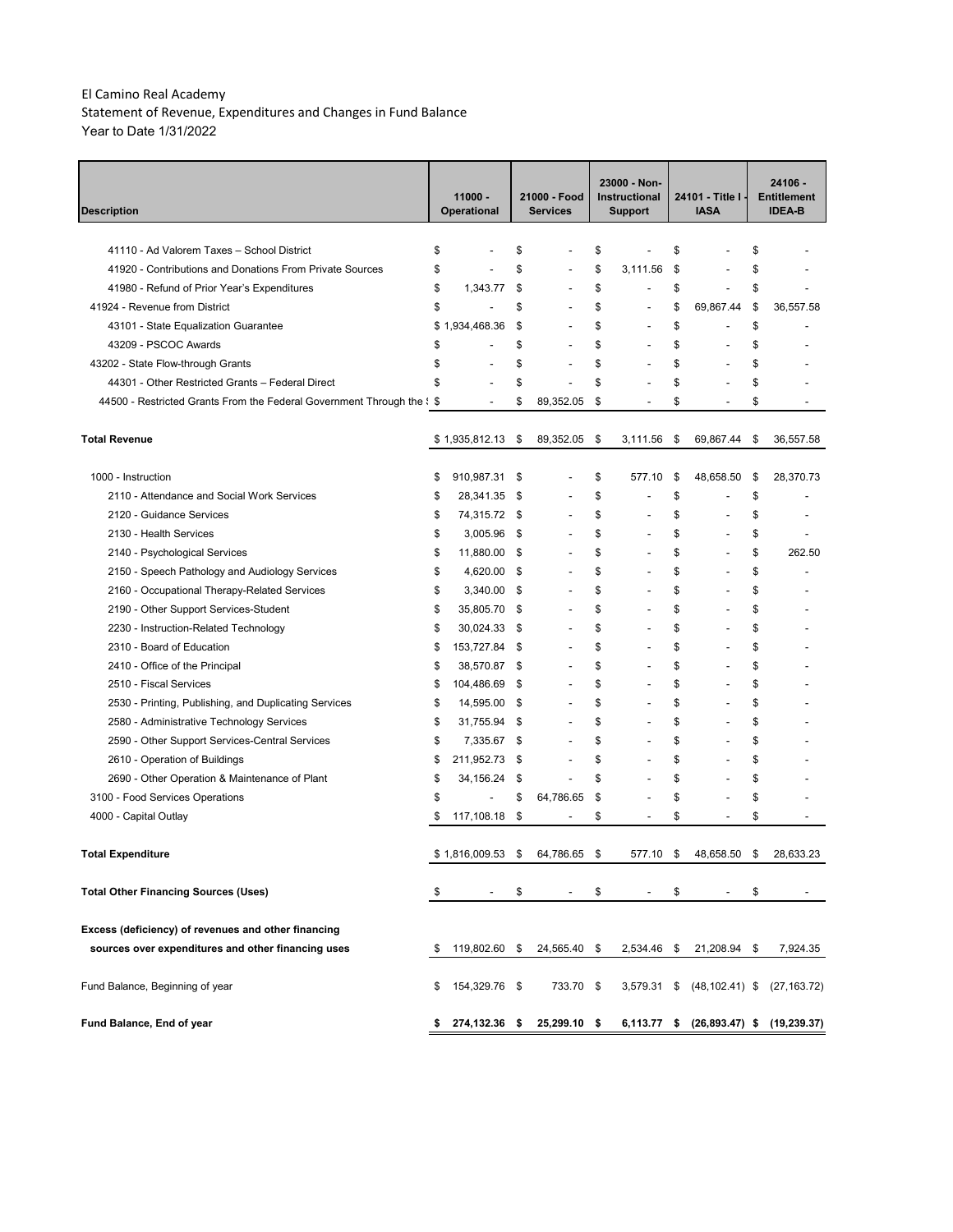Statement of Revenue, Expenditures and Changes in Fund B Year to Date 1/31/2022

| Description                                                                     |    | 24118 - Fresh<br><b>Fruit and</b><br>Vegatable | 24146 -<br><b>Charter</b><br><b>Schools</b> |    | 24153 -<br><b>English</b><br>Language<br><b>Acquisit</b> | 24154<br>Teacher/Princi<br>pal Trainin |    | 24190 - Title 1<br>CSI |
|---------------------------------------------------------------------------------|----|------------------------------------------------|---------------------------------------------|----|----------------------------------------------------------|----------------------------------------|----|------------------------|
|                                                                                 |    |                                                |                                             |    |                                                          |                                        |    |                        |
| 41110 - Ad Valorem Taxes - School District                                      | \$ |                                                | \$                                          | \$ |                                                          | \$                                     | \$ |                        |
| 41920 - Contributions and Donations From Private Sources                        | \$ |                                                | \$                                          | \$ |                                                          | \$                                     | \$ |                        |
| 41980 - Refund of Prior Year's Expenditures                                     | \$ | L,                                             | \$<br>$\overline{a}$                        | \$ |                                                          | \$<br>$\overline{a}$                   | \$ |                        |
| 41924 - Revenue from District                                                   | \$ | L,                                             | \$<br>6,886.89                              | \$ | 4,200.00                                                 | \$<br>10,126.64                        | \$ | 45,190.60              |
| 43101 - State Equalization Guarantee                                            | \$ |                                                | \$                                          | \$ |                                                          | \$                                     | \$ |                        |
| 43209 - PSCOC Awards                                                            | \$ |                                                | \$                                          | \$ |                                                          | \$                                     | \$ |                        |
| 43202 - State Flow-through Grants                                               | \$ |                                                | \$                                          | \$ |                                                          | \$                                     | \$ |                        |
| 44301 - Other Restricted Grants - Federal Direct                                | \$ |                                                | \$                                          | \$ |                                                          | \$                                     | \$ |                        |
| 44500 - Restricted Grants From the Federal Government Through the $\frac{1}{5}$ |    | 11,505.33                                      | \$                                          | \$ |                                                          | \$                                     | \$ |                        |
| <b>Total Revenue</b>                                                            | \$ | 11,505.33                                      | \$<br>6,886.89                              | \$ | 4,200.00                                                 | \$<br>10,126.64                        | \$ | 45,190.60              |
| 1000 - Instruction                                                              | \$ |                                                | \$                                          | \$ |                                                          | \$                                     | \$ |                        |
| 2110 - Attendance and Social Work Services                                      | \$ |                                                | \$                                          | \$ |                                                          | \$                                     | \$ |                        |
| 2120 - Guidance Services                                                        | \$ |                                                | \$<br>$\overline{a}$                        | \$ |                                                          | \$                                     | \$ |                        |
| 2130 - Health Services                                                          | \$ |                                                | \$                                          | \$ |                                                          | \$                                     | \$ |                        |
| 2140 - Psychological Services                                                   | \$ |                                                | \$                                          | \$ |                                                          | \$                                     | \$ |                        |
| 2150 - Speech Pathology and Audiology Services                                  | \$ | ÷                                              | \$                                          | \$ |                                                          | \$                                     | \$ |                        |
| 2160 - Occupational Therapy-Related Services                                    | \$ | ÷                                              | \$                                          | \$ |                                                          | \$                                     | \$ |                        |
| 2190 - Other Support Services-Student                                           | \$ |                                                | \$                                          | \$ |                                                          | \$                                     | \$ |                        |
| 2230 - Instruction-Related Technology                                           | \$ | ÷                                              | \$<br>÷,                                    | \$ |                                                          | \$                                     | \$ |                        |
| 2310 - Board of Education                                                       | \$ | ÷                                              | \$<br>÷,                                    | \$ |                                                          | \$                                     | \$ |                        |
| 2410 - Office of the Principal                                                  | \$ | ÷                                              | \$<br>$\overline{a}$                        | \$ |                                                          | \$                                     | \$ |                        |
| 2510 - Fiscal Services                                                          | \$ | ÷                                              | \$<br>$\overline{a}$                        | \$ |                                                          | \$                                     | \$ |                        |
| 2530 - Printing, Publishing, and Duplicating Services                           | \$ | ÷                                              | \$<br>$\overline{a}$                        | \$ |                                                          | \$                                     | \$ |                        |
| 2580 - Administrative Technology Services                                       | \$ | ÷                                              | \$<br>$\overline{a}$                        | \$ |                                                          | \$                                     | \$ |                        |
| 2590 - Other Support Services-Central Services                                  | \$ | ÷                                              | \$<br>$\overline{a}$                        | \$ |                                                          | \$                                     | \$ |                        |
| 2610 - Operation of Buildings                                                   | \$ | Ĭ.                                             | \$<br>$\overline{a}$                        | \$ |                                                          | \$                                     | \$ |                        |
| 2690 - Other Operation & Maintenance of Plant                                   | \$ | $\overline{a}$                                 | \$<br>L.                                    | \$ |                                                          | \$                                     | \$ |                        |
| 3100 - Food Services Operations                                                 | \$ | 9,252.79                                       | \$                                          | \$ |                                                          | \$                                     | \$ |                        |
| 4000 - Capital Outlay                                                           | \$ | -                                              | \$<br>÷                                     | \$ | $\overline{\phantom{a}}$                                 | \$<br>÷                                | \$ |                        |
| Total Expenditure                                                               |    | 9,252.79                                       | \$                                          |    |                                                          | \$                                     | ፍ  |                        |
| <b>Total Other Financing Sources (Uses)</b>                                     | \$ |                                                | \$                                          | \$ |                                                          | \$                                     | \$ |                        |
| Excess (deficiency) of revenues and other financing                             |    |                                                |                                             |    |                                                          |                                        |    |                        |
| sources over expenditures and other financing uses                              | \$ | $2,252.54$ \$                                  | 6,886.89 \$                                 |    | 4,200.00 \$                                              | 10,126.64 \$                           |    | 45,190.60              |
| Fund Balance, Beginning of year                                                 | \$ | $(2,252.54)$ \$                                | $(6,886.89)$ \$                             |    |                                                          | $(4,200.00)$ \$ $(10,126.64)$ \$       |    | (45, 190.60)           |
| Fund Balance, End of year                                                       | \$ |                                                | \$                                          | \$ |                                                          | \$                                     | \$ |                        |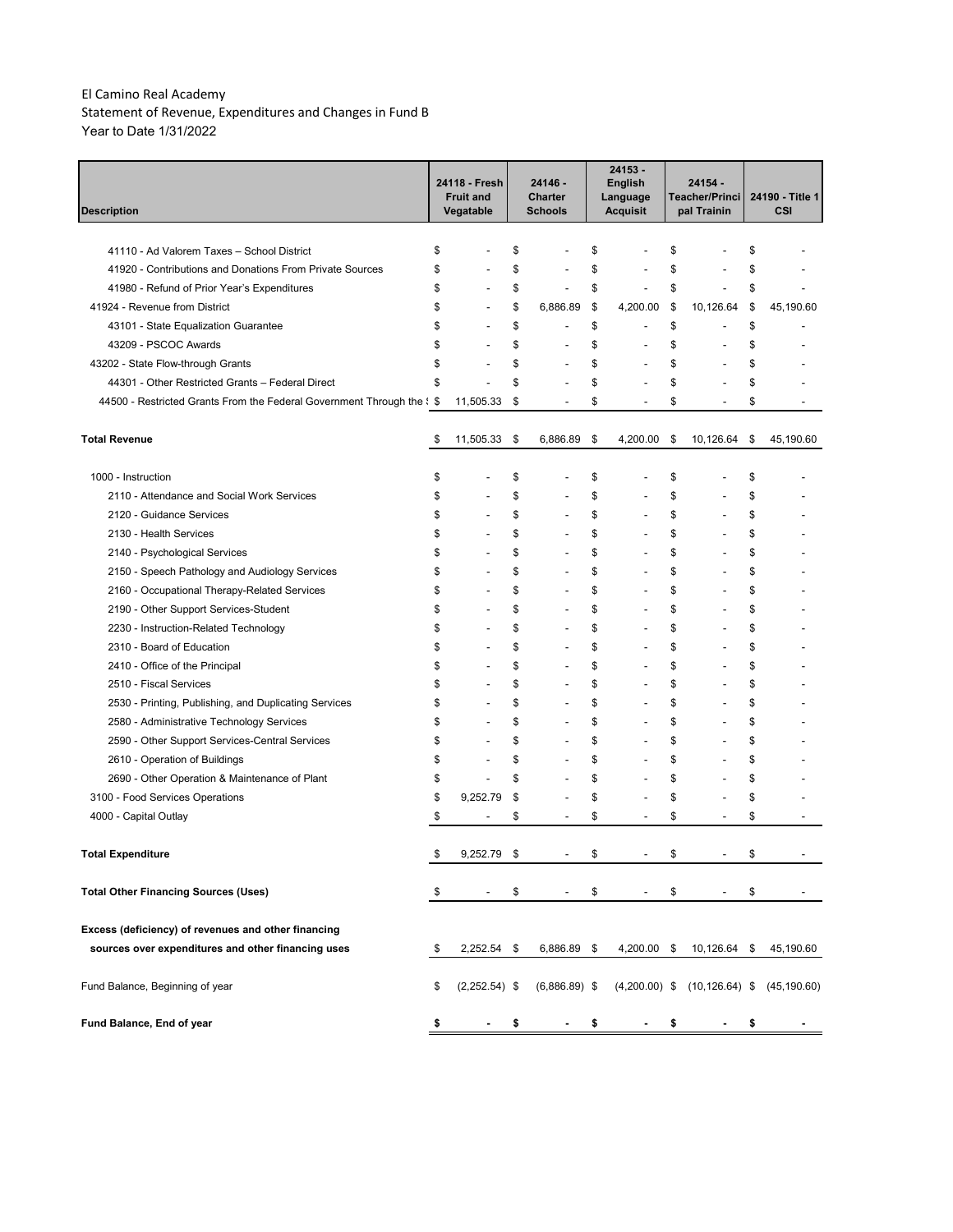Statement of Revenue, Expenditures and Changes in Fund B Year to Date 1/31/2022

| <b>Description</b>                                                              |    | 24308 -<br><b>CRSSA</b>  |    | 24316 - Air<br><b>Quality 2</b> | 24330 - ARP<br><b>ESSER III</b> |                                                                  |     | 25153 - Title<br><b>XIX MEDICAID</b><br>$3/21$ Y | 31200 - Public<br><b>School Capital</b><br>Out |
|---------------------------------------------------------------------------------|----|--------------------------|----|---------------------------------|---------------------------------|------------------------------------------------------------------|-----|--------------------------------------------------|------------------------------------------------|
|                                                                                 |    |                          |    |                                 |                                 |                                                                  |     |                                                  |                                                |
| 41110 - Ad Valorem Taxes - School District                                      | \$ |                          | \$ |                                 | \$                              |                                                                  | \$  |                                                  | \$                                             |
| 41920 - Contributions and Donations From Private Sources                        | \$ |                          | \$ |                                 | \$                              |                                                                  | \$  |                                                  | \$                                             |
| 41980 - Refund of Prior Year's Expenditures                                     | \$ |                          | \$ | ÷                               | \$                              |                                                                  | \$  |                                                  | \$                                             |
| 41924 - Revenue from District                                                   | \$ | 258,959.52               | \$ | ÷                               | \$                              |                                                                  | \$  |                                                  | \$                                             |
| 43101 - State Equalization Guarantee                                            | \$ |                          | \$ | Ĭ.                              | \$                              |                                                                  | \$  |                                                  | \$                                             |
| 43209 - PSCOC Awards                                                            | \$ |                          | \$ | Ĭ.                              | \$                              |                                                                  | \$  |                                                  | \$<br>106,332.50                               |
| 43202 - State Flow-through Grants                                               | \$ | $\overline{a}$           | \$ | Ĭ.                              | \$                              | $\overline{a}$                                                   | \$  |                                                  | \$                                             |
| 44301 - Other Restricted Grants - Federal Direct                                | S  |                          | \$ |                                 | \$                              |                                                                  | \$  | 10,509.65                                        | \$                                             |
| 44500 - Restricted Grants From the Federal Government Through the $\frac{1}{5}$ |    | $\overline{\phantom{a}}$ | \$ | $\overline{\phantom{0}}$        | \$                              | $\overline{\phantom{a}}$                                         | \$  | $\overline{\phantom{a}}$                         | \$<br>$\overline{\phantom{a}}$                 |
| <b>Total Revenue</b>                                                            | \$ | 258,959.52               | \$ | $\overline{\phantom{a}}$        | \$                              | $\overline{\phantom{a}}$                                         | \$  | 10,509.65                                        | \$106,332.50                                   |
| 1000 - Instruction                                                              | \$ |                          | \$ |                                 | \$                              | 37,416.55                                                        | \$  |                                                  | \$                                             |
| 2110 - Attendance and Social Work Services                                      | \$ | ÷                        | \$ | ÷                               | \$                              |                                                                  | \$  |                                                  | \$                                             |
| 2120 - Guidance Services                                                        | \$ | 314.63                   | \$ | $\overline{\phantom{a}}$        | \$                              | 9.040.62                                                         | -\$ | $\overline{a}$                                   | \$                                             |
| 2130 - Health Services                                                          | \$ | 28,750.82                | \$ | $\overline{\phantom{a}}$        | \$                              | 397.00                                                           | \$  | 26,575.26                                        | \$                                             |
| 2140 - Psychological Services                                                   | \$ | $\overline{a}$           | \$ | $\overline{a}$                  | \$                              | $\overline{a}$                                                   | \$  |                                                  | \$                                             |
| 2150 - Speech Pathology and Audiology Services                                  | \$ |                          | \$ | Ĭ.                              | \$                              | $\overline{a}$                                                   | \$  |                                                  | \$                                             |
| 2160 - Occupational Therapy-Related Services                                    | \$ | $\overline{a}$           | \$ | Ĭ.                              | \$                              | $\overline{a}$                                                   | \$  |                                                  | \$                                             |
| 2190 - Other Support Services-Student                                           | \$ | $\overline{a}$           | \$ | $\overline{a}$                  | \$                              | 55,846.72                                                        | \$  |                                                  | \$                                             |
| 2230 - Instruction-Related Technology                                           | \$ | $\overline{a}$           | \$ | Ĭ.                              | \$                              |                                                                  | \$  |                                                  | \$                                             |
| 2310 - Board of Education                                                       | \$ | Ĭ.                       | \$ | Ĭ.                              | \$                              |                                                                  | \$  |                                                  | \$                                             |
| 2410 - Office of the Principal                                                  | \$ | 58,488.23                | \$ | Ĭ.                              | \$                              | $\overline{a}$                                                   | \$  |                                                  | \$                                             |
| 2510 - Fiscal Services                                                          | \$ |                          | \$ | ÷,                              | \$                              | $\overline{a}$                                                   | \$  | 245.54                                           | \$                                             |
| 2530 - Printing, Publishing, and Duplicating Services                           | \$ |                          | \$ | L,                              | \$                              | $\overline{a}$                                                   | \$  |                                                  | \$                                             |
| 2580 - Administrative Technology Services                                       | \$ | Ĭ.                       | \$ | L,                              | \$                              | $\overline{a}$                                                   | \$  |                                                  | \$                                             |
| 2590 - Other Support Services-Central Services                                  | \$ | $\overline{a}$           | \$ | L,                              | \$                              |                                                                  | \$  |                                                  | \$                                             |
| 2610 - Operation of Buildings                                                   | \$ | 13,716.00                | \$ | 4,638.00                        | \$                              | 15,936.72                                                        | \$  |                                                  | \$                                             |
| 2690 - Other Operation & Maintenance of Plant                                   | \$ | $\overline{a}$           | \$ | ÷                               | \$                              |                                                                  | \$  |                                                  | \$                                             |
| 3100 - Food Services Operations                                                 | \$ |                          | \$ |                                 | \$                              |                                                                  | \$  |                                                  | \$                                             |
| 4000 - Capital Outlay                                                           |    |                          | \$ | ÷,                              | \$                              | $\overline{\phantom{a}}$                                         | \$  |                                                  | \$<br>159,498.75                               |
| <b>Total Expenditure</b>                                                        |    | 101,269.68               |    | 4,638.00                        |                                 | \$118,637.61                                                     | \$  | 26,820.80                                        | \$<br>159,498.75                               |
| <b>Total Other Financing Sources (Uses)</b>                                     | \$ |                          | \$ |                                 | \$                              |                                                                  | \$  |                                                  | \$                                             |
| Excess (deficiency) of revenues and other financing                             |    |                          |    |                                 |                                 |                                                                  |     |                                                  |                                                |
| sources over expenditures and other financing uses                              | \$ | 157,689.84 \$            |    |                                 |                                 | $(4,638.00)$ \$ $(118,637.61)$ \$ $(16,311.15)$ \$ $(53,166.25)$ |     |                                                  |                                                |
| Fund Balance, Beginning of year                                                 |    | \$ (218, 132.87) \$      |    |                                 | \$                              |                                                                  | \$  | 40,896.12 \$                                     |                                                |
| Fund Balance, End of year                                                       | \$ | $(60, 443.03)$ \$        |    |                                 |                                 | $(4,638.00)$ \$ $(118,637.61)$ \$                                |     | 24,584.97 \$                                     | (53, 166.25)                                   |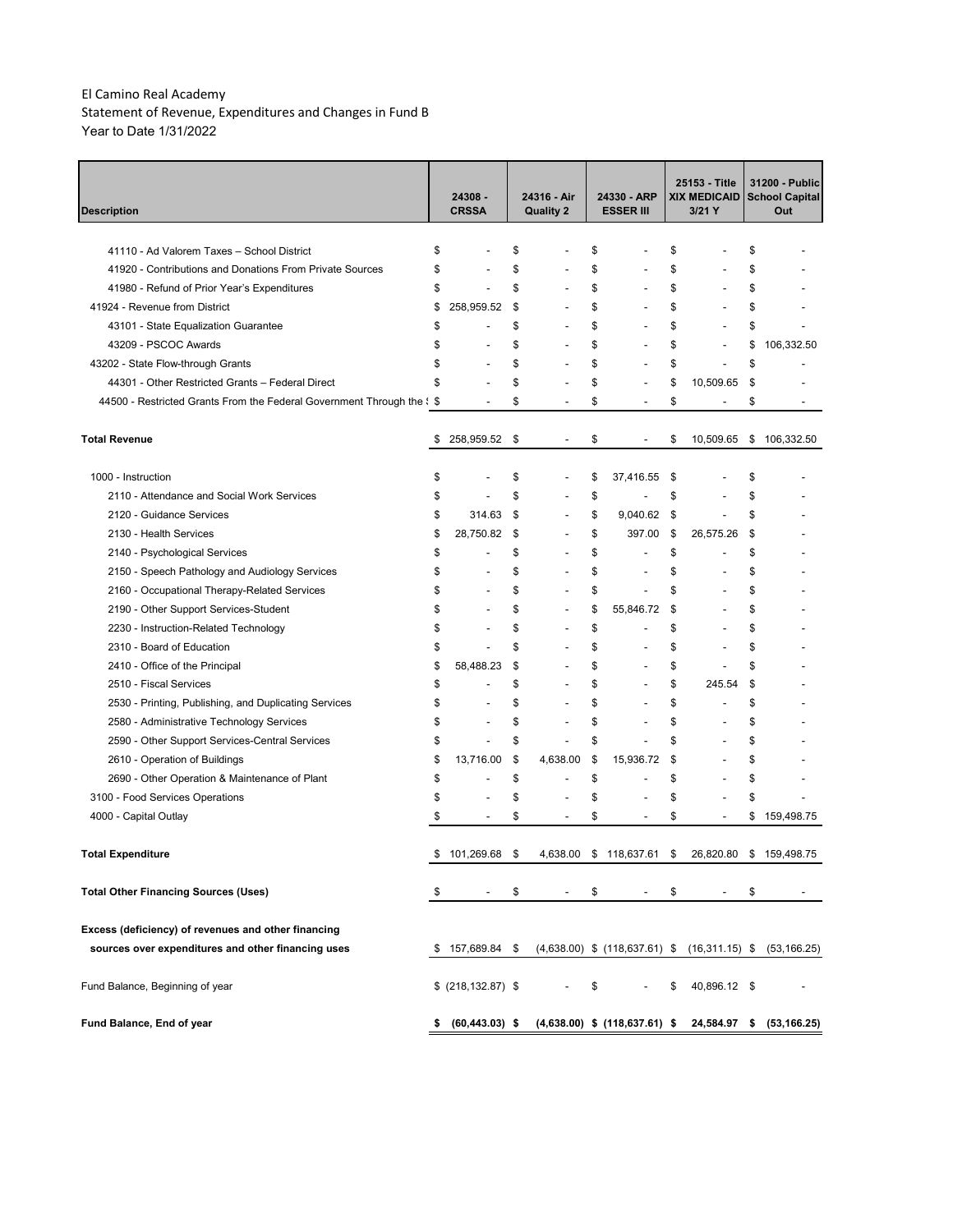Statement of Revenue, Expenditures and Changes in Fund B Year to Date 1/31/2022

|                                                                                 | 31600 -<br>Capital<br><b>Improvements</b><br><b>HB-3</b> |    | 31701 -<br>Capital<br><b>Improvements</b> | 31703 -<br>Capital Outlay .<br>fixed assets > |                   |
|---------------------------------------------------------------------------------|----------------------------------------------------------|----|-------------------------------------------|-----------------------------------------------|-------------------|
| <b>Description</b>                                                              |                                                          |    | SB <sub>9</sub>                           | \$5k                                          | Total             |
|                                                                                 |                                                          |    |                                           |                                               |                   |
| 41110 - Ad Valorem Taxes - School District                                      | \$<br>81,553.80                                          | \$ | 41,319.53                                 | \$                                            | \$<br>122,873.33  |
| 41920 - Contributions and Donations From Private Sources                        | \$                                                       | \$ | $\overline{a}$                            | \$                                            | \$<br>3,111.56    |
| 41980 - Refund of Prior Year's Expenditures                                     | \$                                                       | \$ | $\overline{a}$                            | \$                                            | \$<br>1,343.77    |
| 41924 - Revenue from District                                                   | \$                                                       | \$ | $\overline{a}$                            | \$                                            | \$<br>431,788.67  |
| 43101 - State Equalization Guarantee                                            | \$                                                       | \$ | $\overline{a}$                            | \$<br>$\overline{a}$                          | \$1,934,468.36    |
| 43209 - PSCOC Awards                                                            | \$                                                       | \$ | $\overline{a}$                            | \$<br>$\overline{a}$                          | \$<br>106,332.50  |
| 43202 - State Flow-through Grants                                               | \$                                                       | \$ | $\overline{a}$                            | \$<br>9,230.00                                | \$<br>9,230.00    |
| 44301 - Other Restricted Grants - Federal Direct                                | \$                                                       | \$ |                                           | \$                                            | \$<br>10,509.65   |
| 44500 - Restricted Grants From the Federal Government Through the $\frac{1}{5}$ |                                                          | \$ | $\overline{a}$                            | \$<br>$\overline{a}$                          | \$<br>100,857.38  |
| <b>Total Revenue</b>                                                            | \$<br>81,553.80                                          | \$ | 41,319.53                                 | \$<br>9,230.00                                | \$2,720,515.22    |
| 1000 - Instruction                                                              | \$                                                       | \$ |                                           | \$                                            | \$1,026,010.19    |
| 2110 - Attendance and Social Work Services                                      | \$                                                       | \$ |                                           | \$                                            | \$<br>28,341.35   |
| 2120 - Guidance Services                                                        | \$                                                       | \$ |                                           | \$                                            | \$<br>83,670.97   |
| 2130 - Health Services                                                          | \$                                                       | \$ |                                           | \$                                            | \$<br>58,729.04   |
| 2140 - Psychological Services                                                   | \$                                                       | \$ |                                           | \$                                            | \$<br>12,142.50   |
| 2150 - Speech Pathology and Audiology Services                                  | \$                                                       | \$ |                                           | \$                                            | \$<br>4,620.00    |
| 2160 - Occupational Therapy-Related Services                                    | \$                                                       | \$ | $\overline{a}$                            | \$                                            | \$<br>3,340.00    |
| 2190 - Other Support Services-Student                                           | \$                                                       | \$ |                                           | \$                                            | \$<br>91,652.42   |
| 2230 - Instruction-Related Technology                                           | \$                                                       | \$ |                                           | \$                                            | \$<br>30,024.33   |
| 2310 - Board of Education                                                       | \$<br>815.53                                             | \$ | 413.19                                    | \$                                            | \$<br>154,956.56  |
| 2410 - Office of the Principal                                                  | \$                                                       | \$ | $\overline{a}$                            | \$                                            | \$<br>97,059.10   |
| 2510 - Fiscal Services                                                          | \$                                                       | \$ | $\overline{a}$                            | \$                                            | \$<br>104,732.23  |
| 2530 - Printing, Publishing, and Duplicating Services                           | \$                                                       | \$ | $\overline{\phantom{0}}$                  | \$<br>-                                       | \$<br>14,595.00   |
| 2580 - Administrative Technology Services                                       | \$                                                       | \$ | $\overline{a}$                            | \$                                            | \$<br>31,755.94   |
| 2590 - Other Support Services-Central Services                                  | \$                                                       | \$ | $\overline{a}$                            | \$<br>$\overline{a}$                          | \$<br>7,335.67    |
| 2610 - Operation of Buildings                                                   | \$                                                       | \$ | $\overline{a}$                            | \$                                            | \$<br>246,243.45  |
| 2690 - Other Operation & Maintenance of Plant                                   | \$                                                       | \$ | $\overline{a}$                            | \$                                            | \$<br>34,156.24   |
| 3100 - Food Services Operations                                                 | \$                                                       | \$ | $\overline{a}$                            | \$                                            | \$<br>74,039.44   |
| 4000 - Capital Outlay                                                           | \$<br>117,108.18                                         | \$ | 35,073.35                                 | \$<br>$\overline{a}$                          | \$<br>428,788.46  |
|                                                                                 |                                                          |    |                                           |                                               |                   |
| <b>Total Expenditure</b>                                                        | 117,923.71                                               | S  | 35,486.54                                 | \$                                            | \$2.532.192.89    |
| <b>Total Other Financing Sources (Uses)</b>                                     | \$                                                       | \$ |                                           | \$                                            | \$                |
| Excess (deficiency) of revenues and other financing                             |                                                          |    |                                           |                                               |                   |
| sources over expenditures and other financing uses                              | \$<br>$(36,369.91)$ \$                                   |    | 5,832.99 \$                               | 9,230.00                                      | \$188,322.33      |
| Fund Balance, Beginning of year                                                 | \$<br>55,621.60                                          | \$ | 55,265.90 \$                              |                                               | \$<br>(51,629.28) |
| Fund Balance, End of year                                                       | \$<br>19,251.69                                          | \$ | 61,098.89 \$                              | 9,230.00                                      | \$136,693.05      |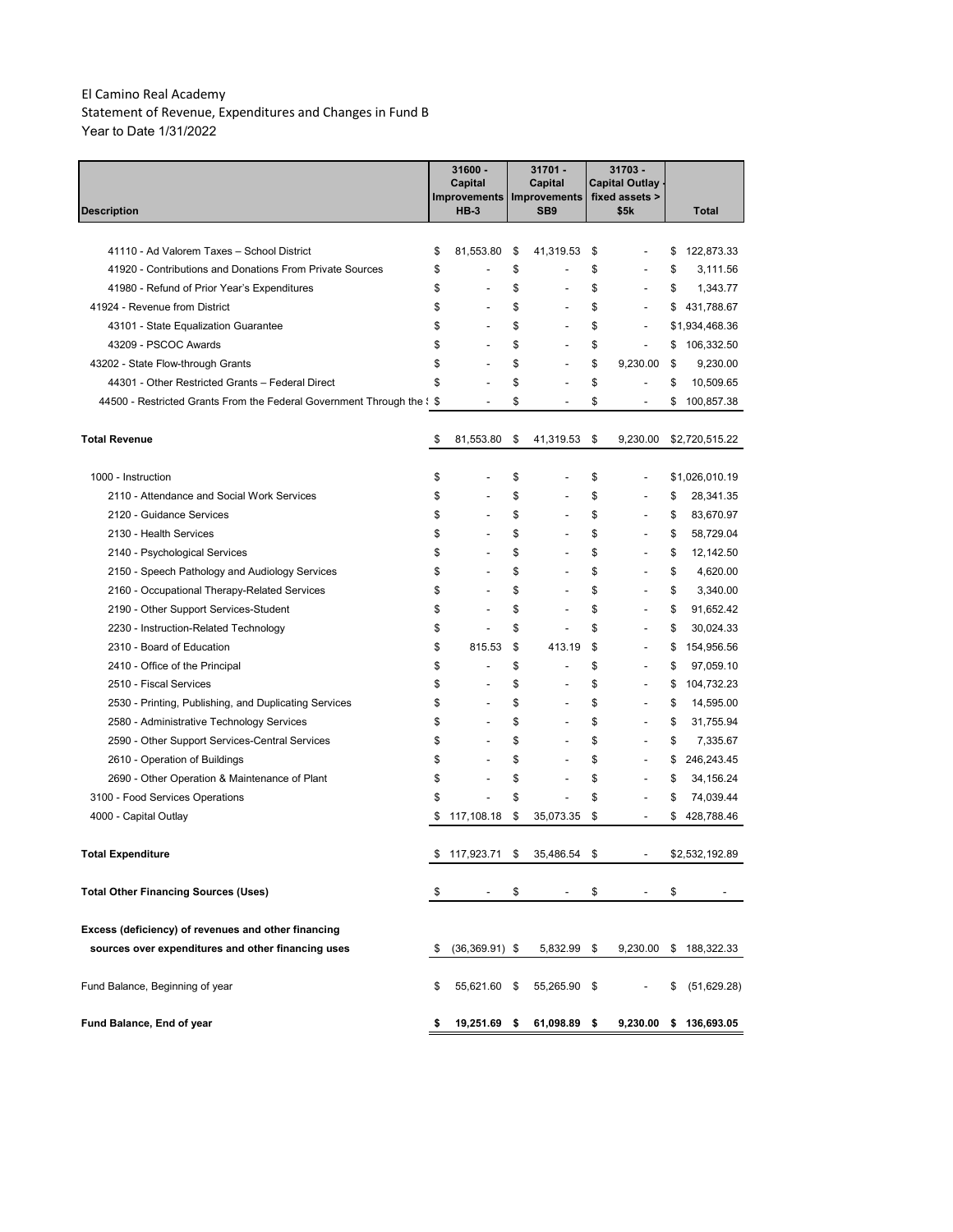#### **Bank: US Bank**

| Acct        |           | Date Number | Payee                                 |                                         |    | Amount     |
|-------------|-----------|-------------|---------------------------------------|-----------------------------------------|----|------------|
|             |           |             |                                       |                                         |    |            |
| Operational | 1/15/2022 | 4747        | Accountability and Compliance,        | Consulting for STARS reporting          | \$ | 425.75     |
| Operational | 1/27/2022 | 121585      | ADP, Inc.                             | direct deposit, taxes, fees             | \$ | 68,610.50  |
| Operational | 1/13/2022 | 121581      | ADP, Inc.                             | direct deposit, taxes, fees             | \$ | 73,381.12  |
| Operational | 1/27/2022 | 4758        | Albuquerque Bernalillo County         | jan water usage                         | \$ | 1.773.22   |
| Operational | 1/15/2022 | 4748        | Albuquerque Bernalillo County         | dec water usage                         | \$ | 1,802.19   |
| Operational | 1/15/2022 | 4749        | All American Waste Removal            | dec garbage removal                     | \$ | 856.12     |
| Operational | 1/15/2022 | 4750        | Aquaphoenix Scientific, LLC           | mid school science project              | \$ | 1,310.00   |
| Operational | 1/27/2022 | 4759        | Canon Financial Services, Inc.        | jan copier lease                        | \$ | 2.035.35   |
| Operational | 1/15/2022 | 4751        | Canteen of Central New Mexico         | dec food service                        | \$ | 15,828.16  |
| Operational | 1/15/2022 | 4752        | CenturyLink                           | dec phone service                       | \$ | 545.28     |
| Operational | 1/27/2022 | 4760        | CenturyLink                           | jan phone service                       | \$ | 552.74     |
| Operational | 1/20/2022 | 4757        | <b>Comfort Systems</b>                | hvac repairs and service - qtrly        | \$ | 6.387.28   |
| Operational | 1/15/2022 | 4753        | <b>Cooperative Educational Servic</b> | ancillary services - audiologist and SW | \$ | 1.445.00   |
| Operational | 1/27/2022 | 4761        | Fiber Platform LLC                    | internet service                        | \$ | 216.24     |
| Operational | 1/15/2022 | 4754        | <b>Financial Services, LLC</b>        | LED lighting retrofit                   | \$ | 1,483.08   |
| Operational | 1/15/2022 | 121582      | New Mexico Educational Retirem        | educational retirement contrib          | \$ | 66,283.78  |
| Operational | 1/27/2022 | 4762        | New Mexico Gas Company                | jan gas services                        | \$ | 1,150.99   |
| Operational | 1/7/2022  | 121579      | New Mexico Public Schools Ins.        | employee insurance                      | \$ | 21,290.28  |
| Operational | 1/7/2022  | 121580      | NM Retiree Health Care Authori        | retiree health contributions            | \$ | 7.705.39   |
| Operational | 1/31/2022 | 121584      | NM Taxation and Revenue Dept          | quarterly WC submission                 | S  | 206.40     |
| Operational | 1/15/2022 | 4755        | <b>PNM</b>                            | electric usage                          | \$ | 3.814.15   |
| Operational | 1/15/2022 | 4756        | Poulin Holdings, LLC                  | used furniture                          | \$ | 32,559.46  |
| Operational | 1/27/2022 | 4763        | Saylor, Rick                          | nov and dec lease                       | \$ | 117,108.18 |
| Operational | 1/27/2022 | 4764        | T-Mobile                              | hot spots                               | \$ | 440.00     |
| Operational | 1/15/2022 | 121583      | <b>US Bank</b>                        | bank fees                               | \$ | 78.54      |
| Operational | 1/27/2022 | 4765        | <b>Verizon Wireless</b>               | dec and jan hotspots for families/staff | \$ | 526.38     |

Total \$ 427,815.58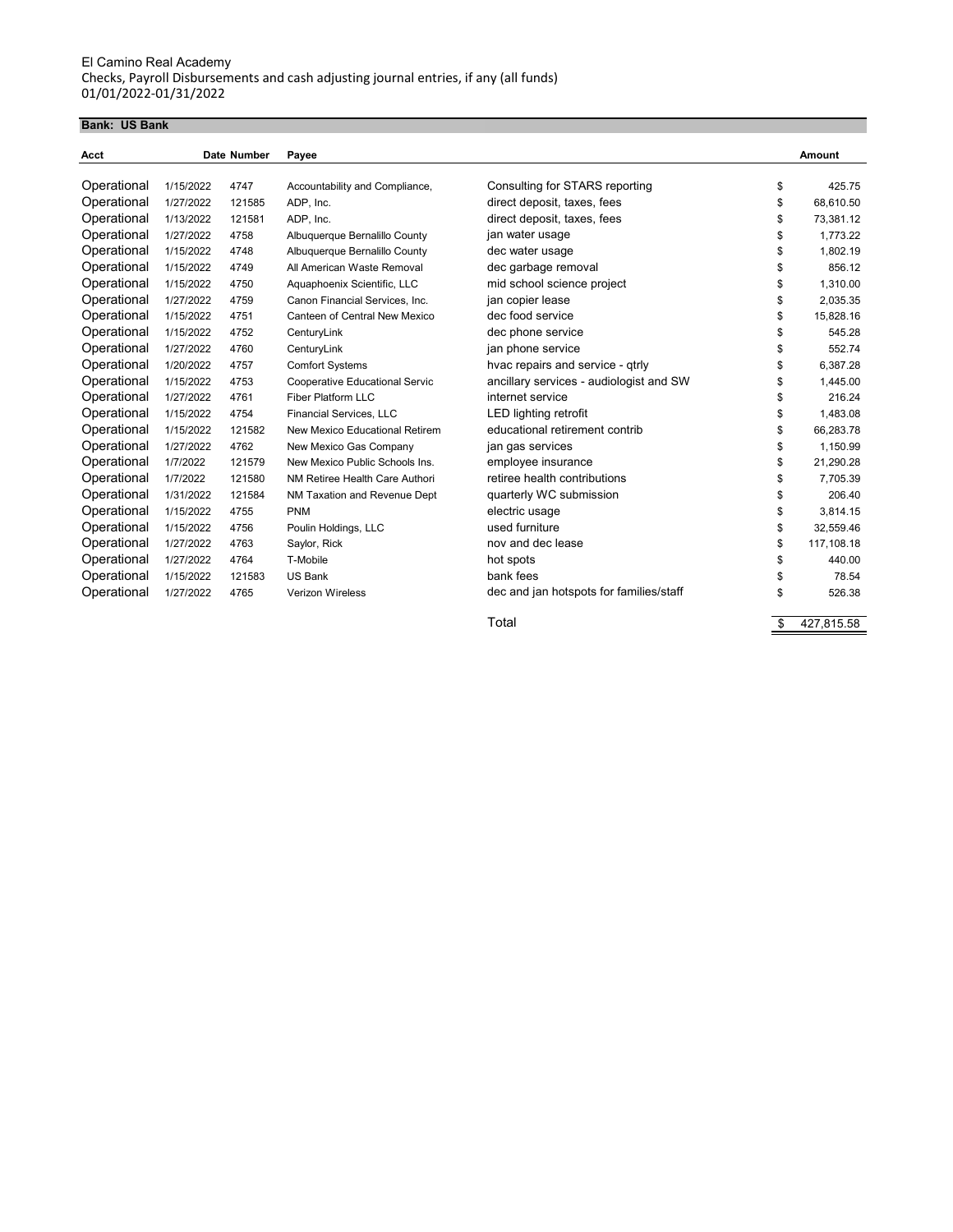|                                   |                                     |                                |                          |                                   |                    | % of Actual to |
|-----------------------------------|-------------------------------------|--------------------------------|--------------------------|-----------------------------------|--------------------|----------------|
| Account Code                      | <b>Description</b>                  | <b>Budget (YTD)</b>            | <b>Actual (YTD)</b>      | Encumbrance (YTD) Available (YTD) |                    | <b>Budget</b>  |
|                                   |                                     |                                |                          |                                   |                    |                |
| 11000-1000-51100-0000-001069-1611 | Instruction-Salaries Expense        | \$<br>356,652.00               | \$<br>166,573.38 \$      |                                   | \$<br>190,078.62   | 46.70          |
| 11000-1000-51100-1010-001069-1411 | Instruction-Salaries Expense        | \$<br>498,888.00               | \$<br>265,892.11         | \$<br>$\blacksquare$              | \$<br>232,995.89   | 53.29          |
| 11000-1000-51100-1010-001069-1413 | Instruction-Salaries Expense        | \$<br>92,958.00 \$             |                          | \$                                | \$<br>92,958.00    | 0.00           |
| 11000-1000-51100-1010-001069-1711 | Instruction-Salaries Expense        | \$<br>75,814.00 \$             | 36,564.56                | \$<br>$\overline{\phantom{a}}$    | \$<br>39,249.44    | 48.22          |
| 11000-1000-51100-1010-001069-1713 | Instruction-Salaries Expense        | \$<br>24,980.00 \$             | 12,027.47 \$             | $\overline{\phantom{0}}$          | \$<br>12,952.53    | 48.14          |
| 11000-1000-51100-2000-001069-1412 | <b>Instruction-Salaries Expense</b> | \$<br>63,170.00 \$             | 31,859.62                | \$<br>$\blacksquare$              | \$<br>31,310.38    | 50.43          |
| 11000-1000-51100-2000-001069-1712 | Instruction-Salaries Expense        | \$<br>22,900.00 \$             | 11.025.95                | \$<br>$\blacksquare$              | \$<br>11,874.05    | 48.14          |
| 11000-1000-51100-4020-001069-1411 | <b>Instruction-Salaries Expense</b> | \$<br>50,850.00 \$             | $\overline{\phantom{a}}$ | \$                                | \$<br>50,850.00    | 0.00           |
| 11000-1000-51100-4020-001069-1416 | <b>Instruction-Salaries Expense</b> | \$<br>25,781.00 \$             | $\blacksquare$           | \$<br>$\blacksquare$              | \$<br>25,781.00    | 0.00           |
| 11000-1000-51300-0000-001069-1611 | Instruction-Additional Compensation | \$                             | \$<br>241.88             | \$<br>$\overline{a}$              | \$<br>(241.88)     | 0.00           |
| 11000-1000-51300-1010-001069-1411 | Instruction-Additional Compensation | \$<br>38,358.00                | \$<br>27,822.95 \$       | $\overline{a}$                    | \$<br>10,535.05    | 72.53          |
| 11000-1000-51300-1010-001069-1711 | Instruction-Additional Compensation | \$<br>$\overline{\phantom{a}}$ | \$<br>336.00 \$          |                                   | \$<br>(336.00)     | 0.00           |
| 11000-1000-51300-2000-001069-1412 | Instruction-Additional Compensation | \$<br>5,000.00 \$              | 8,055.60                 | \$<br>$\overline{a}$              | \$<br>(3,055.60)   | 161.11         |
| 11000-1000-51300-4040-001069-0000 | Instruction-Additional Compensation | \$<br>108,487.00 \$            | $\blacksquare$           | \$                                | \$<br>108,487.00   | 0.00           |
| 11000-1000-51300-4040-001069-1411 | Instruction-Additional Compensation | \$<br>12,250.00                | \$<br>30,602.98          | \$<br>$\blacksquare$              | \$<br>(18, 352.98) | 249.82         |
| 11000-1000-51300-4040-001069-1412 | Instruction-Additional Compensation | \$<br>÷,                       | \$<br>4,675.19 \$        |                                   | \$<br>(4,675.19)   | 0.00           |
| 11000-1000-51300-4040-001069-1416 | Instruction-Additional Compensation | \$<br>$\overline{a}$           | \$<br>2,110.81 \$        | $\overline{a}$                    | \$<br>(2, 110.81)  | 0.00           |
| 11000-1000-51300-4040-001069-1611 | Instruction-Additional Compensation | \$<br>$\blacksquare$           | \$<br>12,580.30 \$       | $\blacksquare$                    | \$<br>(12,580.30)  | 0.00           |
| 11000-1000-51300-4040-001069-1711 | Instruction-Additional Compensation | \$<br>$\overline{\phantom{a}}$ | \$<br>2,950.09 \$        | L,                                | \$<br>(2,950.09)   | 0.00           |
| 11000-1000-51300-4040-001069-1712 | Instruction-Additional Compensation | \$<br>$\overline{a}$           | \$<br>599.43 \$          | $\blacksquare$                    | \$<br>(599.43)     | 0.00           |
| 11000-1000-51300-4040-001069-1713 | Instruction-Additional Compensation | \$                             | \$<br>653.90 \$          |                                   | \$<br>(653.90)     | 0.00           |
| 11000-1000-51300-9000-001069-1618 | Instruction-Additional Compensation | \$<br>9,000.00                 | \$<br>2,875.00 \$        | $\overline{\phantom{a}}$          | \$<br>6,125.00     | 31.94          |
| 11000-1000-52111-0000-001069-0000 | Instruction-Educational Retirement  | \$<br>$\overline{\phantom{a}}$ | \$<br>11,720.96 \$       |                                   | \$<br>(11, 720.96) | 0.00           |
| 11000-1000-52111-1010-001069-0000 | Instruction-Educational Retirement  | \$<br>166,900.00 \$            | 28,995.49                | \$<br>$\blacksquare$              | \$<br>137,904.51   | 17.37          |
| 11000-1000-52111-2000-001069-0000 | Instruction-Educational Retirement  | \$<br>13,040.00 \$             | 4,507.83 \$              | $\blacksquare$                    | \$<br>8,532.17     | 34.56          |
| 11000-1000-52111-4020-001069-0000 | Instruction-Educational Retirement  | \$<br>11,610.00 \$             | 512.94 \$                |                                   | \$<br>11,097.06    | 4.41           |
| 11000-1000-52111-4040-001069-0000 | Instruction-Educational Retirement  | \$<br>18,291.00 \$             | 44,020.34 \$             | $\overline{\phantom{a}}$          | \$<br>(25, 729.34) | 240.66         |
| 11000-1000-52112-0000-001069-0000 | Instruction-ERA - Retiree Health    | \$                             | \$<br>1,546.90           | \$<br>$\overline{a}$              | \$<br>(1,546.90)   | 0.00           |
| 11000-1000-52112-1010-001069-0000 | Instruction-ERA - Retiree Health    | \$<br>22,033.00 \$             | $3,824.10$ \$            | $\overline{a}$                    | \$<br>18,208.90    | 17.35          |
| 11000-1000-52112-2000-001069-0000 | Instruction-ERA - Retiree Health    | \$<br>1,721.00 \$              | 593.61 \$                |                                   | \$<br>1,127.39     | 34.49          |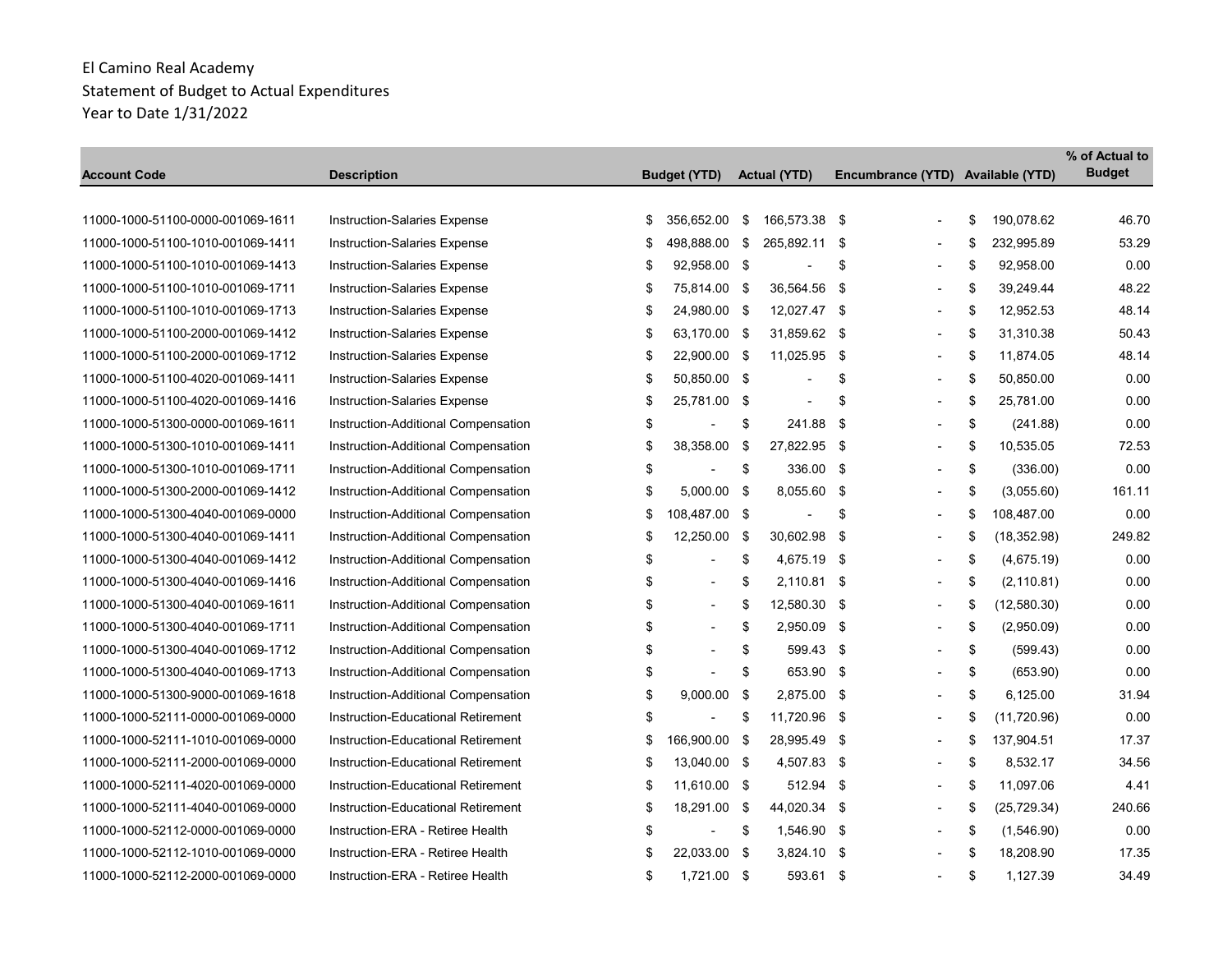| <b>Account Code</b>               | <b>Description</b>                      |    | <b>Budget (YTD)</b>      |     | <b>Actual (YTD)</b>      | Encumbrance (YTD) Available (YTD) |                    | % of Actual to<br><b>Budget</b> |
|-----------------------------------|-----------------------------------------|----|--------------------------|-----|--------------------------|-----------------------------------|--------------------|---------------------------------|
| 11000-1000-52112-4020-001069-0000 | Instruction-ERA - Retiree Health        | \$ | 1,533.00 \$              |     | 72.28                    | \$                                | \$<br>1.460.72     | 4.71                            |
| 11000-1000-52112-4040-001069-0000 | Instruction-ERA - Retiree Health        | \$ | 2,415.00 \$              |     | 5,811.41 \$              | $\overline{\phantom{0}}$          | \$<br>(3,396.41)   | 240.63                          |
| 11000-1000-52210-0000-001069-0000 | Instruction-FICA Payments               | \$ |                          | \$  | 1,116.46 \$              | $\blacksquare$                    | \$<br>(1, 116.46)  | 0.00                            |
| 11000-1000-52210-1010-001069-0000 | Instruction-FICA Payments               | \$ | $\overline{a}$           | \$  | 274.67 \$                |                                   | \$<br>(274.67)     | 0.00                            |
| 11000-1000-52220-0000-001069-0000 | Instruction-Medicare Payments           | \$ | ÷,                       | \$  | 1,340.90 \$              |                                   | \$<br>(1,340.90)   | 0.00                            |
| 11000-1000-52220-1010-001069-0000 | Instruction-Medicare Payments           | \$ | 15,974.00 \$             |     | $(2,264.66)$ \$          | $\blacksquare$                    | \$<br>18,238.66    | $-14.17$                        |
| 11000-1000-52220-2000-001069-0000 | Instruction-Medicare Payments           | \$ | 1,248.00 \$              |     | 419.57 \$                | $\blacksquare$                    | \$<br>828.43       | 33.61                           |
| 11000-1000-52220-4020-001069-0000 | <b>Instruction-Medicare Payments</b>    | \$ | $1,111.00$ \$            |     | 52.39 \$                 |                                   | \$<br>1,058.61     | 4.71                            |
| 11000-1000-52220-4040-001069-0000 | Instruction-Medicare Payments           | \$ | 1,751.00 \$              |     | 4,008.10 \$              | $\overline{\phantom{a}}$          | \$<br>(2,257.10)   | 228.90                          |
| 11000-1000-52311-0000-001069-0000 | Instruction-Health and Medical Premiums | S  |                          | \$  | 10,249.77 \$             | $\blacksquare$                    | \$<br>(10, 249.77) | 0.00                            |
| 11000-1000-52311-1010-001069-0000 | Instruction-Health and Medical Premiums | \$ | 81,009.00 \$             |     | 24,782.85 \$             |                                   | \$<br>56,226.15    | 30.59                           |
| 11000-1000-52311-2000-001069-0000 | Instruction-Health and Medical Premiums | \$ | $6,214.00$ \$            |     | 2,808.74 \$              | $\overline{\phantom{a}}$          | \$<br>3,405.26     | 45.20                           |
| 11000-1000-52311-4020-001069-0000 | Instruction-Health and Medical Premiums | \$ | 5,533.00 \$              |     | $\blacksquare$           | \$<br>$\blacksquare$              | \$<br>5,533.00     | 0.00                            |
| 11000-1000-52312-0000-001069-0000 | Instruction-Life                        | \$ | $\overline{a}$           | \$  | 349.79                   | \$                                | \$<br>(349.79)     | 0.00                            |
| 11000-1000-52312-1010-001069-0000 | Instruction-Life                        | \$ | 890.00 \$                |     | 459.19                   | -\$                               | \$<br>430.81       | 51.59                           |
| 11000-1000-52312-2000-001069-0000 | Instruction-Life                        | \$ | 70.00 \$                 |     | 81.06                    | -\$                               | \$<br>(11.06)      | 115.80                          |
| 11000-1000-52312-4020-001069-0000 | Instruction-Life                        | \$ | 48.00 \$                 |     | 5.26                     | - \$                              | \$<br>42.74        | 10.95                           |
| 11000-1000-52313-0000-001069-0000 | <b>Instruction-Dental</b>               | \$ | ÷,                       | \$  | 359.99 \$                |                                   | \$<br>(359.99)     | 0.00                            |
| 11000-1000-52313-1010-001069-0000 | <b>Instruction-Dental</b>               | \$ | $3,673.00$ \$            |     | 1,290.94 \$              | $\overline{\phantom{a}}$          | \$<br>2,382.06     | 35.14                           |
| 11000-1000-52313-2000-001069-0000 | <b>Instruction-Dental</b>               | \$ | 301.00 \$                |     | 123.60                   | -\$                               | \$<br>177.40       | 41.06                           |
| 11000-1000-52313-4020-001069-0000 | Instruction-Dental                      | \$ | 268.00 \$                |     | $\overline{\phantom{a}}$ | \$                                | \$<br>268.00       | 0.00                            |
| 11000-1000-52314-0000-001069-0000 | Instruction-Vision                      | \$ | $\overline{\phantom{a}}$ | \$  | 71.44                    | -\$                               | \$<br>(71.44)      | 0.00                            |
| 11000-1000-52314-1010-001069-0000 | Instruction-Vision                      | \$ | 629.00                   | -\$ | 262.84 \$                |                                   | \$<br>366.16       | 41.78                           |
| 11000-1000-52314-2000-001069-0000 | Instruction-Vision                      | \$ | $52.00$ \$               |     | $\overline{\phantom{a}}$ | \$                                | \$<br>52.00        | 0.00                            |
| 11000-1000-52314-4020-001069-0000 | Instruction-Vision                      | \$ | 46.00                    | -\$ | $\blacksquare$           | \$                                | \$<br>46.00        | 0.00                            |
| 11000-1000-52315-0000-001069-0000 | Instruction-Disability                  | \$ | $\blacksquare$           | \$  | 139.35                   | \$                                | \$<br>(139.35)     | 0.00                            |
| 11000-1000-52315-1010-001069-0000 | Instruction-Disability                  | \$ | 1,154.00 \$              |     | 382.44 \$                |                                   | \$<br>771.56       | 33.14                           |
| 11000-1000-52315-2000-001069-0000 | Instruction-Disability                  | \$ | 95.00 \$                 |     | $\overline{\phantom{a}}$ | \$<br>$\overline{\phantom{a}}$    | \$<br>95.00        | 0.00                            |
| 11000-1000-52315-4020-001069-0000 | Instruction-Disability                  | \$ | 84.00 \$                 |     | $\blacksquare$           | \$                                | \$<br>84.00        | 0.00                            |
| 11000-1000-52500-0000-001069-0000 | Instruction-Unemployment Compensation   | S  |                          | \$  | 238.99                   | \$                                | \$<br>(238.99)     | 0.00                            |
| 11000-1000-52500-1010-001069-0000 | Instruction-Unemployment Compensation   | \$ | 2,494.00 \$              |     | 73.78                    | - \$<br>$\blacksquare$            | \$<br>2,420.22     | 2.95                            |
|                                   |                                         |    |                          |     |                          |                                   |                    |                                 |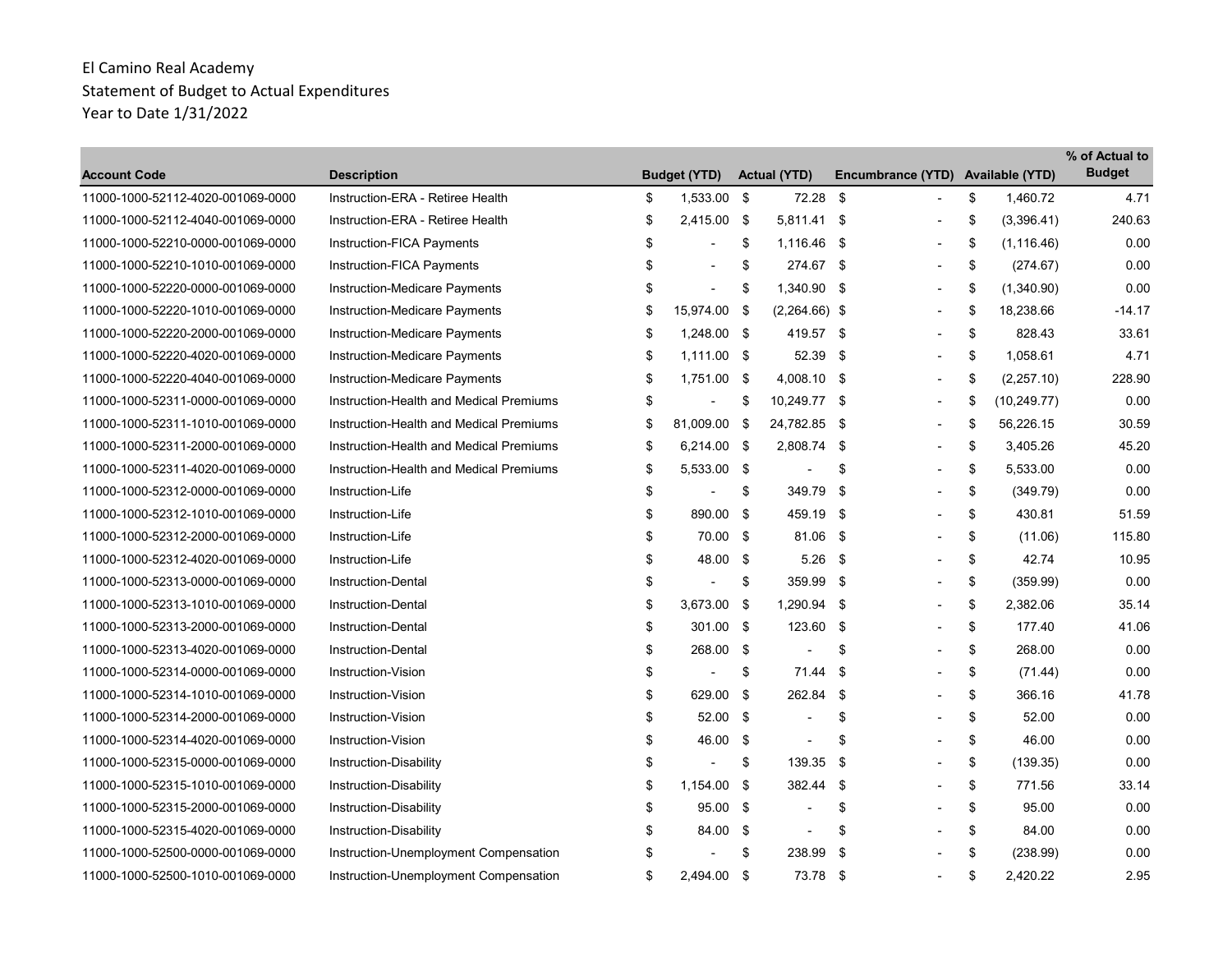| <b>Account Code</b>                                | <b>Description</b>                                       | <b>Budget (YTD)</b>            |     | <b>Actual (YTD)</b>              |      | Encumbrance (YTD) Available (YTD) |      |              | % of Actual to<br><b>Budget</b> |
|----------------------------------------------------|----------------------------------------------------------|--------------------------------|-----|----------------------------------|------|-----------------------------------|------|--------------|---------------------------------|
| 11000-1000-52500-2000-001069-0000                  | Instruction-Unemployment Compensation                    | \$<br>196.00 \$                |     | 41.46                            | - \$ |                                   | \$   | 154.54       | 21.15                           |
| 11000-1000-52500-4020-001069-0000                  | Instruction-Unemployment Compensation                    | \$<br>134.00 \$                |     | $15.62$ \$                       |      |                                   | \$   | 118.38       | 11.65                           |
| 11000-1000-52500-4040-001069-0000                  | Instruction-Unemployment Compensation                    | \$                             | \$  | 468.60 \$                        |      |                                   | \$   | (468.60)     | 0.00                            |
| 11000-1000-52710-1010-001069-0000                  | Instruction-Workers Compensation Premium                 | \$<br>18,970.00                | \$  | 19,333.00 \$                     |      |                                   | \$   | (363.00)     | 101.91                          |
| 11000-1000-52720-1010-001069-0000                  | Instruction-Workers Compensation Employer's Fee          | \$<br>532.00 \$                |     | 369.80                           | - \$ |                                   | \$   | 162.20       | 69.51                           |
| 11000-1000-52720-2000-001069-0000                  | Instruction-Workers Compensation Employer's Fee          | \$<br>$42.00$ \$               |     |                                  | \$   |                                   | \$   | 42.00        | 0.00                            |
| 11000-1000-52720-4020-001069-0000                  | Instruction-Workers Compensation Employer's Fee          | \$<br>$29.00$ \$               |     |                                  | \$   |                                   | \$   | 29.00        | 0.00                            |
| 11000-1000-53330-1010-001069-0000                  | Instruction-Professional Development                     | \$<br>$\blacksquare$           | \$  | 4,000.00                         | \$   |                                   | \$   | (4,000.00)   | 0.00                            |
| 11000-1000-53414-1010-001069-0000                  | Instruction-Other Professional/Technical Services        | \$<br>29,500.00                | -\$ | 34,572.83 \$                     |      | 16,271.50 \$                      |      | (21, 344.33) | 117.19                          |
| 11000-1000-53414-9000-001069-0000                  | Instruction-Other Professional/Technical Services        | \$<br>$\blacksquare$           | \$  |                                  | \$   | 650.00 \$                         |      | (650.00)     | 0.00                            |
| 11000-1000-53711-1010-001069-0000                  | Instruction-Other Charges                                | \$<br>$\overline{\phantom{a}}$ | \$  | 308.00                           | - \$ | 88.00 \$                          |      | (396.00)     | 0.00                            |
| 11000-1000-53711-9000-001069-0000                  | Instruction-Other Charges                                | \$<br>$\blacksquare$           | \$  |                                  | \$   | 300.00 \$                         |      | (300.00)     | 0.00                            |
| 11000-1000-56112-1010-001069-0000                  | Instruction-Other Textbooks                              | \$<br>33,265.00 \$             |     | 17,320.32 \$                     |      | 3,916.36 \$                       |      | 12,028.32    | 52.06                           |
| 11000-1000-56113-1010-001069-0000                  | Instruction-Software                                     | \$<br>15,360.00 \$             |     | 31,375.31 \$                     |      | 4,320.00 \$                       |      | (20, 335.31) | 204.26                          |
| 11000-1000-56118-1010-001069-0000                  | Instruction-General Supplies and Materials               | \$<br>8,000.00 \$              |     | 4,414.16                         | - \$ | 653.88 \$                         |      | 2,931.96     | 55.17                           |
| 11000-1000-57332-1010-001069-0000                  | Instruction-Supply Assets (\$5,000 or Less)              | \$                             | \$  | 33,087.67 \$                     |      | 6,515.65 \$                       |      | (39,603.32)  | 0.00                            |
| <b>Subtotal of Element: Expenditure</b>            |                                                          |                                |     | $$1,851,303.00$ \$ 910,987.31 \$ |      | 32,715.39 \$                      |      | 907,600.30   | 49.21                           |
| Subtotal of Element: [Function] 1000 - Instruction |                                                          |                                |     | $$1,851,303.00$ \$ 910,987.31 \$ |      | 32,715.39                         | - \$ | 907,600.30   | 49.21                           |
| 11000-2110-51100-0000-001069-1217                  | Attendance and Social Work Services-Salaries Expense \$  | 40,600.00 \$                   |     | 16,939.33 \$                     |      |                                   | \$   | 23,660.67    | 41.72                           |
| 11000-2110-52111-0000-001069-0000                  | Attendance and Social Work Services-Educational Retir \$ | 6,151.00 \$                    |     | 2,566.33 \$                      |      |                                   | \$   | 3,584.67     | 41.72                           |
| 11000-2110-52112-0000-001069-0000                  | Attendance and Social Work Services-ERA - Retiree He \$  | 812.00 \$                      |     | 338.79 \$                        |      |                                   | \$   | 473.21       | 41.72                           |
| 11000-2110-52220-0000-001069-0000                  | Attendance and Social Work Services-Medicare Paymer \$   | 589.00 \$                      |     | 240.77                           | - \$ |                                   | \$   | 348.23       | 40.87                           |
| 11000-2110-52311-0000-001069-0000                  | Attendance and Social Work Services-Health and Medic \$  | 2,404.00 \$                    |     |                                  | \$   |                                   | \$   | 2,404.00     | 0.00                            |
| 11000-2110-52312-0000-001069-0000                  | Attendance and Social Work Services-Life                 | \$<br>$32.00$ \$               |     | 26.30                            | -\$  |                                   | \$   | 5.70         | 82.18                           |
| 11000-2110-52313-0000-001069-0000                  | Attendance and Social Work Services-Dental               | \$<br>77.00 \$                 |     | $\blacksquare$                   | \$   |                                   | \$   | 77.00        | 0.00                            |
| 11000-2110-52314-0000-001069-0000                  | Attendance and Social Work Services-Vision               | \$<br>$12.00$ \$               |     |                                  | \$   |                                   | \$   | 12.00        | 0.00                            |
| 11000-2110-52315-0000-001069-0000                  | Attendance and Social Work Services-Disability           | \$<br>65.00 \$                 |     | 30.40                            | - \$ |                                   | \$   | 34.60        | 46.76                           |
| 11000-2110-52500-0000-001069-0000                  | Attendance and Social Work Services-Unemployment C \$    | 89.00 \$                       |     | 44.62 \$                         |      |                                   | \$   | 44.38        | 50.13                           |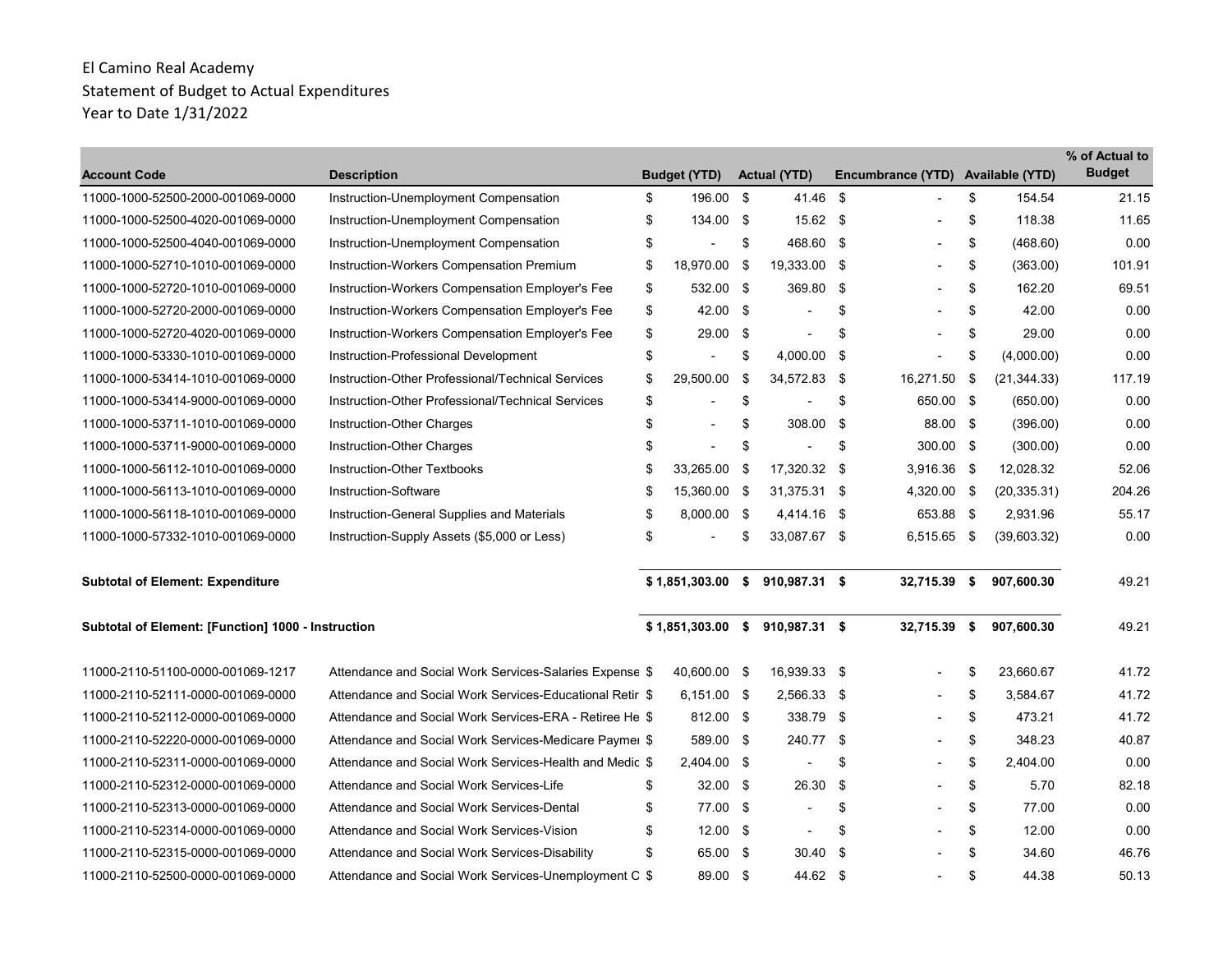|                                                                            |                                                          |                     |      |                     |                                   |                 | % of Actual to |
|----------------------------------------------------------------------------|----------------------------------------------------------|---------------------|------|---------------------|-----------------------------------|-----------------|----------------|
| <b>Account Code</b>                                                        | <b>Description</b>                                       | <b>Budget (YTD)</b> |      | <b>Actual (YTD)</b> | Encumbrance (YTD) Available (YTD) |                 | <b>Budget</b>  |
| 11000-2110-52720-0000-001069-0000                                          | Attendance and Social Work Services-Workers Comper \$    | 19.00               | - \$ |                     | \$                                | \$<br>19.00     | 0.00           |
| 11000-2110-53414-0000-001069-0000                                          | Attendance and Social Work Services-Other Profession: \$ | 4,000.00 \$         |      | 8,154.81 \$         | 19,037.75 \$                      | (23, 192.56)    | 203.87         |
| <b>Subtotal of Element: Expenditure</b>                                    |                                                          | \$<br>54,850.00 \$  |      | 28,341.35 \$        | 19,037.75 \$                      | 7,470.90        | 51.67          |
| Subtotal of Element: [Function] 2110 - Attendance and Social Work Services |                                                          | \$<br>54,850.00 \$  |      | 28,341.35 \$        | 19,037.75 \$                      | 7,470.90        | 51.67          |
| 11000-2120-51100-0000-001069-1211                                          | Guidance Services-Salaries Expense                       | \$<br>63,178.00 \$  |      | 35,719.83 \$        |                                   | \$<br>27,458.17 | 56.53          |
| 11000-2120-51100-4025-001069-1211                                          | Guidance Services-Salaries Expense                       | \$<br>26,640.00 \$  |      | 15,919.97 \$        |                                   | \$<br>10,720.03 | 59.75          |
| 11000-2120-51300-0000-001069-1211                                          | Guidance Services-Additional Compensation                | \$                  | \$   | 500.00 \$           |                                   | \$<br>(500.00)  | 0.00           |
| 11000-2120-51300-4040-001069-1211                                          | Guidance Services-Additional Compensation                | \$                  | \$   | 483.45 \$           |                                   | \$<br>(483.45)  | 0.00           |
| 11000-2120-52111-0000-001069-0000                                          | Guidance Services-Educational Retirement                 | \$<br>9,571.00 \$   |      | 5,487.29 \$         |                                   | \$<br>4,083.71  | 57.33          |
| 11000-2120-52111-4025-001069-0000                                          | Guidance Services-Educational Retirement                 | \$<br>4,036.00 \$   |      | 2,436.25 \$         |                                   | \$<br>1,599.75  | 60.36          |
| 11000-2120-52111-4040-001069-0000                                          | Guidance Services-Educational Retirement                 | \$                  | \$   | 48.82 \$            |                                   | \$<br>(48.82)   | 0.00           |
| 11000-2120-52112-0000-001069-0000                                          | Guidance Services-ERA - Retiree Health                   | \$<br>1,263.00 \$   |      | 724.42 \$           |                                   | \$<br>538.58    | 57.35          |
| 11000-2120-52112-4025-001069-0000                                          | Guidance Services-ERA - Retiree Health                   | \$<br>533.00 \$     |      | 321.61 \$           |                                   | \$<br>211.39    | 60.33          |
| 11000-2120-52112-4040-001069-0000                                          | Guidance Services-ERA - Retiree Health                   | \$                  | \$   | 6.44 \$             |                                   | \$<br>(6.44)    | 0.00           |
| 11000-2120-52220-0000-001069-0000                                          | Guidance Services-Medicare Payments                      | \$<br>916.00        | - \$ | 490.54 \$           |                                   | \$<br>425.46    | 53.55          |
| 11000-2120-52220-4025-001069-0000                                          | Guidance Services-Medicare Payments                      | \$<br>386.00 \$     |      | 196.33 \$           |                                   | \$<br>189.67    | 50.86          |
| 11000-2120-52220-4040-001069-0000                                          | Guidance Services-Medicare Payments                      | \$                  | \$   | $4.53$ \$           |                                   | \$<br>(4.53)    | 0.00           |
| 11000-2120-52311-0000-001069-0000                                          | Guidance Services-Health and Medical Premiums            | \$<br>4,760.00 \$   |      | $3,353.88$ \$       |                                   | \$<br>1,406.12  | 70.45          |
| 11000-2120-52311-4025-001069-0000                                          | Guidance Services-Health and Medical Premiums            | \$<br>4.157.00 \$   |      | $3,613.22$ \$       |                                   | \$<br>543.78    | 86.91          |
| 11000-2120-52312-0000-001069-0000                                          | Guidance Services-Life                                   | \$<br>$32.00$ \$    |      | 36.82 \$            |                                   | \$<br>(4.82)    | 115.06         |
| 11000-2120-52312-4025-001069-0000                                          | Guidance Services-Life                                   | \$<br>$21.00$ \$    |      | 15.80 \$            |                                   | \$<br>5.20      | 75.23          |
| 11000-2120-52313-0000-001069-0000                                          | Guidance Services-Dental                                 | \$<br>121.00 \$     |      | 132.64 \$           |                                   | \$<br>(11.64)   | 109.61         |
| 11000-2120-52313-4025-001069-0000                                          | Guidance Services-Dental                                 | \$<br>205.00 \$     |      | 171.24 \$           |                                   | \$<br>33.76     | 83.53          |
| 11000-2120-52314-0000-001069-0000                                          | Guidance Services-Vision                                 | \$<br>19.00 \$      |      | 26.32 \$            |                                   | \$<br>(7.32)    | 138.52         |
| 11000-2120-52314-4025-001069-0000                                          | Guidance Services-Vision                                 | \$<br>$34.00$ \$    |      | 28.25 \$            |                                   | \$<br>5.75      | 83.08          |
| 11000-2120-52315-0000-001069-0000                                          | Guidance Services-Disability                             | \$<br>101.00 \$     |      | 82.88 \$            |                                   | \$<br>18.12     | 82.05          |
| 11000-2120-52315-4025-001069-0000                                          | Guidance Services-Disability                             | \$<br>61.00 \$      |      | $102.32$ \$         |                                   | \$<br>(41.32)   | 167.73         |
| 11000-2120-52500-0000-001069-0000                                          | Guidance Services-Unemployment Compensation              | \$<br>$90.00$ \$    |      | $7.09$ \$           |                                   | \$<br>82.91     | 7.87           |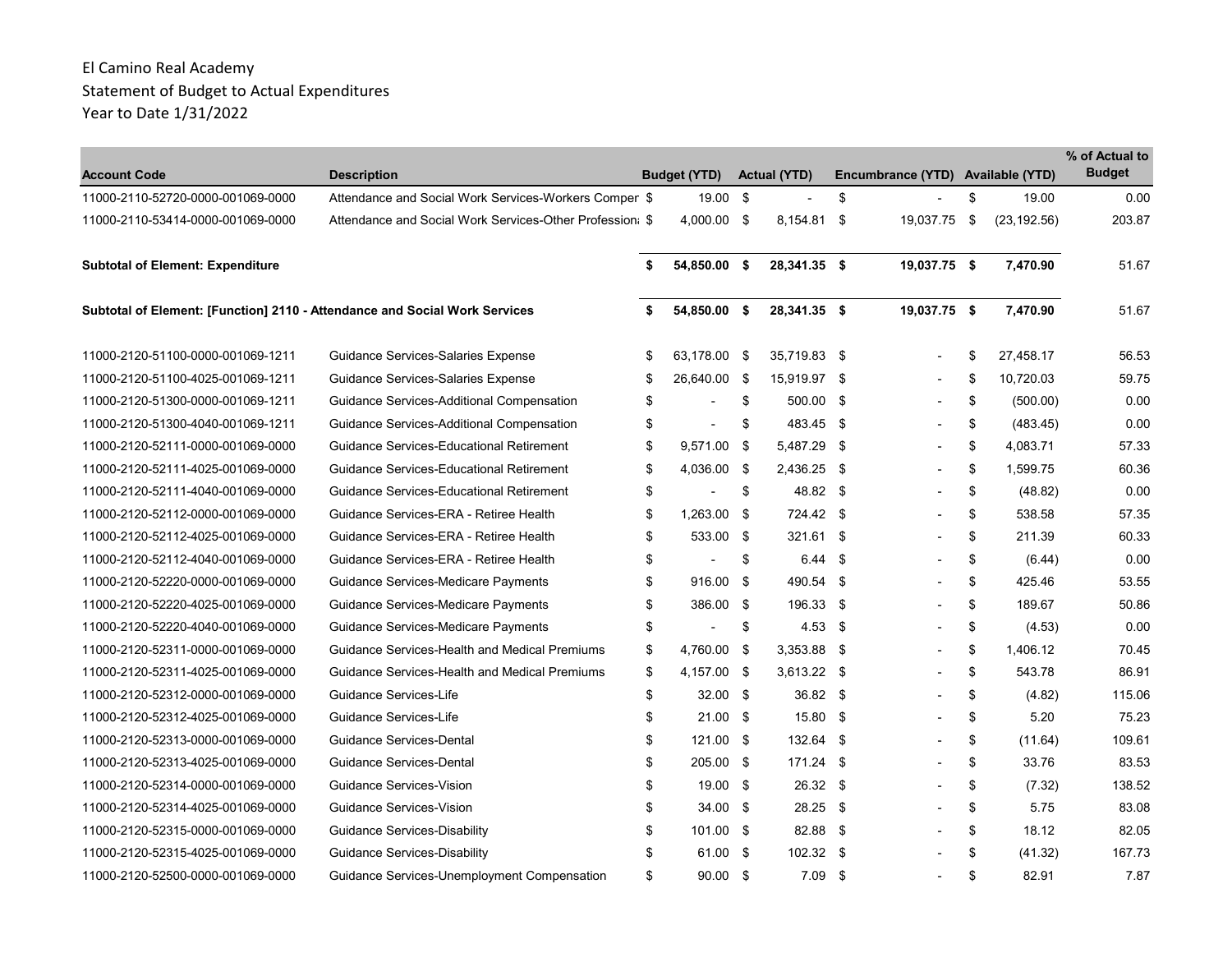| <b>Account Code</b>                                             | <b>Description</b>                                    | <b>Budget (YTD)</b>            |    | <b>Actual (YTD)</b> |      | Encumbrance (YTD) |      | <b>Available (YTD)</b> | % of Actual to<br><b>Budget</b> |
|-----------------------------------------------------------------|-------------------------------------------------------|--------------------------------|----|---------------------|------|-------------------|------|------------------------|---------------------------------|
| 11000-2120-52500-4025-001069-0000                               | Guidance Services-Unemployment Compensation           | \$<br>30.00 \$                 |    | 36.72 \$            |      |                   | \$   | (6.72)                 | 122.40                          |
| 11000-2120-52500-4040-001069-0000                               | Guidance Services-Unemployment Compensation           | \$                             | \$ | $1.03$ \$           |      |                   | \$   | (1.03)                 | 0.00                            |
| 11000-2120-52710-0000-001069-0000                               | Guidance Services-Workers Compensation Premium        | \$<br>$\overline{\phantom{a}}$ | \$ | 3,671.00 \$         |      | $\blacksquare$    | \$   | (3,671.00)             | 0.00                            |
| 11000-2120-52710-2000-001069-0000                               | Guidance Services-Workers Compensation Premium        | \$<br>3,932.00 \$              |    |                     | \$   |                   | \$   | 3,932.00               | 0.00                            |
| 11000-2120-52720-0000-001069-0000                               | Guidance Services-Workers Compensation Employer's \$  | 19.00 \$                       |    | 51.60               | \$   |                   | \$   | (32.60)                | 271.57                          |
| 11000-2120-52720-4025-001069-0000                               | Guidance Services-Workers Compensation Employer's \$  | 19.00 \$                       |    |                     | \$   |                   | \$   | 19.00                  | 0.00                            |
| 11000-2120-56118-0000-001069-0000                               | Guidance Services-General Supplies and Materials      | \$                             | \$ | 47.62               | -\$  |                   | \$   | (47.62)                | 0.00                            |
| 11000-2120-56118-4025-001069-0000                               | Guidance Services-General Supplies and Materials      | \$                             | \$ | 597.81 \$           |      |                   | \$   | (597.81)               | 0.00                            |
| <b>Subtotal of Element: Expenditure</b>                         |                                                       | \$<br>120,124.00 \$            |    | 74,315.72 \$        |      |                   | \$   | 45,808.28              | 61.87                           |
| <b>Subtotal of Element: [Function] 2120 - Guidance Services</b> |                                                       | \$<br>120,124.00 \$            |    | 74,315.72 \$        |      |                   | \$   | 45,808.28              | 61.87                           |
| 11000-2130-51300-4040-001069-1215                               | Health Services-Additional Compensation               | \$                             | \$ | 2.075.71 \$         |      |                   | \$   | (2,075.71)             | 0.00                            |
| 11000-2130-52111-4025-001069-0000                               | <b>Health Services-Educational Retirement</b>         | \$                             | \$ | 24.19               | -\$  |                   | \$   | (24.19)                | 0.00                            |
| 11000-2130-52111-4040-001069-0000                               | <b>Health Services-Educational Retirement</b>         | \$                             | \$ | 290.28 \$           |      |                   | \$   | (290.28)               | 0.00                            |
| 11000-2130-52112-4025-001069-0000                               | Health Services-ERA - Retiree Health                  | \$                             | \$ | 3.19                | -\$  |                   | \$   | (3.19)                 | 0.00                            |
| 11000-2130-52112-4040-001069-0000                               | Health Services-ERA - Retiree Health                  | \$                             | \$ | 38.28 \$            |      |                   | \$   | (38.28)                | 0.00                            |
| 11000-2130-52220-4025-001069-0000                               | Health Services-Medicare Payments                     | \$                             | \$ | $2.32$ \$           |      |                   | \$   | (2.32)                 | 0.00                            |
| 11000-2130-52220-4040-001069-0000                               | Health Services-Medicare Payments                     | \$                             | \$ | $27.42$ \$          |      |                   | \$   | (27.42)                | 0.00                            |
| 11000-2130-52500-4025-001069-0000                               | Health Services-Unemployment Compensation             | \$                             | \$ | 0.53                | -\$  |                   | \$   | (0.53)                 | 0.00                            |
| 11000-2130-52500-4040-001069-0000                               | Health Services-Unemployment Compensation             | \$                             | \$ | 3.20                | -\$  |                   | \$   | (3.20)                 | 0.00                            |
| 11000-2130-53414-0000-001069-0000                               | Health Services-Other Professional/Technical Services | \$                             | \$ | 323.63 \$           |      |                   | \$   | (323.63)               | 0.00                            |
| 11000-2130-56118-0000-001069-0000                               | Health Services-General Supplies and Materials        | \$<br>$1,000.00$ \$            |    | 217.21 \$           |      | 52.87 \$          |      | 729.92                 | 21.72                           |
| <b>Subtotal of Element: Expenditure</b>                         |                                                       | \$<br>$1,000.00$ \$            |    | 3,005.96 \$         |      | 52.87 \$          |      | (2,058.83)             | 300.60                          |
| Subtotal of Element: [Function] 2130 - Health Services          |                                                       | \$<br>$1,000.00$ \$            |    | 3,005.96 \$         |      | 52.87 \$          |      | (2,058.83)             | 300.60                          |
| 11000-2140-53211-2000-001069-0000                               | Psychological Services-Diagnosticians - Contracted    | \$                             | S  | 2,835.00            | - \$ | 16,838.75         | - \$ | (19,673.75)            | 0.00                            |
| 11000-2140-53215-0000-001069-0000                               | Psychological Services-Psychologists - Contracted     | \$                             | \$ |                     | \$   | 5,000.00 \$       |      | (5,000.00)             | 0.00                            |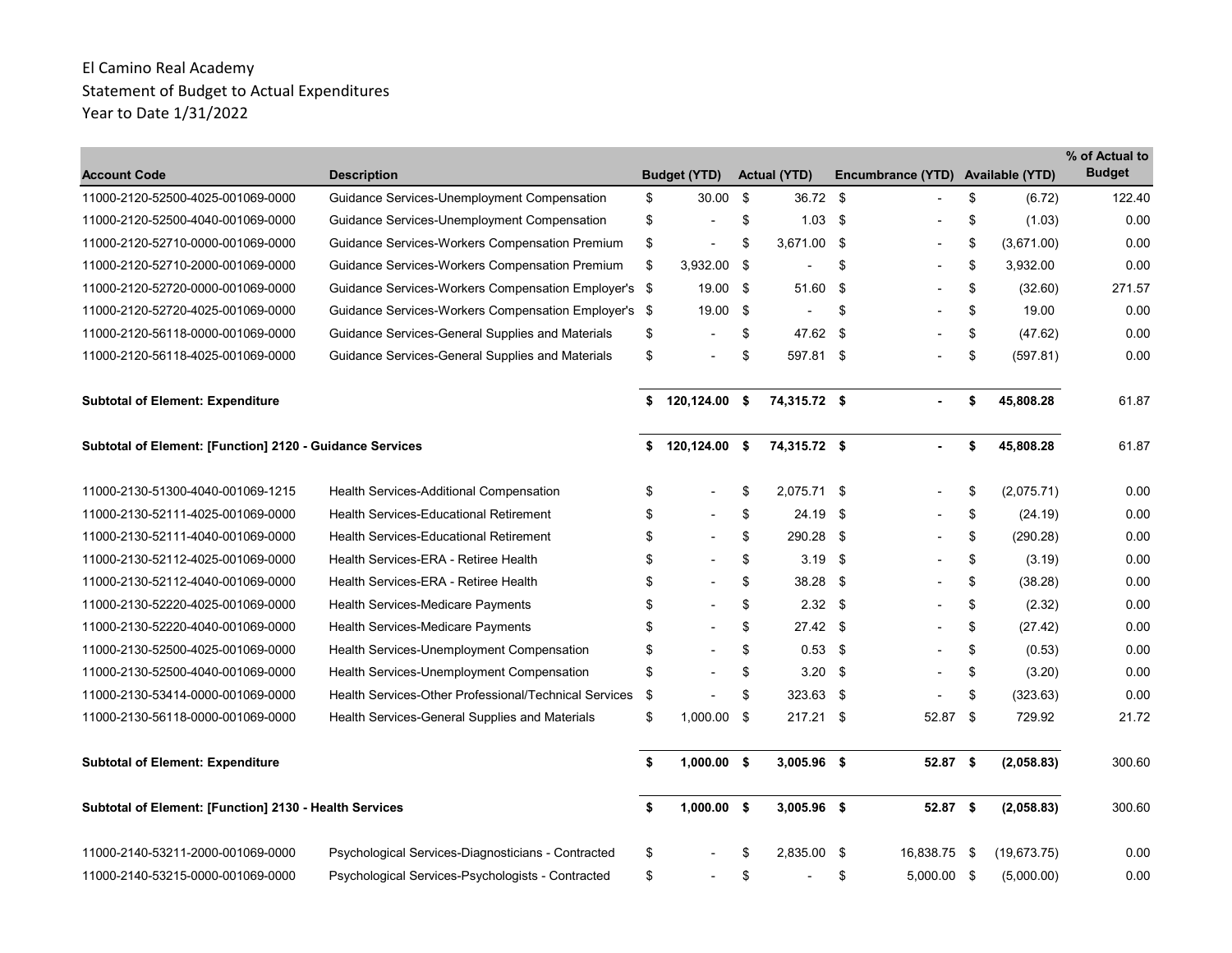| <b>Account Code</b>                                                          | <b>Description</b>                                                             |    | <b>Budget (YTD)</b>      | <b>Actual (YTD)</b> |      | Encumbrance (YTD) Available (YTD) |      |              | % of Actual to<br><b>Budget</b> |
|------------------------------------------------------------------------------|--------------------------------------------------------------------------------|----|--------------------------|---------------------|------|-----------------------------------|------|--------------|---------------------------------|
| 11000-2140-53215-2000-001069-0000                                            | Psychological Services-Psychologists - Contracted                              | \$ | 5,000.00 \$              | 63.75 \$            |      |                                   | \$   | 4,936.25     | 1.27                            |
| 11000-2140-53218-0000-001069-0000                                            | Psychological Services-Specialists - Contracted                                | \$ |                          | \$<br>385.00 \$     |      |                                   | \$   | (385.00)     | 0.00                            |
| 11000-2140-53218-2000-001069-0000                                            | Psychological Services-Specialists - Contracted                                | \$ | 16,403.00 \$             | 5,551.25 \$         |      | 23,603.75                         | \$   | (12,752.00)  | 33.84                           |
| 11000-2140-53218-4025-001069-0000                                            | Psychological Services-Specialists - Contracted                                | \$ |                          | \$<br>3,045.00 \$   |      |                                   | \$   | (3,045.00)   | 0.00                            |
| 11000-2140-56118-2000-001069-0000                                            | Psychological Services-General Supplies and Materials \$                       |    | 500.00 \$                |                     | \$   |                                   | \$   | 500.00       | 0.00                            |
| <b>Subtotal of Element: Expenditure</b>                                      |                                                                                | \$ | 21,903.00 \$             | 11,880.00 \$        |      | 45,442.50                         | - \$ | (35, 419.50) | 54.24                           |
| Subtotal of Element: [Function] 2140 - Psychological Services                |                                                                                | \$ | 21,903.00 \$             | 11,880.00 \$        |      | 45,442.50 \$                      |      | (35, 419.50) | 54.24                           |
| 11000-2150-51100-2000-001069-1319                                            | Speech Pathology and Audiology Services-Salaries Exp \$                        |    | 11,071.00 \$             |                     | \$   |                                   | \$   | 11,071.00    | 0.00                            |
| 11000-2150-52720-2000-001069-0000                                            | Speech Pathology and Audiology Services-Workers Cor \$                         |    | 19.00 \$                 |                     | \$   |                                   | \$   | 19.00        | 0.00                            |
| 11000-2150-53212-2000-001069-0000                                            | Speech Pathology and Audiology Services-Speech Ther \$                         |    | 31,008.00 \$             | 4,620.00            | -\$  | 27,875.50 \$                      |      | (1,487.50)   | 14.89                           |
| 11000-2150-53216-2000-001069-0000                                            | Speech Pathology and Audiology Services-Audiologists \$                        |    |                          | \$                  | \$   | 500.00 \$                         |      | (500.00)     | 0.00                            |
| <b>Subtotal of Element: Expenditure</b>                                      |                                                                                | \$ | 42,098.00 \$             | 4,620.00 \$         |      | 28,375.50 \$                      |      | 9,102.50     | 10.97                           |
|                                                                              | Subtotal of Element: [Function] 2150 - Speech Pathology and Audiology Services |    | 42,098.00 \$             | 4,620.00 \$         |      | 28,375.50 \$                      |      | 9,102.50     | 10.97                           |
| 11000-2160-53213-2000-001069-0000                                            | Occupational Therapy-Related Services-Occupational T \$                        |    | 13,680.00 \$             | 3,340.00 \$         |      | 10,715.00 \$                      |      | (375.00)     | 24.41                           |
| <b>Subtotal of Element: Expenditure</b>                                      |                                                                                | S  | 13,680.00 \$             | $3,340.00$ \$       |      | 10,715.00 \$                      |      | (375.00)     | 24.42                           |
| Subtotal of Element: [Function] 2160 - Occupational Therapy-Related Services |                                                                                | \$ | 13,680.00 \$             | 3,340.00 \$         |      | 10,715.00 \$                      |      | (375.00)     | 24.42                           |
| 11000-2190-51100-0000-001069-1217                                            | Other Support Services-Student-Salaries Expense                                | \$ | $\overline{\phantom{a}}$ | \$<br>3,701.90 \$   |      |                                   | \$   | (3,701.90)   | 0.00                            |
| 11000-2190-51100-4025-001069-1217                                            | Other Support Services-Student-Salaries Expense                                | \$ | 32,614.00 \$             | 7,802.08 \$         |      |                                   | \$   | 24,811.92    | 23.92                           |
| 11000-2190-51100-4025-001069-1218                                            | Other Support Services-Student-Salaries Expense                                | \$ | 55,318.00 \$             | 1,434.17 \$         |      |                                   | \$   | 53,883.83    | 2.59                            |
| 11000-2190-51300-4025-001069-1217                                            | Other Support Services-Student-Additional Compensatic \$                       |    | $\blacksquare$           | \$<br>294.25 \$     |      |                                   | \$   | (294.25)     | 0.00                            |
| 11000-2190-52111-0000-001069-0000                                            | Other Support Services-Student-Educational Retirement \$                       |    |                          | \$<br>560.85        | - \$ |                                   | \$   | (560.85)     | 0.00                            |
| 11000-2190-52111-4025-001069-0000                                            | Other Support Services-Student-Educational Retirement \$                       |    | 13.321.00 \$             | 1,443.88 \$         |      |                                   | \$   | 11,877.12    | 10.83                           |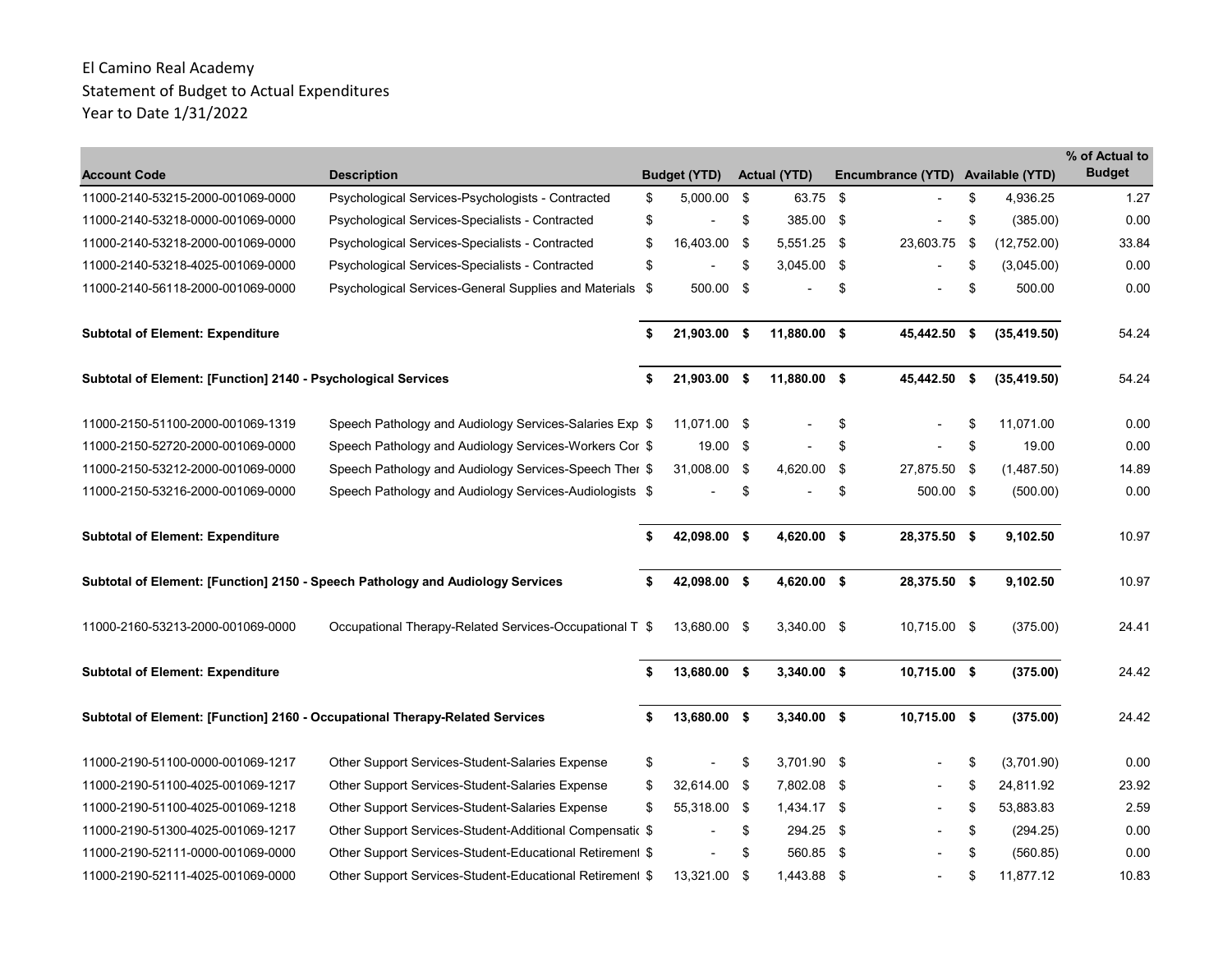| <b>Account Code</b>                                                   | <b>Description</b>                                        | <b>Budget (YTD)</b>      |      | <b>Actual (YTD)</b> |      | Encumbrance (YTD) Available (YTD) |                    | % of Actual to<br><b>Budget</b> |
|-----------------------------------------------------------------------|-----------------------------------------------------------|--------------------------|------|---------------------|------|-----------------------------------|--------------------|---------------------------------|
| 11000-2190-52112-0000-001069-0000                                     | Other Support Services-Student-ERA - Retiree Health       | \$                       | \$   | 74.05 \$            |      |                                   | \$<br>(74.05)      | 0.00                            |
| 11000-2190-52112-4025-001069-0000                                     | Other Support Services-Student-ERA - Retiree Health       | \$<br>1,759.00 \$        |      | 190.61 \$           |      |                                   | \$<br>1,568.39     | 10.83                           |
| 11000-2190-52220-0000-001069-0000                                     | Other Support Services-Student-Medicare Payments          | \$                       | \$   | 53.68 \$            |      | $\blacksquare$                    | \$<br>(53.68)      | 0.00                            |
| 11000-2190-52220-4025-001069-0000                                     | <b>Other Support Services-Student-Medicare Payments</b>   | \$<br>1,274.00           | - \$ | 136.85 \$           |      |                                   | \$<br>1.137.15     | 10.74                           |
| 11000-2190-52311-4025-001069-0000                                     | Other Support Services-Student-Health and Medical Pre \$  | 5,205.00 \$              |      | 270.76              | -\$  |                                   | \$<br>4,934.24     | 5.20                            |
| 11000-2190-52312-0000-001069-0000                                     | Other Support Services-Student-Life                       | \$                       | \$   | $5.26$ \$           |      |                                   | \$<br>(5.26)       | 0.00                            |
| 11000-2190-52312-4025-001069-0000                                     | Other Support Services-Student-Life                       | \$<br>63.00 \$           |      | $31.56$ \$          |      |                                   | \$<br>31.44        | 50.09                           |
| 11000-2190-52313-4025-001069-0000                                     | Other Support Services-Student-Dental                     | \$<br>166.00 \$          |      | 42.90 \$            |      |                                   | \$<br>123.10       | 25.84                           |
| 11000-2190-52314-4025-001069-0000                                     | Other Support Services-Student-Vision                     | \$<br>26.00 \$           |      | $7.52$ \$           |      |                                   | \$<br>18.48        | 28.92                           |
| 11000-2190-52315-4025-001069-0000                                     | Other Support Services-Student-Disability                 | \$<br>140.00 \$          |      |                     | \$   |                                   | \$<br>140.00       | 0.00                            |
| 11000-2190-52500-0000-001069-0000                                     | Other Support Services-Student-Unemployment Compe \$      | $\overline{\phantom{a}}$ | \$   | 10.96               | -\$  |                                   | \$<br>(10.96)      | 0.00                            |
| 11000-2190-52500-4025-001069-0000                                     | Other Support Services-Student-Unemployment Compe \$      | 89.00 \$                 |      | 27.14               | -\$  | $\overline{\phantom{0}}$          | \$<br>61.86        | 30.49                           |
| 11000-2190-52720-4025-001069-0000                                     | Other Support Services-Student-Workers Compensatior \$    | 38.00 \$                 |      |                     | \$   |                                   | \$<br>38.00        | 0.00                            |
| 11000-2190-53414-0000-001069-0000                                     | Other Support Services-Student-Other Professional/Tec \$  | 4,000.00 \$              |      | 19,328.34           | - \$ | 2,395.00                          | \$<br>(17, 723.34) | 483.20                          |
| 11000-2190-56113-4025-001069-0000                                     | Other Support Services-Student-Software                   | \$<br>500.00 \$          |      | 350.00 \$           |      |                                   | \$<br>150.00       | 70.00                           |
| 11000-2190-56118-0000-001069-0000                                     | Other Support Services-Student-General Supplies and M \$  |                          | \$   | 38.94 \$            |      |                                   | \$<br>(38.94)      | 0.00                            |
| <b>Subtotal of Element: Expenditure</b>                               |                                                           | \$<br>114,513.00 \$      |      | 35,805.70 \$        |      | $2,395.00$ \$                     | 76,312.30          | 31.27                           |
| Subtotal of Element: [Function] 2190 - Other Support Services-Student |                                                           | \$<br>114,513.00 \$      |      | 35,805.70 \$        |      | 2,395.00 \$                       | 76,312.30          | 31.27                           |
| 11000-2230-51100-0000-001069-1511                                     | Instruction-Related Technology-Salaries Expense           | \$<br>79,704.00 \$       |      | 15,873.54 \$        |      |                                   | \$<br>63,830.46    | 19.91                           |
| 11000-2230-52111-0000-001069-0000                                     | Instruction-Related Technology-Educational Retirement \$  | 12,075.00 \$             |      | 2,404.83 \$         |      |                                   | \$<br>9,670.17     | 19.91                           |
| 11000-2230-52112-0000-001069-0000                                     | Instruction-Related Technology-ERA - Retiree Health       | \$<br>1,594.00 \$        |      | 317.47 \$           |      | $\overline{\phantom{0}}$          | \$<br>1,276.53     | 19.91                           |
| 11000-2230-52220-0000-001069-0000                                     | Instruction-Related Technology-Medicare Payments          | \$<br>$1.156.00$ \$      |      | $215.19$ \$         |      |                                   | \$<br>940.81       | 18.61                           |
| 11000-2230-52311-0000-001069-0000                                     | Instruction-Related Technology-Health and Medical Prer \$ | 8,052.00 \$              |      | 1,905.46 \$         |      |                                   | \$<br>6,146.54     | 23.66                           |
| 11000-2230-52312-0000-001069-0000                                     | Instruction-Related Technology-Life                       | \$<br>48.00 \$           |      | 23.67 \$            |      |                                   | \$<br>24.33        | 49.31                           |
| 11000-2230-52313-0000-001069-0000                                     | Instruction-Related Technology-Dental                     | \$<br>430.00 \$          |      | 115.97 \$           |      |                                   | \$<br>314.03       | 26.96                           |
| 11000-2230-52314-0000-001069-0000                                     | Instruction-Related Technology-Vision                     | \$<br>88.00 \$           |      | $23.27$ \$          |      | $\overline{\phantom{0}}$          | \$<br>64.73        | 26.44                           |
| 11000-2230-52315-0000-001069-0000                                     | Instruction-Related Technology-Disability                 | \$<br>183.00 \$          |      | 43.08 \$            |      |                                   | \$<br>139.92       | 23.54                           |
| 11000-2230-52500-0000-001069-0000                                     | Instruction-Related Technology-Unemployment Comper \$     | 134.00 \$                |      | 19.00 \$            |      |                                   | \$<br>115.00       | 14.17                           |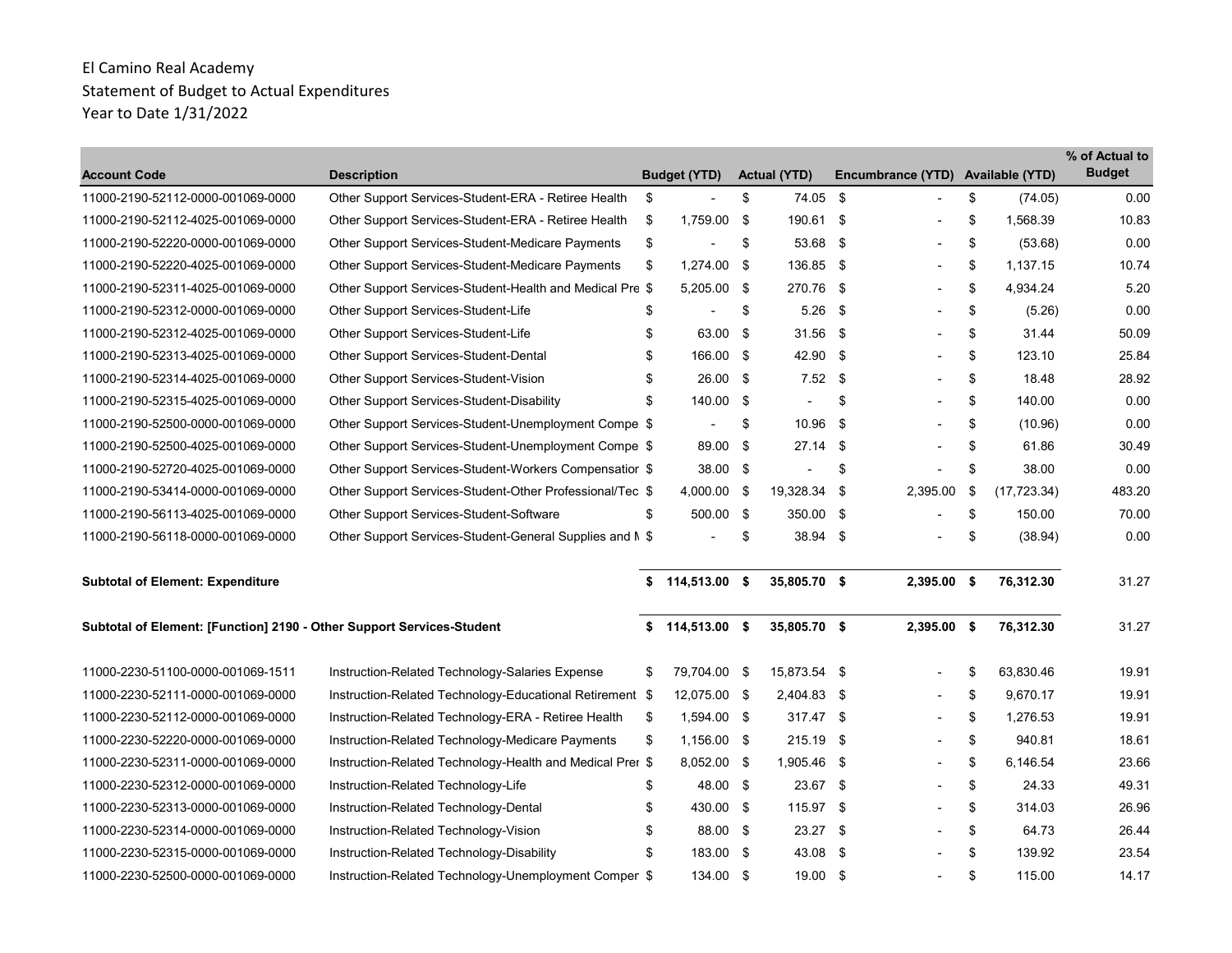| <b>Account Code</b>                                                   | <b>Description</b>                                        | <b>Budget (YTD)</b>               |      | <b>Actual (YTD)</b> |      | Encumbrance (YTD) Available (YTD) |      |                          | % of Actual to<br><b>Budget</b> |
|-----------------------------------------------------------------------|-----------------------------------------------------------|-----------------------------------|------|---------------------|------|-----------------------------------|------|--------------------------|---------------------------------|
| 11000-2230-52710-0000-001069-0000                                     | Instruction-Related Technology-Workers Compensation \$    | 1,092.00                          | - \$ | 1,019.00            | -\$  |                                   | \$   | 73.00                    | 93.31                           |
| 11000-2230-52720-0000-001069-0000                                     | Instruction-Related Technology-Workers Compensation \$    | 29.00 \$                          |      |                     | \$   |                                   | \$   | 29.00                    | 0.00                            |
| 11000-2230-53414-0000-001069-0000                                     | Instruction-Related Technology-Other Professional/Tech \$ | $\blacksquare$                    | \$   | 8,063.85 \$         |      | 18,186.15                         | - \$ | (26, 250.00)             | 0.00                            |
| <b>Subtotal of Element: Expenditure</b>                               |                                                           | \$<br>104,585.00 \$               |      | $30,024.33$ \$      |      | 18,186.15 \$                      |      | 56,374.52                | 28.71                           |
| Subtotal of Element: [Function] 2230 - Instruction-Related Technology |                                                           | \$<br>104,585.00 \$               |      | 30,024.33 \$        |      | 18,186.15 \$                      |      | 56,374.52                | 28.71                           |
| 11000-2310-51100-0000-001069-1111                                     | Board of Education-Salaries Expense                       | \$<br>102,146.00 \$               |      | 66,935.86 \$        |      |                                   | \$   | 35,210.14                | 65.52                           |
| 11000-2310-51100-0000-001069-1113                                     | Board of Education-Salaries Expense                       | \$<br>33,705.00 \$                |      | 15,167.29           | - \$ |                                   | \$   | 18,537.71                | 45.00                           |
| 11000-2310-51300-0000-001069-1113                                     | Board of Education-Additional Compensation                | \$                                | \$   | 930.65 \$           |      |                                   | \$   | (930.65)                 | 0.00                            |
| 11000-2310-52111-0000-001069-0000                                     | <b>Board of Education-Educational Retirement</b>          | \$<br>20,581.00                   | - \$ | 12,579.64           | - \$ |                                   | \$   | 8.001.36                 | 61.12                           |
| 11000-2310-52112-0000-001069-0000                                     | Board of Education-ERA - Retiree Health                   | \$<br>2.717.00 \$                 |      | 1.660.75 \$         |      |                                   | \$   | 1.056.25                 | 61.12                           |
| 11000-2310-52220-0000-001069-0000                                     | <b>Board of Education-Medicare Payments</b>               | \$<br>1,970.00 \$                 |      | $1,162.31$ \$       |      |                                   | \$   | 807.69                   | 59.00                           |
| 11000-2310-52311-0000-001069-0000                                     | Board of Education-Health and Medical Premiums            | \$<br>4,766.00 \$                 |      | 2,712.18 \$         |      |                                   | \$   | 2,053.82                 | 56.90                           |
| 11000-2310-52312-0000-001069-0000                                     | Board of Education-Life                                   | \$<br>64.00 \$                    |      | 68.38               | - \$ |                                   | \$   | (4.38)                   | 106.84                          |
| 11000-2310-52313-0000-001069-0000                                     | <b>Board of Education-Dental</b>                          | \$<br>204.00 \$                   |      | $120.12$ \$         |      |                                   | \$   | 83.88                    | 58.88                           |
| 11000-2310-52314-0000-001069-0000                                     | Board of Education-Vision                                 | \$<br>190.00 \$                   |      | 26.32 \$            |      |                                   | \$   | 163.68                   | 13.85                           |
| 11000-2310-52315-0000-001069-0000                                     | Board of Education-Disability                             | \$<br>353.00 \$                   |      | 119.70 \$           |      |                                   | \$   | 233.30                   | 33.90                           |
| 11000-2310-52500-0000-001069-0000                                     | Board of Education-Unemployment Compensation              | \$<br>178.00 \$                   |      | 63.43 \$            |      |                                   | \$   | 114.57                   | 35.63                           |
| 11000-2310-52710-0000-001069-0000                                     | Board of Education-Workers Compensation Premium           | \$<br>1,861.00 \$                 |      | 1,737.00 \$         |      |                                   | \$   | 124.00                   | 93.33                           |
| 11000-2310-52720-0000-001069-0000                                     | Board of Education-Workers Compensation Employer's \$     | 38.00 \$                          |      | $21.50$ \$          |      |                                   | \$   | 16.50                    | 56.57                           |
| 11000-2310-53411-0000-001069-0000                                     | Board of Education-Auditing                               | \$<br>22,000.00 \$                |      | 17,651.05 \$        |      | 4,348.95 \$                       |      | $\overline{\phantom{a}}$ | 80.23                           |
| 11000-2310-53413-0000-001069-0000                                     | Board of Education-Legal                                  | \$<br>$9,000.00$ \$               |      | 24,065.84           | - \$ | $5,214.15$ \$                     |      | (20, 279.99)             | 267.39                          |
| 11000-2310-53414-0000-001069-0000                                     | Board of Education-Other Professional/Technical Servic \$ | 14,400.00 \$                      |      | 8,705.82 \$         |      | $9,138.50$ \$                     |      | (3,444.32)               | 60.45                           |
| <b>Subtotal of Element: Expenditure</b>                               |                                                           | 214,173.00 \$ 153,727.84 \$       |      |                     |      | 18,701.60 \$                      |      | 41,743.56                | 71.78                           |
| Subtotal of Element: [Function] 2310 - Board of Education             |                                                           | \$<br>214,173.00 \$ 153,727.84 \$ |      |                     |      | 18,701.60 \$                      |      | 41,743.56                | 71.78                           |
| 11000-2410-51100-0000-001069-1112                                     | Office of the Principal-Salaries Expense                  | \$<br>53,360.00                   | \$   | 28,880.03 \$        |      |                                   | \$   | 24,479.97                | 54.12                           |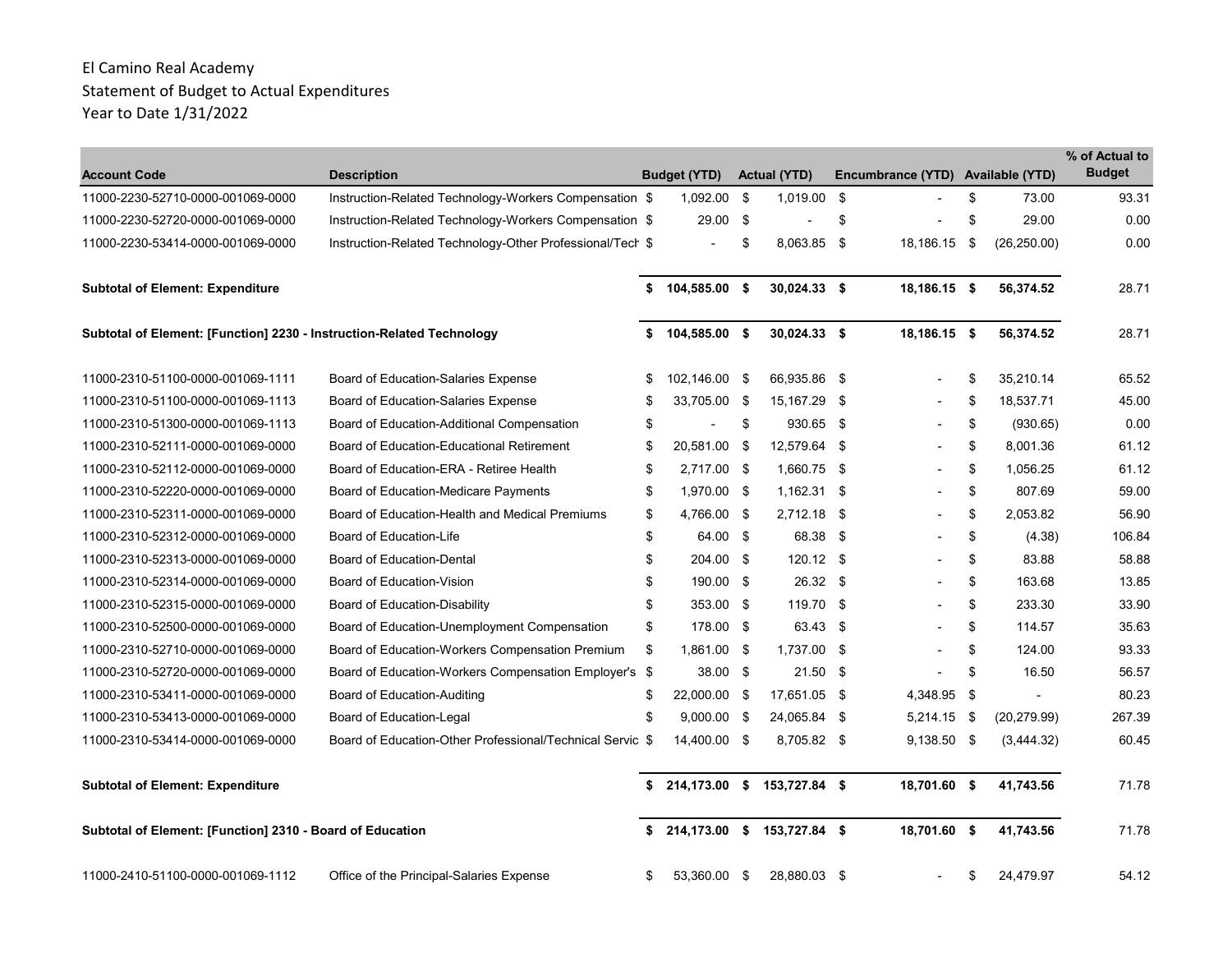| <b>Account Code</b>                                            | <b>Description</b>                                       |    | <b>Budget (YTD)</b> |      | <b>Actual (YTD)</b>      |      | Encumbrance (YTD) Available (YTD) |    |              | % of Actual to<br><b>Budget</b> |
|----------------------------------------------------------------|----------------------------------------------------------|----|---------------------|------|--------------------------|------|-----------------------------------|----|--------------|---------------------------------|
| 11000-2410-52111-0000-001069-0000                              | Office of the Principal-Educational Retirement           | \$ | 8,084.00 \$         |      | 4,375.34 \$              |      |                                   | \$ | 3,708.66     | 54.12                           |
| 11000-2410-52112-0000-001069-0000                              | Office of the Principal-ERA - Retiree Health             | \$ | 1,067.00 \$         |      | 577.62 \$                |      |                                   | \$ | 489.38       | 54.13                           |
| 11000-2410-52220-0000-001069-0000                              | Office of the Principal-Medicare Payments                | \$ | 774.00 \$           |      | 378.17 \$                |      |                                   | \$ | 395.83       | 48.85                           |
| 11000-2410-52311-0000-001069-0000                              | Office of the Principal-Health and Medical Premiums      | \$ | 8,327.00 \$         |      | $3,981.12$ \$            |      |                                   | \$ | 4,345.88     | 47.80                           |
| 11000-2410-52312-0000-001069-0000                              | Office of the Principal-Life                             | \$ | 42.00 \$            |      | $21.02$ \$               |      |                                   | \$ | 20.98        | 50.04                           |
| 11000-2410-52313-0000-001069-0000                              | Office of the Principal-Dental                           | \$ | 411.00 \$           |      | 188.20 \$                |      |                                   | \$ | 222.80       | 45.79                           |
| 11000-2410-52314-0000-001069-0000                              | Office of the Principal-Vision                           | \$ | 68.00 \$            |      | $31.11$ \$               |      |                                   | \$ | 36.89        | 45.75                           |
| 11000-2410-52315-0000-001069-0000                              | Office of the Principal-Disability                       | \$ | 122.00 \$           |      | 55.76 \$                 |      |                                   | \$ | 66.24        | 45.70                           |
| 11000-2410-52500-0000-001069-0000                              | Office of the Principal-Unemployment Compensation        | \$ | 60.00 \$            |      | 73.90 \$                 |      |                                   | \$ | (13.90)      | 123.16                          |
| 11000-2410-52720-0000-001069-0000                              | Office of the Principal-Workers Compensation Employer \$ |    |                     | \$   | $8.60$ \$                |      |                                   | \$ | (8.60)       | 0.00                            |
| <b>Subtotal of Element: Expenditure</b>                        |                                                          | \$ | 72,315.00 \$        |      | 38,570.87 \$             |      |                                   | \$ | 33,744.13    | 53.34                           |
| Subtotal of Element: [Function] 2410 - Office of the Principal |                                                          | \$ | 72,315.00 \$        |      | 38,570.87 \$             |      | $\blacksquare$                    | \$ | 33,744.13    | 53.34                           |
| 11000-2510-51100-0000-001069-1115                              | <b>Fiscal Services-Salaries Expense</b>                  |    | 63,945.00           | - \$ | 78,701.95 \$             |      |                                   | ß. | (14, 756.95) | 123.07                          |
| 11000-2510-51300-0000-001069-1217                              | <b>Fiscal Services-Additional Compensation</b>           | \$ |                     | \$   | 1,938.75 \$              |      |                                   | \$ | (1,938.75)   | 0.00                            |
| 11000-2510-52111-0000-001069-0000                              | <b>Fiscal Services-Educational Retirement</b>            | \$ | 9,688.00            | - \$ | 11,352.93 \$             |      |                                   | \$ | (1,664.93)   | 117.18                          |
| 11000-2510-52112-0000-001069-0000                              | Fiscal Services-ERA - Retiree Health                     | \$ | 1,279.00 \$         |      | 1,500.35 \$              |      |                                   | \$ | (221.35)     | 117.30                          |
| 11000-2510-52210-0000-001069-0000                              | <b>Fiscal Services-FICA Payments</b>                     | \$ |                     | \$   | 348.75 \$                |      |                                   | \$ | (348.75)     | 0.00                            |
| 11000-2510-52220-0000-001069-0000                              | <b>Fiscal Services-Medicare Payments</b>                 | £. | 927.00 \$           |      | $1,162.27$ \$            |      |                                   | \$ | (235.27)     | 125.37                          |
| 11000-2510-52311-0000-001069-0000                              | <b>Fiscal Services-Health and Medical Premiums</b>       | \$ | 11,916.00 \$        |      |                          | \$   |                                   | \$ | 11,916.00    | 0.00                            |
| 11000-2510-52312-0000-001069-0000                              | <b>Fiscal Services-Life</b>                              | \$ | $32.00$ \$          |      | 49.97                    | - \$ |                                   | \$ | (17.97)      | 156.15                          |
| 11000-2510-52313-0000-001069-0000                              | <b>Fiscal Services-Dental</b>                            | \$ | 473.00 \$           |      | $\overline{\phantom{a}}$ | \$   |                                   | \$ | 473.00       | 0.00                            |
| 11000-2510-52314-0000-001069-0000                              | <b>Fiscal Services-Vision</b>                            | \$ | $90.00$ \$          |      | 11.28                    | - \$ |                                   | \$ | 78.72        | 12.53                           |
| 11000-2510-52315-0000-001069-0000                              | <b>Fiscal Services-Disability</b>                        | \$ | 166.00 \$           |      | 68.40 \$                 |      |                                   | \$ | 97.60        | 41.20                           |
| 11000-2510-52500-0000-001069-0000                              | <b>Fiscal Services-Unemployment Compensation</b>         | \$ |                     | \$   | $111.13$ \$              |      |                                   | \$ | (111.13)     | 0.00                            |
| 11000-2510-52510-0000-001069-0000                              | <b>Fiscal Services-General</b>                           | \$ | 89.00 \$            |      |                          | \$   |                                   | \$ | 89.00        | 0.00                            |
| 11000-2510-52710-0000-001069-0000                              | <b>Fiscal Services-Workers Compensation Premium</b>      | \$ | 1,240.00 \$         |      | $1,157.16$ \$            |      |                                   | \$ | 82.84        | 93.31                           |
| 11000-2510-52720-0000-001069-0000                              | Fiscal Services-Workers Compensation Employer's Fee \$   |    | $19.00$ \$          |      | $30.10$ \$               |      |                                   | \$ | (11.10)      | 158.42                          |
| 11000-2510-53330-0000-001069-0000                              | Fiscal Services-Professional Development                 | \$ | 2,000.00 \$         |      | $\overline{\phantom{a}}$ | \$   |                                   | \$ | 2,000.00     | 0.00                            |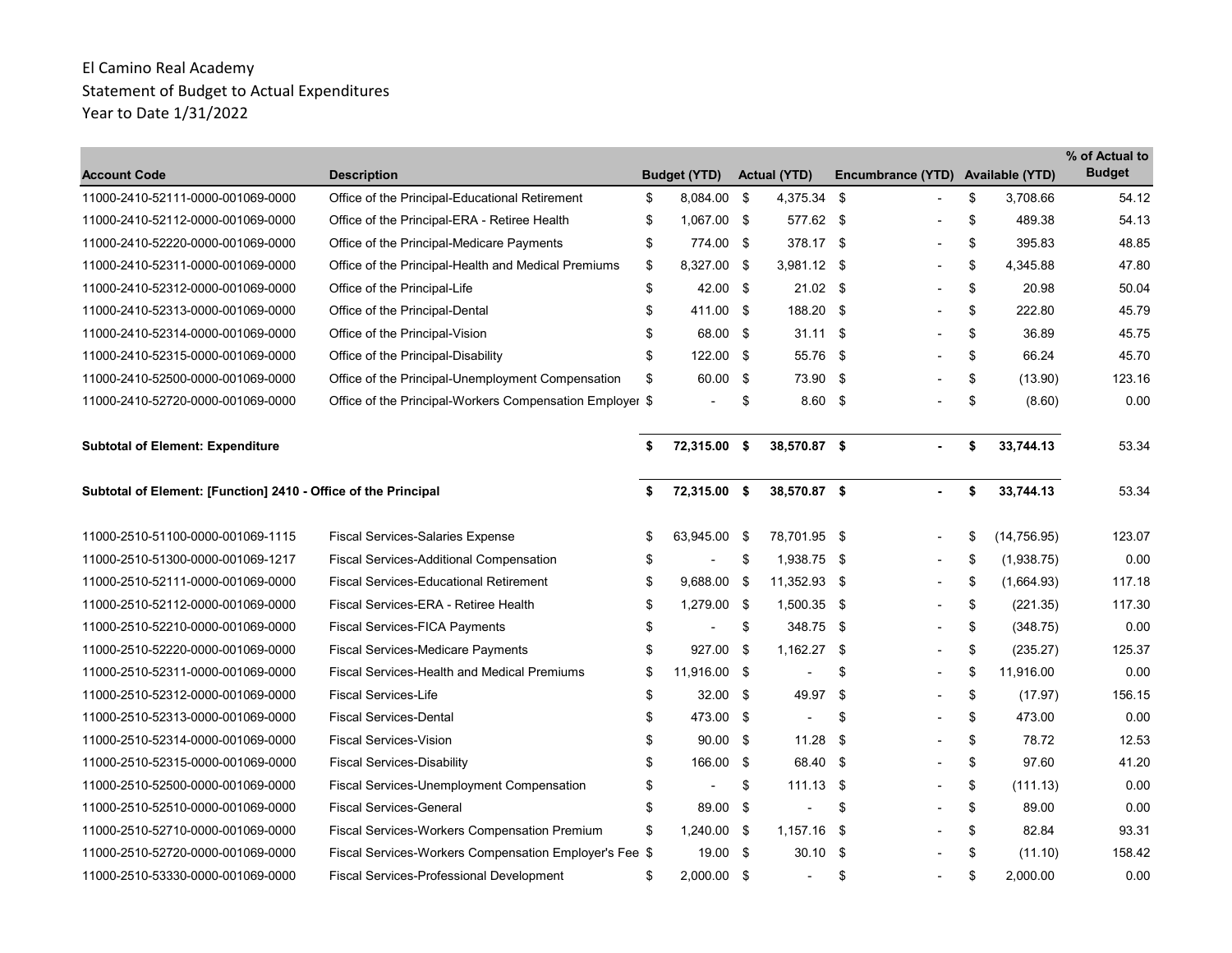| <b>Account Code</b>                                    | <b>Description</b>                                                                    |      | <b>Budget (YTD)</b>      | <b>Actual (YTD)</b>         |      | Encumbrance (YTD) Available (YTD) |      |              | % of Actual to<br><b>Budget</b> |
|--------------------------------------------------------|---------------------------------------------------------------------------------------|------|--------------------------|-----------------------------|------|-----------------------------------|------|--------------|---------------------------------|
| 11000-2510-53414-0000-001069-0000                      | Fiscal Services-Other Professional/Technical Services                                 | - \$ | $9,100.00$ \$            | 8,053.65 \$                 |      | 55,849.57                         | - \$ | (54,803.22)  | 88.50                           |
| <b>Subtotal of Element: Expenditure</b>                |                                                                                       | \$   |                          | 100,964.00 \$ 104,486.69 \$ |      | 55,849.57 \$                      |      | (59, 372.26) | 103.49                          |
| Subtotal of Element: [Function] 2510 - Fiscal Services |                                                                                       | \$   | 100,964.00 \$            | 104,486.69 \$               |      | 55,849.57 \$                      |      | (59, 372.26) | 103.49                          |
| 11000-2530-54620-0000-001069-0000                      | Printing, Publishing, and Duplicating Services-Rental of \$                           |      | 22,032.00 \$             | 13,698.46 \$                |      | 9,189.00 \$                       |      | (855.46)     | 62.17                           |
| 11000-2530-56118-0000-001069-0000                      | Printing, Publishing, and Duplicating Services-General S \$                           |      | 7,500.00 \$              | 896.54 \$                   |      | 2,631.68 \$                       |      | 3,971.78     | 11.95                           |
| <b>Subtotal of Element: Expenditure</b>                |                                                                                       | \$   | 29,532.00 \$             | 14,595.00 \$                |      | 11,820.68 \$                      |      | 3,116.32     | 49.42                           |
|                                                        | Subtotal of Element: [Function] 2530 - Printing, Publishing, and Duplicating Services | \$   | 29,532.00 \$             | 14,595.00 \$                |      | 11,820.68 \$                      |      | 3,116.32     | 49.42                           |
| 11000-2580-51100-0000-001069-1511                      | Administrative Technology Services-Salaries Expense                                   | - \$ | 26,568.00 \$             | 959.26 \$                   |      |                                   | \$   | 25,608.74    | 3.61                            |
| 11000-2580-52111-0000-001069-0000                      | Administrative Technology Services-Educational Retiren \$                             |      | 4,025.00 \$              | 145.33 \$                   |      |                                   | \$   | 3.879.67     | 3.61                            |
| 11000-2580-52112-0000-001069-0000                      | Administrative Technology Services-ERA - Retiree Heal \$                              |      | 531.00 \$                | 19.19 \$                    |      |                                   | \$   | 511.81       | 3.61                            |
| 11000-2580-52220-0000-001069-0000                      | Administrative Technology Services-Medicare Payments \$                               |      | 385.00 \$                | $11.15$ \$                  |      |                                   | \$   | 373.85       | 2.89                            |
| 11000-2580-52311-0000-001069-0000                      | Administrative Technology Services-Health and Medical \$                              |      | 4,951.00 \$              | 243.50 \$                   |      |                                   | \$   | 4,707.50     | 4.91                            |
| 11000-2580-52312-0000-001069-0000                      | Administrative Technology Services-Life                                               | \$   | 16.00 \$                 | $2.63$ \$                   |      |                                   | \$   | 13.37        | 16.43                           |
| 11000-2580-52313-0000-001069-0000                      | Administrative Technology Services-Dental                                             | \$   | 197.00 \$                | $16.33$ \$                  |      |                                   | \$   | 180.67       | 8.28                            |
| 11000-2580-52314-0000-001069-0000                      | Administrative Technology Services-Vision                                             | \$   | 37.00 \$                 | $3.15$ \$                   |      |                                   | \$   | 33.85        | 8.51                            |
| 11000-2580-52315-0000-001069-0000                      | Administrative Technology Services-Disability                                         | \$   | 69.00 \$                 | $3.32 \quad $$              |      |                                   | \$   | 65.68        | 4.81                            |
| 11000-2580-52500-0000-001069-0000                      | Administrative Technology Services-Unemployment Cor \$                                |      | $\overline{\phantom{a}}$ | \$<br>$2.53$ \$             |      |                                   | \$   | (2.53)       | 0.00                            |
| 11000-2580-52510-0000-001069-0000                      | Administrative Technology Services-General                                            | \$   | 45.00 \$                 |                             | \$   |                                   | \$   | 45.00        | 0.00                            |
| 11000-2580-52720-0000-001069-0000                      | Administrative Technology Services-Workers Compens: \$                                |      | $10.00$ \$               |                             | \$   |                                   | \$   | 10.00        | 0.00                            |
| 11000-2580-53414-0000-001069-0000                      | Administrative Technology Services-Other Professional/ \$                             |      | $3,200.00$ \$            | 16,164.36                   | - \$ | 28,322.33                         | \$   | (41, 286.69) | 505.13                          |
| 11000-2580-56113-0000-001069-0000                      | Administrative Technology Services-Software                                           | S    | 29,048.00 \$             | 11,235.76 \$                |      |                                   | \$   | 17,812.24    | 38.67                           |
| 11000-2580-56118-0000-001069-0000                      | Administrative Technology Services-General Supplies a \$                              |      | $3,000.00$ \$            | 300.81 \$                   |      |                                   | \$   | 2,699.19     | 10.02                           |
| 11000-2580-57332-0000-001069-0000                      | Administrative Technology Services-Supply Assets (\$5,0 \$                            |      | 6,344.00 \$              | 2,648.62 \$                 |      | 4,352.78 \$                       |      | (657.40)     | 41.75                           |

**Subtotal of Element: Expenditure 78,426.00 \$ 31,755.94 \$ 32,675.11 \$ 13,994.95 \$** 40.49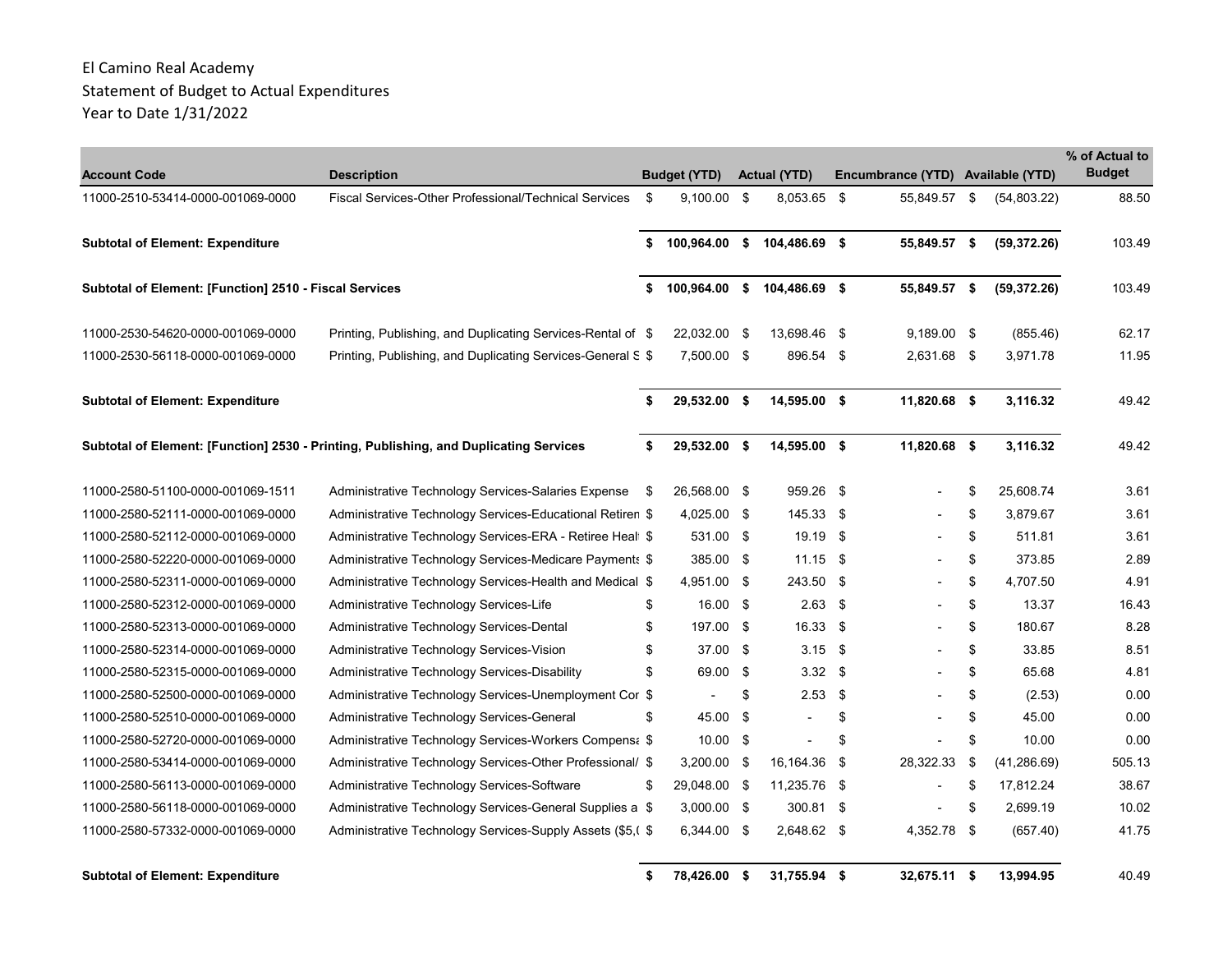| <b>Account Code</b>                                                       | <b>Description</b>                                                             |    | <b>Budget (YTD)</b> |      | <b>Actual (YTD)</b> |      | Encumbrance (YTD) Available (YTD) |      |                | % of Actual to<br><b>Budget</b> |
|---------------------------------------------------------------------------|--------------------------------------------------------------------------------|----|---------------------|------|---------------------|------|-----------------------------------|------|----------------|---------------------------------|
| Subtotal of Element: [Function] 2580 - Administrative Technology Services |                                                                                | \$ | 78,426.00 \$        |      | 31,755.94 \$        |      | 32,675.11 \$                      |      | 13,994.95      | 40.49                           |
| 11000-2590-53711-0000-001069-0000                                         | Other Support Services-Central Services-Other Charges \$                       |    | 875.00 \$           |      | 325.00 \$           |      | 48.83 \$                          |      | 501.17         | 37.14                           |
| 11000-2590-55400-0000-001069-0000                                         | Other Support Services-Central Services-Advertising                            | \$ | 15,000.00 \$        |      | $5,000.00$ \$       |      | 7,000.00 \$                       |      | 3,000.00       | 33.33                           |
| 11000-2590-56118-0000-001069-0000                                         | Other Support Services-Central Services-General Suppl \$                       |    | 4,000.00 \$         |      | 2,010.67 \$         |      | 376.75 \$                         |      | 1,612.58       | 50.26                           |
| <b>Subtotal of Element: Expenditure</b>                                   |                                                                                | \$ | 19,875.00 \$        |      | 7,335.67 \$         |      | 7,425.58 \$                       |      | 5,113.75       | 36.91                           |
|                                                                           | Subtotal of Element: [Function] 2590 - Other Support Services-Central Services | S  | 19,875.00 \$        |      | 7,335.67 \$         |      | 7,425.58 \$                       |      | 5,113.75       | 36.91                           |
| 11000-2610-51100-0000-001069-1615                                         | Operation of Buildings-Salaries Expense                                        | \$ | 90.230.00           | - \$ | 42,560.48 \$        |      |                                   | \$   | 47.669.52      | 47.16                           |
| 11000-2610-51300-0000-001069-1615                                         | Operation of Buildings-Additional Compensation                                 | \$ |                     | \$   | 2,495.74            | - \$ |                                   | \$   | (2,495.74)     | 0.00                            |
| 11000-2610-52111-0000-001069-0000                                         | Operation of Buildings-Educational Retirement                                  | \$ | 13,670.00 \$        |      | 6,826.05 \$         |      |                                   | \$   | 6,843.95       | 49.93                           |
| 11000-2610-52112-0000-001069-0000                                         | Operation of Buildings-ERA - Retiree Health                                    | \$ | 1,805.00 \$         |      | 901.20              | -\$  |                                   | \$   | 903.80         | 49.92                           |
| 11000-2610-52220-0000-001069-0000                                         | Operation of Buildings-Medicare Payments                                       | \$ | 1,308.00 \$         |      | 644.94              | - \$ |                                   | \$   | 663.06         | 49.30                           |
| 11000-2610-52311-0000-001069-0000                                         | Operation of Buildings-Health and Medical Premiums                             | \$ | 4,945.00 \$         |      | 2,267.96 \$         |      |                                   | \$   | 2,677.04       | 45.86                           |
| 11000-2610-52312-0000-001069-0000                                         | Operation of Buildings-Life                                                    | \$ | 95.00 \$            |      | 110.46              | - \$ |                                   | \$   | (15.46)        | 116.27                          |
| 11000-2610-52313-0000-001069-0000                                         | Operation of Buildings-Dental                                                  | \$ | 153.00 \$           |      | $70.14$ \$          |      |                                   | \$   | 82.86          | 45.84                           |
| 11000-2610-52314-0000-001069-0000                                         | Operation of Buildings-Vision                                                  | \$ | 72.00 \$            |      | $30.66$ \$          |      |                                   | \$   | 41.34          | 42.58                           |
| 11000-2610-52500-0000-001069-0000                                         | Operation of Buildings-Unemployment Compensation                               | \$ | 267.00 \$           |      | 130.22 \$           |      |                                   | \$   | 136.78         | 48.77                           |
| 11000-2610-52710-0000-001069-0000                                         | Operation of Buildings-Workers Compensation Premium \$                         |    | 1,236.00 \$         |      | 1,154.00 \$         |      |                                   | \$   | 82.00          | 93.36                           |
| 11000-2610-52720-0000-001069-0000                                         | Operation of Buildings-Workers Compensation Employe \$                         |    | 57.00 \$            |      | 34.40               | - \$ |                                   | \$   | 22.60          | 60.35                           |
| 11000-2610-54411-0000-001069-0000                                         | Operation of Buildings-Electricity                                             | S  | 60,000.00 \$        |      | 37,628.02 \$        |      | 22,371.98                         | - \$ |                | 62.71                           |
| 11000-2610-54412-0000-001069-0000                                         | Operation of Buildings-Natural Gas (Buildings)                                 | S  | 12,000.00 \$        |      | 2,187.71 \$         |      | 9,812.29 \$                       |      | $\blacksquare$ | 18.23                           |
| 11000-2610-54415-0000-001069-0000                                         | Operation of Buildings-Water/Sewage                                            | \$ | 10,000.00 \$        |      | 12,717.83 \$        |      | 226.78 \$                         |      | (2,944.61)     | 127.17                          |
| 11000-2610-54416-0000-001069-0000                                         | Operation of Buildings-Communication Services                                  | \$ | 11,320.00 \$        |      | $6,571.01$ \$       |      | 5,212.82 \$                       |      | (463.83)       | 58.04                           |
| 11000-2610-54620-0000-001069-0000                                         | Operation of Buildings-Rental of Equipment and Vehicle \$                      |    | 46,321.00 \$        |      | 24,084.57 \$        |      | 21,671.40 \$                      |      | 565.03         | 51.99                           |
| 11000-2610-55200-0000-001069-0000                                         | Operation of Buildings-Property/Liability Insurance                            | \$ | 73,039.00 \$        |      | 58,820.00 \$        |      |                                   | $\,$ | 14,219.00      | 80.53                           |
| 11000-2610-55915-0000-001069-0000                                         | Operation of Buildings-Other Contract Services                                 | \$ | 32,216.00 \$        |      | 9,083.53            | - \$ | 22,041.98 \$                      |      | 1,090.49       | 28.19                           |
| 11000-2610-56118-0000-001069-0000                                         | Operation of Buildings-General Supplies and Materials                          | \$ | 8,000.00 \$         |      | $3,253.82$ \$       |      | 6,564.82 \$                       |      | (1,818.64)     | 40.67                           |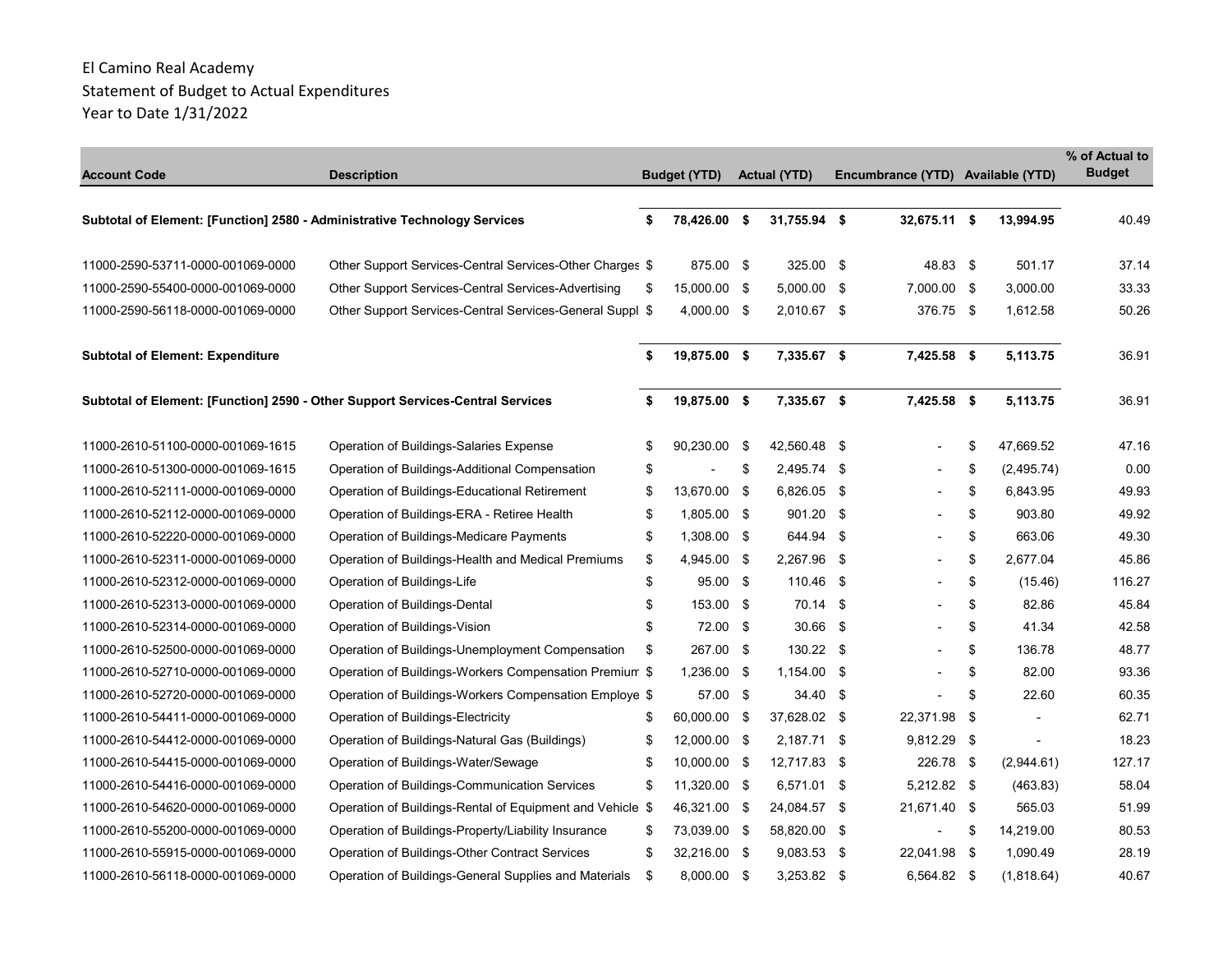| <b>Account Code</b>                                                           | <b>Description</b>                                       | <b>Budget (YTD)</b> | <b>Actual (YTD)</b>         | Encumbrance (YTD) Available (YTD) |                 | % of Actual to<br><b>Budget</b> |
|-------------------------------------------------------------------------------|----------------------------------------------------------|---------------------|-----------------------------|-----------------------------------|-----------------|---------------------------------|
| 11000-2610-57332-0000-001069-0000                                             | Operation of Buildings-Supply Assets (\$5,000 or Less)   | \$                  | \$<br>379.99 \$             |                                   | \$<br>(379.99)  | 0.00                            |
| <b>Subtotal of Element: Expenditure</b>                                       |                                                          | \$                  | 366,734.00 \$ 211,952.73 \$ | 87,902.07 \$                      | 66,879.20       | 57.79                           |
| Subtotal of Element: [Function] 2610 - Operation of Buildings                 |                                                          | \$<br>366,734.00 \$ | 211,952.73 \$               | 87,902.07 \$                      | 66,879.20       | 57.79                           |
| 11000-2690-54312-0000-001069-0000                                             | Other Operation & Maintenance of Plant-Maintenance & \$  | 44,500.00 \$        | 33,897.90 \$                | 19,946.64 \$                      | (9,344.54)      | 76.17                           |
| 11000-2690-56118-0000-001069-0000                                             | Other Operation & Maintenance of Plant-General Suppli \$ | 2,000.00 \$         | 258.34 \$                   | 6,788.04 \$                       | (5,046.38)      | 12.91                           |
| <b>Subtotal of Element: Expenditure</b>                                       |                                                          | \$<br>46,500.00 \$  | 34,156.24 \$                | 26,734.68 \$                      | (14, 390.92)    | 73.45                           |
| Subtotal of Element: [Function] 2690 - Other Operation & Maintenance of Plant |                                                          | \$<br>46,500.00 \$  | 34,156.24 \$                | 26,734.68 \$                      | (14, 390.92)    | 73.45                           |
| 11000-4000-54640-0000-001069-0000                                             | Capital Outlay-Lease Purchase                            | \$<br>140,000.00 \$ | 117,108.18 \$               |                                   | \$<br>22,891.82 | 83.64                           |
| <b>Subtotal of Element: Expenditure</b>                                       |                                                          | \$                  | 140,000.00 \$ 117,108.18 \$ |                                   | \$<br>22,891.82 | 83.65                           |
| Subtotal of Element: [Function] 4000 - Capital Outlay                         |                                                          | \$                  | 140,000.00 \$ 117,108.18 \$ |                                   | \$<br>22,891.82 | 83.65                           |
| Subtotal of Element: [Fund] 11000 - Operational                               |                                                          | \$3,392,575.00      | $$1,816,009.53$ \$          | 398,029.45                        | \$1,178,536.02  | 53.53                           |
| 21000-3100-52710-0000-001069-0000                                             | Food Services Operations-Workers Compensation Pren \$    |                     | \$<br>152.00 \$             |                                   | \$<br>(152.00)  | 0.00                            |
| 21000-3100-53414-0000-001069-0000                                             | Food Services Operations-Other Professional/Technical \$ | 133,827.00 \$       | 31,171.36 \$                | 91,476.30 \$                      | 11,179.34       | 23.29                           |
| 21000-3100-56116-0000-001069-0000                                             | Food Services Operations-Food                            | \$<br>150,911.00 \$ | 33,448.91 \$                | 89,438.85 \$                      | 28,023.24       | 22.16                           |
| 21000-3100-56118-0000-001069-0000                                             | Food Services Operations-General Supplies and Materia \$ |                     | \$<br>$14.38$ \$            |                                   | \$<br>(14.38)   | 0.00                            |
| <b>Subtotal of Element: Expenditure</b>                                       |                                                          | \$<br>284,738.00 \$ | 64,786.65 \$                | 180,915.15 \$                     | 39,036.20       | 22.75                           |
| Subtotal of Element: [Function] 3100 - Food Services Operations               |                                                          | 284,738.00 \$       | 64,786.65 \$                | 180,915.15 \$                     | 39,036.20       | 22.75                           |
| Subtotal of Element: [Fund] 21000 - Food Services                             |                                                          | \$<br>284,738.00    | \$<br>64,786.65 \$          | 180,915.15 \$                     | 39,036.20       | 22.75                           |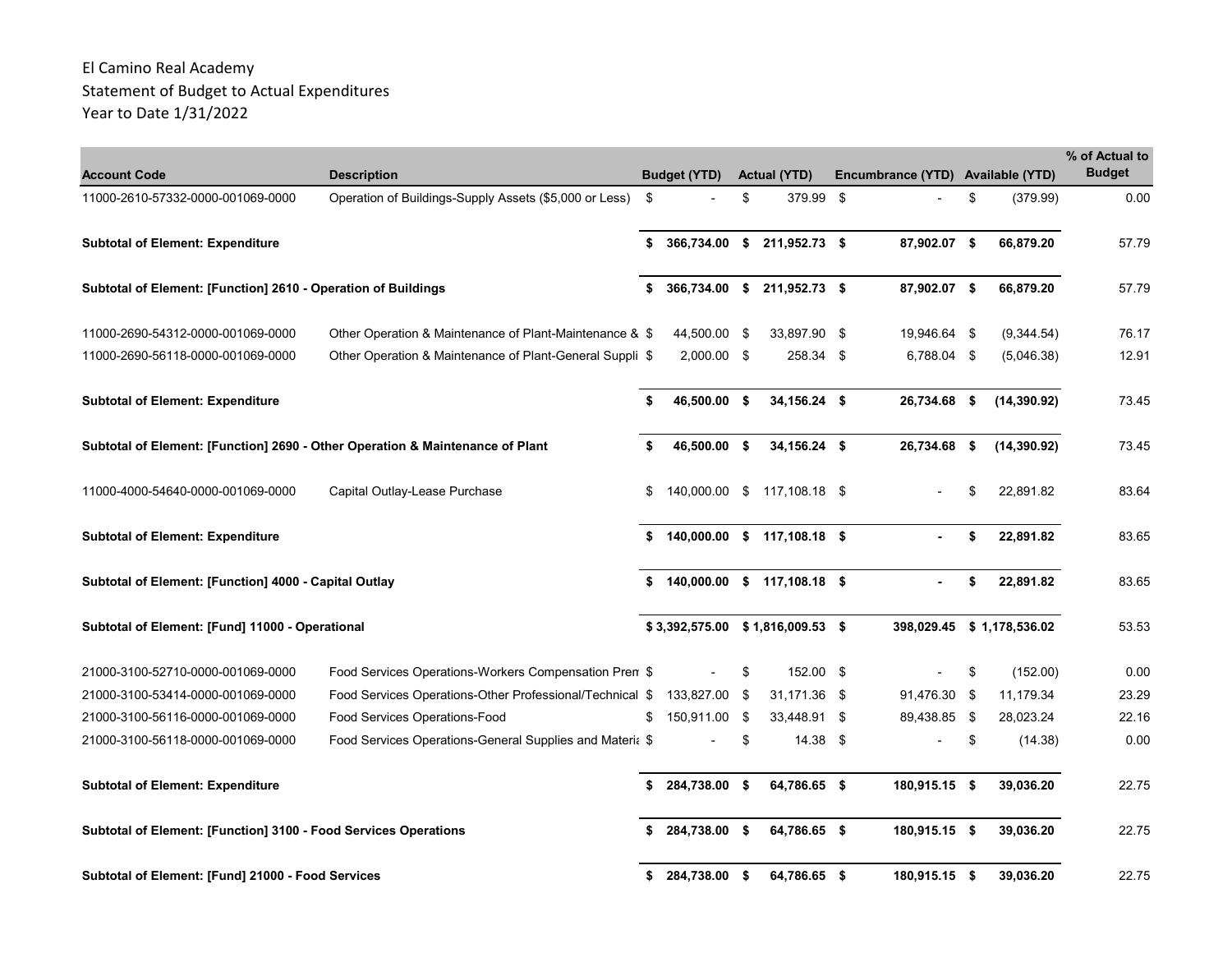| <b>Account Code</b>                                           | <b>Description</b>                                       | <b>Budget (YTD)</b> | <b>Actual (YTD)</b> |      | Encumbrance (YTD) Available (YTD) |                  | % of Actual to<br><b>Budget</b> |
|---------------------------------------------------------------|----------------------------------------------------------|---------------------|---------------------|------|-----------------------------------|------------------|---------------------------------|
|                                                               |                                                          |                     |                     |      |                                   |                  |                                 |
| 23000-1000-56116-1010-001069-0000                             | Instruction-Food                                         | \$                  | \$                  | \$   | 314.74 \$                         | (314.74)         | 0.00                            |
| 23000-1000-56118-1010-001069-0000                             | Instruction-General Supplies and Materials               | \$<br>5,893.00 \$   | 577.10              | - \$ | 127.76 \$                         | 5,188.14         | 9.79                            |
|                                                               |                                                          |                     |                     |      |                                   |                  |                                 |
| <b>Subtotal of Element: Expenditure</b>                       |                                                          | \$<br>5,893.00 \$   | 577.10 \$           |      | 442.50 \$                         | 4,873.40         | 9.79                            |
| Subtotal of Element: [Function] 1000 - Instruction            |                                                          | \$<br>5,893.00 \$   | 577.10 \$           |      | 442.50 \$                         | 4,873.40         | 9.79                            |
| Subtotal of Element: [Fund] 23000 - Non-Instructional Support |                                                          | \$<br>5,893.00 \$   | 577.10 \$           |      | 442.50 \$                         | 4,873.40         | 9.79                            |
| 24101-1000-51100-1010-001069-1411                             | <b>Instruction-Salaries Expense</b>                      | \$<br>136,277.00 \$ | 35,143.64 \$        |      |                                   | \$<br>101.133.36 | 25.78                           |
| 24101-1000-52111-1010-001069-0000                             | Instruction-Educational Retirement                       | \$<br>20,647.00 \$  | 5,324.20 \$         |      |                                   | \$<br>15,322.80  | 25.78                           |
| 24101-1000-52112-1010-001069-0000                             | Instruction-ERA - Retiree Health                         | \$<br>2,726.00 \$   | 702.94 \$           |      |                                   | \$<br>2,023.06   | 25.78                           |
| 24101-1000-52220-1010-001069-0000                             | Instruction-Medicare Payments                            | \$<br>1,976.00 \$   | 509.60              | - \$ |                                   | \$<br>1,466.40   | 25.78                           |
| 24101-1000-52311-1010-001069-0000                             | Instruction-Health and Medical Premiums                  | \$<br>4,453.00 \$   |                     | \$   |                                   | \$<br>4,453.00   | 0.00                            |
| 24101-1000-52312-1010-001069-0000                             | Instruction-Life                                         | \$<br>104.00 \$     | 31.56               | - \$ |                                   | \$<br>72.44      | 30.34                           |
| 24101-1000-52313-1010-001069-0000                             | <b>Instruction-Dental</b>                                | \$<br>453.00 \$     |                     | \$   |                                   | \$<br>453.00     | 0.00                            |
| 24101-1000-52315-1010-001069-0000                             | Instruction-Disability                                   | \$<br>327.00 \$     | 76.08               | \$   |                                   | \$<br>250.92     | 23.26                           |
| 24101-1000-52500-1010-001069-0000                             | Instruction-Unemployment Compensation                    | \$<br>178.00 \$     | 18.58 \$            |      |                                   | \$<br>159.42     | 10.43                           |
| 24101-1000-52710-1010-001069-0000                             | Instruction-Workers Compensation Premium                 | \$<br>1,272.00 \$   | 866.00 \$           |      |                                   | \$<br>406.00     | 68.08                           |
| 24101-1000-52720-1010-001069-0000                             | Instruction-Workers Compensation Employer's Fee          | \$<br>42.00 \$      | 12.90               | - \$ |                                   | \$<br>29.10      | 30.71                           |
| 24101-1000-56113-1010-001069-0000                             | Instruction-Software                                     | \$<br>5,973.00 \$   | 5,973.00 \$         |      |                                   | \$               | 100.00                          |
| <b>Subtotal of Element: Expenditure</b>                       |                                                          | \$<br>174,428.00 \$ | 48,658.50 \$        |      |                                   | \$<br>125,769.50 | 27.90                           |
| Subtotal of Element: [Function] 1000 - Instruction            |                                                          | \$<br>174,428.00 \$ | 48,658.50 \$        |      |                                   | \$<br>125,769.50 | 27.90                           |
| 24101-2190-56118-0000-001069-0000                             | Other Support Services-Student-General Supplies and M \$ | 1,411.00 \$         |                     | \$   |                                   | \$<br>1,411.00   | 0.00                            |
| <b>Subtotal of Element: Expenditure</b>                       |                                                          | \$<br>$1.411.00$ \$ | $\sim$              | \$   |                                   | \$<br>1.411.00   | 0.00                            |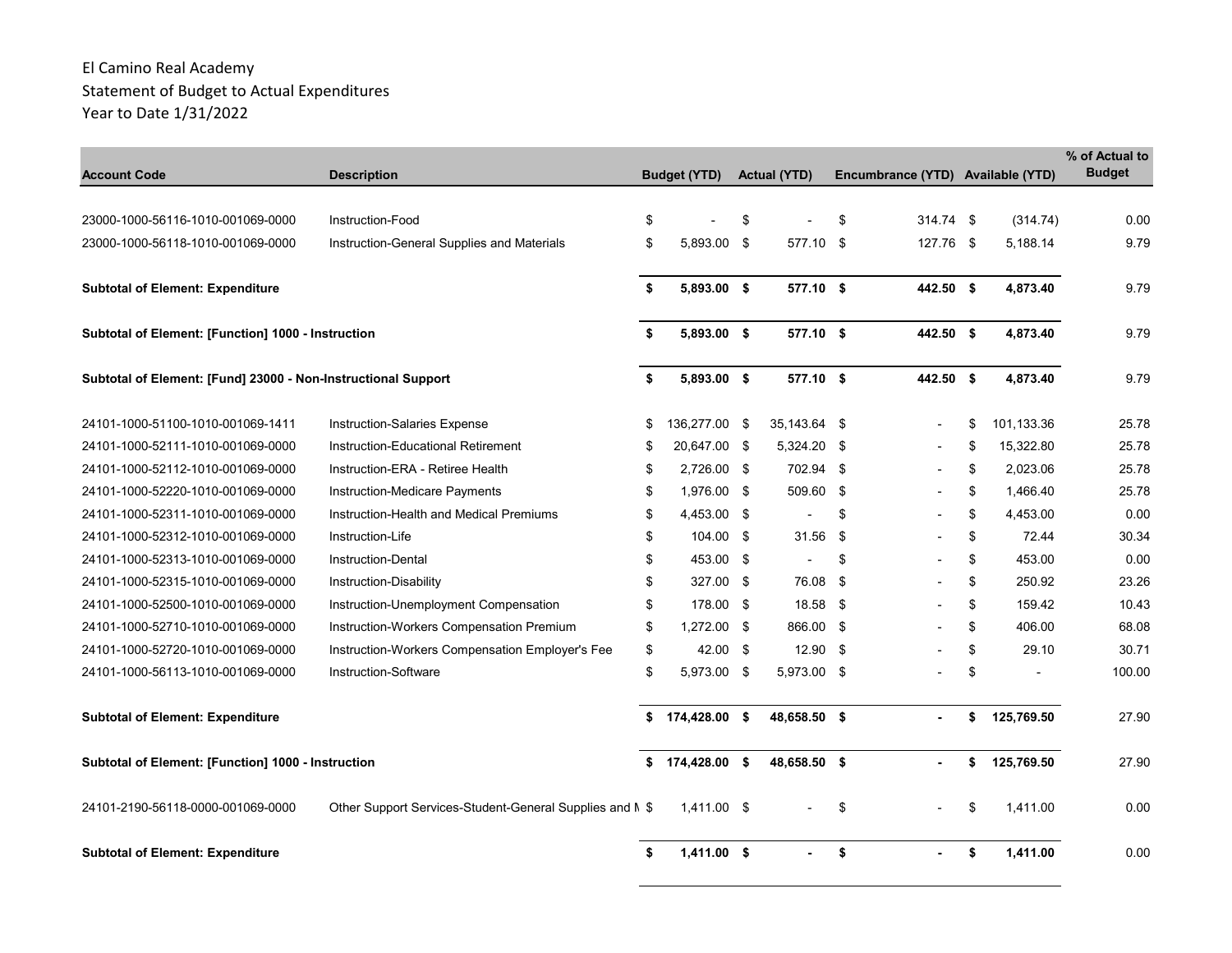| <b>Account Code</b>                                                   | <b>Description</b>                                 |    | <b>Budget (YTD)</b> | <b>Actual (YTD)</b> |      | Encumbrance (YTD) Available (YTD) |                  | % of Actual to<br><b>Budget</b> |
|-----------------------------------------------------------------------|----------------------------------------------------|----|---------------------|---------------------|------|-----------------------------------|------------------|---------------------------------|
| Subtotal of Element: [Function] 2190 - Other Support Services-Student |                                                    | \$ | $1,411.00$ \$       |                     | \$   |                                   | \$<br>1,411.00   | 0.00                            |
| Subtotal of Element: [Fund] 24101 - Title I - IASA                    |                                                    | \$ | 175,839.00          | \$<br>48,658.50 \$  |      | $\sim$                            | \$<br>127,180.50 | 27.67                           |
| 24106-1000-51100-2000-001069-1412                                     | Instruction-Salaries Expense                       | \$ | 49,368.00 \$        | 21,801.52 \$        |      |                                   | \$<br>27,566.48  | 44.16                           |
| 24106-1000-52111-2000-001069-0000                                     | Instruction-Educational Retirement                 | \$ | 7,479.00 \$         | 3,302.91 \$         |      |                                   | \$<br>4.176.09   | 44.16                           |
| 24106-1000-52112-2000-001069-0000                                     | Instruction-ERA - Retiree Health                   | \$ | 987.00 \$           | 436.02 \$           |      |                                   | \$<br>550.98     | 44.17                           |
| 24106-1000-52220-2000-001069-0000                                     | Instruction-Medicare Payments                      | \$ | 716.00 \$           | 297.76              | - \$ |                                   | \$<br>418.24     | 41.58                           |
| 24106-1000-52311-2000-001069-0000                                     | Instruction-Health and Medical Premiums            | \$ | 4,202.00 \$         | 1,872.54 \$         |      |                                   | \$<br>2,329.46   | 44.56                           |
| 24106-1000-52312-2000-001069-0000                                     | Instruction-Life                                   | \$ | 25.00 \$            | 25.20               | - \$ |                                   | \$<br>(0.20)     | 100.80                          |
| 24106-1000-52313-2000-001069-0000                                     | <b>Instruction-Dental</b>                          | \$ | 183.00 \$           | 82.32 \$            |      |                                   | \$<br>100.68     | 44.98                           |
| 24106-1000-52500-2000-001069-0000                                     | Instruction-Unemployment Compensation              | \$ | 71.00 \$            | 11.56 \$            |      |                                   | \$<br>59.44      | 16.28                           |
| 24106-1000-52710-2000-001069-0000                                     | Instruction-Workers Compensation Premium           | \$ | 674.00 \$           | 528.00 \$           |      |                                   | \$<br>146.00     | 78.33                           |
| 24106-1000-52720-2000-001069-0000                                     | Instruction-Workers Compensation Employer's Fee    | \$ | $15.00$ \$          | 12.90               | -\$  |                                   | \$<br>2.10       | 86.00                           |
| 24106-1000-55915-2000-001069-0000                                     | Instruction-Other Contract Services                | \$ | 2,500.00 \$         |                     | \$   |                                   | \$<br>2,500.00   | 0.00                            |
| <b>Subtotal of Element: Expenditure</b>                               |                                                    | \$ | 66,220.00           | \$<br>28,370.73 \$  |      |                                   | \$<br>37,849.27  | 42.84                           |
| Subtotal of Element: [Function] 1000 - Instruction                    |                                                    | \$ | 66,220.00 \$        | 28,370.73 \$        |      |                                   | \$<br>37,849.27  | 42.84                           |
| 24106-2140-53211-2000-001069-0000                                     | Psychological Services-Diagnosticians - Contracted | \$ | 598.00 \$           | 262.50 \$           |      |                                   | \$<br>335.50     | 43.89                           |
| <b>Subtotal of Element: Expenditure</b>                               |                                                    | \$ | 598.00 \$           | $262.50$ \$         |      |                                   | \$<br>335.50     | 43.90                           |
| Subtotal of Element: [Function] 2140 - Psychological Services         |                                                    | \$ | 598.00 \$           | 262.50 \$           |      |                                   | \$<br>335.50     | 43.90                           |
| Subtotal of Element: [Fund] 24106 - Entitlement IDEA-B                |                                                    | \$ | 66,818.00 \$        | 28,633.23 \$        |      |                                   | \$<br>38,184.77  | 42.85                           |
| 24118-3100-56116-0000-001069-0000                                     | Food Services Operations-Food                      | £. | 14.293.00 \$        | $9,252.79$ \$       |      | $3.73$ \$                         | 5,036.48         | 64.73                           |
| <b>Subtotal of Element: Expenditure</b>                               |                                                    | \$ | 14,293.00 \$        | $9,252.79$ \$       |      | $3.73$ \$                         | 5,036.48         | 64.74                           |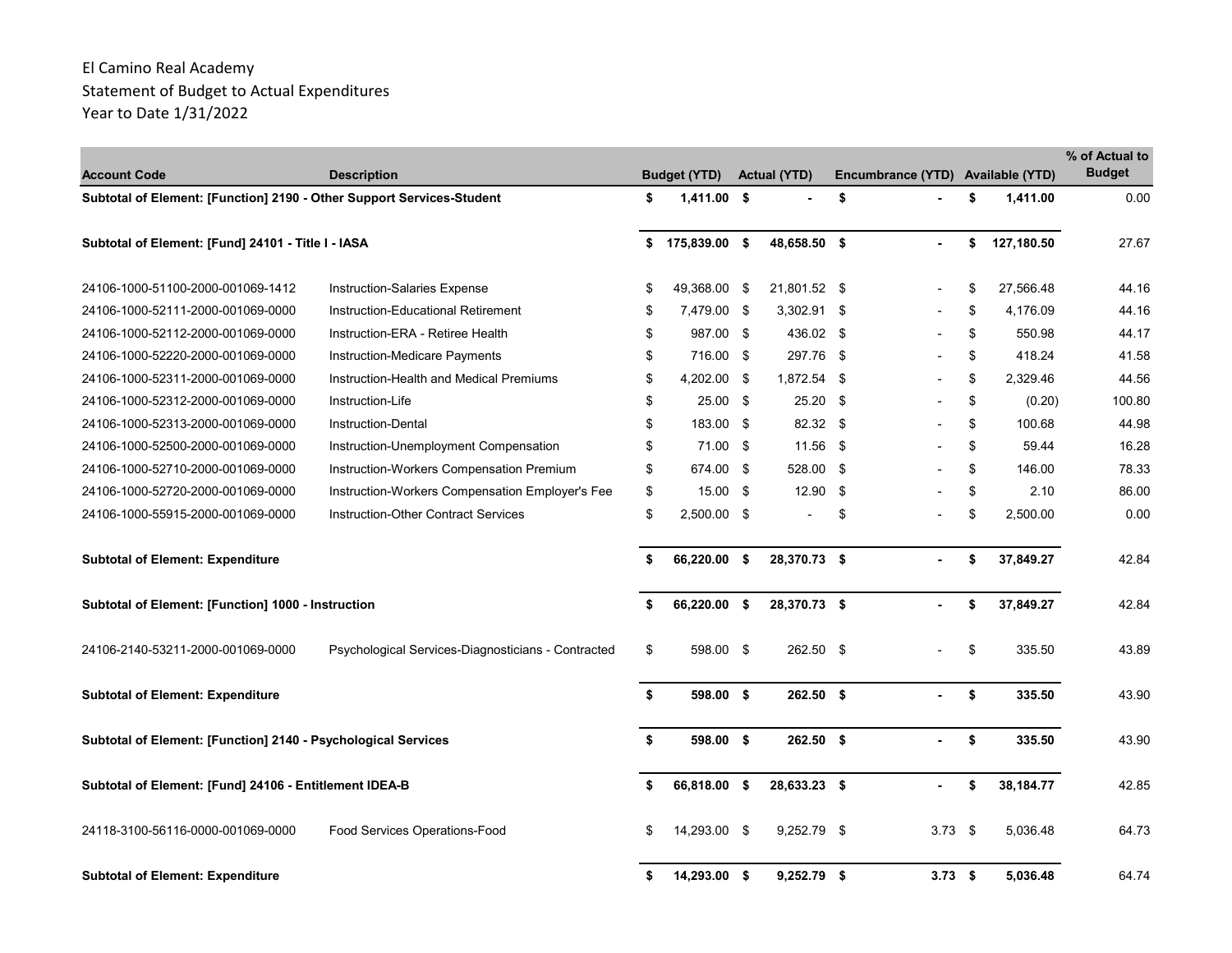| <b>Account Code</b>                                                         | <b>Description</b>                         | <b>Budget (YTD)</b> | <b>Actual (YTD)</b> | Encumbrance (YTD) Available (YTD) |                 | % of Actual to<br><b>Budget</b> |
|-----------------------------------------------------------------------------|--------------------------------------------|---------------------|---------------------|-----------------------------------|-----------------|---------------------------------|
| Subtotal of Element: [Function] 3100 - Food Services Operations             |                                            | \$<br>14,293.00 \$  | 9,252.79 \$         | $3.73$ \$                         | 5,036.48        | 64.74                           |
| Subtotal of Element: [Fund] 24118 - Fresh Fruit and Vegatable               |                                            | 14,293.00 \$        | 9,252.79 \$         | $3.73$ \$                         | 5,036.48        | 64.74                           |
| 24153-1000-51300-1010-001069-1411                                           | Instruction-Additional Compensation        | \$<br>1,300.00 \$   |                     | \$                                | \$<br>1.300.00  | 0.00                            |
| 24153-1000-52111-1010-001069-0000                                           | Instruction-Educational Retirement         | \$<br>197.00 \$     |                     | \$                                | \$<br>197.00    | 0.00                            |
| 24153-1000-52112-1010-001069-0000                                           | Instruction-ERA - Retiree Health           | \$<br>26.00 \$      |                     | \$                                | \$<br>26.00     | 0.00                            |
| 24153-1000-52220-1010-001069-0000                                           | Instruction-Medicare Payments              | \$<br>19.00 \$      |                     | \$                                | \$<br>19.00     | 0.00                            |
| 24153-1000-56118-1010-001069-0000                                           | Instruction-General Supplies and Materials | \$<br>1.358.00 \$   |                     | \$                                | \$<br>1.358.00  | 0.00                            |
| <b>Subtotal of Element: Expenditure</b>                                     |                                            | \$<br>2,900.00 \$   |                     | \$                                | \$<br>2,900.00  | 0.00                            |
| Subtotal of Element: [Function] 1000 - Instruction                          |                                            | \$<br>2,900.00 \$   |                     | \$                                | \$<br>2,900.00  | 0.00                            |
| Subtotal of Element: [Fund] 24153 - English Language Acquisition            |                                            | \$<br>$2,900.00$ \$ | $\mathbf{r}$        | \$<br>$\mathbf{r}$                | \$<br>2,900.00  | 0.00                            |
| 24154-1000-51300-1010-001069-1411                                           | Instruction-Additional Compensation        | \$<br>6,500.00 \$   |                     | \$                                | \$<br>6.500.00  | 0.00                            |
| 24154-1000-52111-1010-001069-0000                                           | Instruction-Educational Retirement         | \$<br>985.00 \$     |                     | \$                                | \$<br>985.00    | 0.00                            |
| 24154-1000-52112-1010-001069-0000                                           | Instruction-ERA - Retiree Health           | \$<br>130.00 \$     |                     | \$                                | \$<br>130.00    | 0.00                            |
| 24154-1000-52220-1010-001069-0000                                           | Instruction-Medicare Payments              | \$<br>94.00 \$      |                     | \$                                | \$<br>94.00     | 0.00                            |
| 24154-1000-53330-1010-001069-0000                                           | Instruction-Professional Development       | \$<br>4,743.00 \$   |                     | \$                                | \$<br>4,743.00  | 0.00                            |
| <b>Subtotal of Element: Expenditure</b>                                     |                                            | \$<br>12,452.00 \$  |                     | \$                                | \$<br>12,452.00 | 0.00                            |
| Subtotal of Element: [Function] 1000 - Instruction                          |                                            | \$<br>12,452.00 \$  |                     | \$                                | \$<br>12,452.00 | 0.00                            |
| Subtotal of Element: [Fund] 24154 - Teacher/Principal Training & Recruiting |                                            | \$<br>12,452.00 \$  | $\blacksquare$      | \$                                | \$<br>12,452.00 | 0.00                            |
| 24174-1000-56118-1010-001069-0000                                           | Instruction-General Supplies and Materials | \$<br>2,275.00 \$   |                     | \$                                | 2,275.00        | 0.00                            |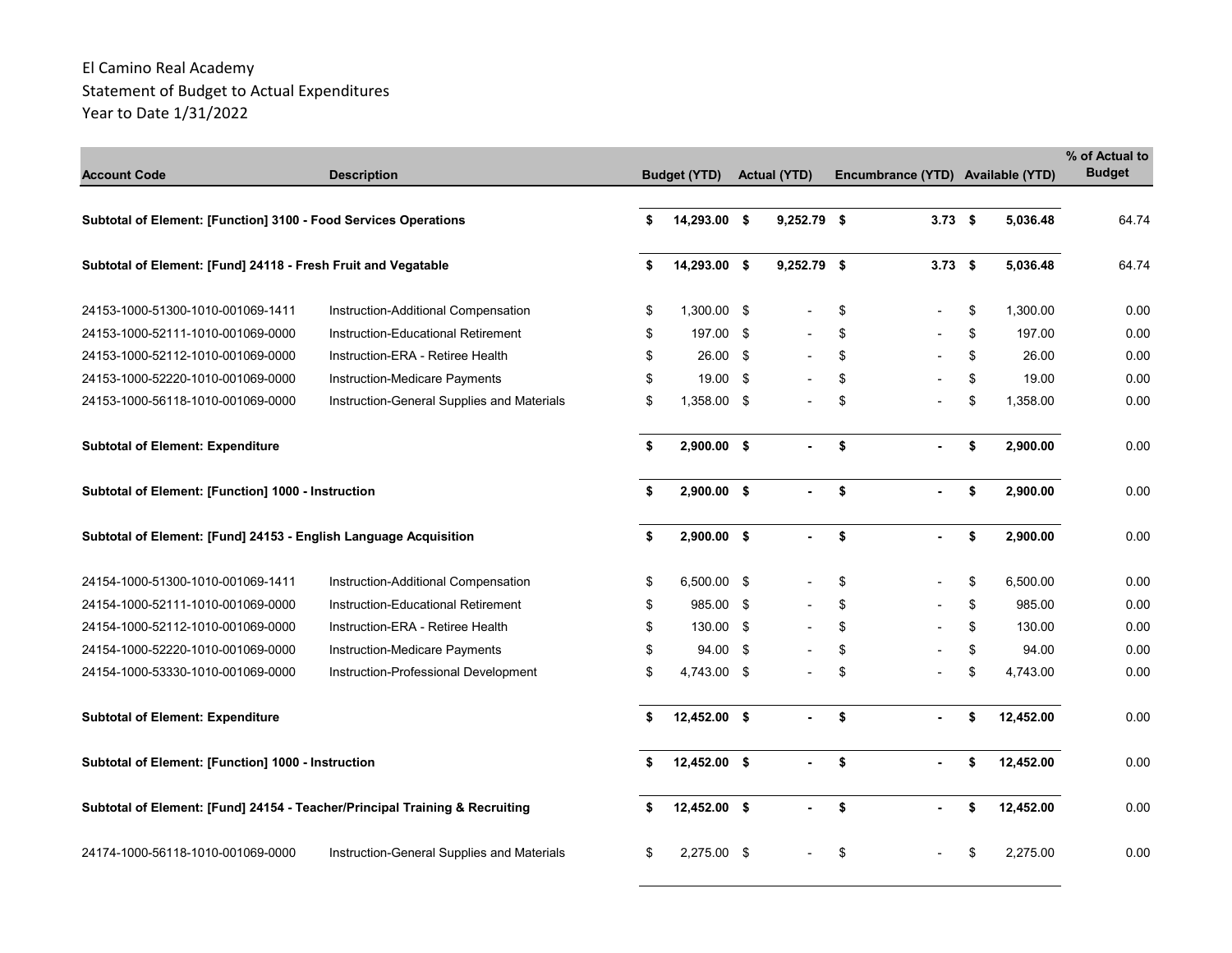| <b>Account Code</b>                                       | <b>Description</b>                                 | <b>Budget (YTD)</b> | <b>Actual (YTD)</b> |      | Encumbrance (YTD) Available (YTD) |                 | % of Actual to<br><b>Budget</b> |
|-----------------------------------------------------------|----------------------------------------------------|---------------------|---------------------|------|-----------------------------------|-----------------|---------------------------------|
| <b>Subtotal of Element: Expenditure</b>                   |                                                    | \$<br>$2,275.00$ \$ |                     | \$   |                                   | \$<br>2,275.00  | 0.00                            |
| <b>Subtotal of Element: [Function] 1000 - Instruction</b> |                                                    | \$<br>2,275.00 \$   | $\sim$              | \$   | $\mathbf{r}$                      | \$<br>2,275.00  | 0.00                            |
| Subtotal of Element: [Fund] 24174 - Carls Perkins         |                                                    | \$<br>$2,275.00$ \$ |                     | \$   |                                   | \$<br>2,275.00  | 0.00                            |
| 24308-1000-51100-1010-001069-1411                         | Instruction-Salaries Expense                       | \$<br>12,915.00 \$  |                     | \$   |                                   | \$<br>12,915.00 | 0.00                            |
| 24308-1000-52111-1010-001069-0000                         | Instruction-Educational Retirement                 | \$<br>1.956.00 \$   |                     | \$   |                                   | \$<br>1.956.00  | 0.00                            |
| 24308-1000-52112-1010-001069-0000                         | Instruction-ERA - Retiree Health                   | \$<br>258.00 \$     |                     | \$   |                                   | \$<br>258.00    | 0.00                            |
| 24308-1000-52220-1010-001069-0000                         | Instruction-Medicare Payments                      | \$<br>188.00 \$     |                     | \$   |                                   | \$<br>188.00    | 0.00                            |
| <b>Subtotal of Element: Expenditure</b>                   |                                                    | \$<br>15,317.00 \$  |                     | \$   |                                   | \$<br>15,317.00 | 0.00                            |
| Subtotal of Element: [Function] 1000 - Instruction        |                                                    | \$<br>15,317.00 \$  |                     | \$   |                                   | \$<br>15,317.00 | 0.00                            |
| 24308-2120-56118-0000-001069-0000                         | Guidance Services-General Supplies and Materials   | \$                  | \$<br>$314.63$ \$   |      |                                   | \$<br>(314.63)  | 0.00                            |
| <b>Subtotal of Element: Expenditure</b>                   |                                                    | \$                  | \$<br>$314.63$ \$   |      |                                   | \$<br>(314.63)  | 0.00                            |
| Subtotal of Element: [Function] 2120 - Guidance Services  |                                                    | \$                  | \$<br>$314.63$ \$   |      |                                   | \$<br>(314.63)  | 0.00                            |
| 24308-2130-51100-0000-001069-1215                         | <b>Health Services-Salaries Expense</b>            | \$<br>40,803.00 \$  | 19,715.86 \$        |      |                                   | \$<br>21,087.14 | 48.31                           |
| 24308-2130-52111-0000-001069-0000                         | <b>Health Services-Educational Retirement</b>      | \$<br>6,182.00 \$   | 2,986.96 \$         |      |                                   | \$<br>3,195.04  | 48.31                           |
| 24308-2130-52112-0000-001069-0000                         | Health Services-ERA - Retiree Health               | \$<br>816.00 \$     | 394.26 \$           |      |                                   | \$<br>421.74    | 48.31                           |
| 24308-2130-52220-0000-001069-0000                         | Health Services-Medicare Payments                  | \$<br>592.00 \$     | 239.39 \$           |      |                                   | \$<br>352.61    | 40.43                           |
| 24308-2130-52311-0000-001069-0000                         | <b>Health Services-Health and Medical Premiums</b> | \$<br>8,150.00 \$   | 4,915.18            | - \$ |                                   | \$<br>3,234.82  | 60.30                           |
| 24308-2130-52312-0000-001069-0000                         | <b>Health Services-Life</b>                        | \$<br>60.00 \$      | $31.56$ \$          |      |                                   | \$<br>28.44     | 52.60                           |
| 24308-2130-52313-0000-001069-0000                         | <b>Health Services-Dental</b>                      | \$<br>476.00 \$     | 307.92 \$           |      |                                   | \$<br>168.08    | 64.68                           |
| 24308-2130-52314-0000-001069-0000                         | <b>Health Services-Vision</b>                      | \$<br>65.00 \$      | 50.88 \$            |      |                                   | \$<br>14.12     | 78.27                           |
| 24308-2130-52315-0000-001069-0000                         | <b>Health Services-Disability</b>                  | \$<br>52.00 \$      | 45.84 \$            |      |                                   | \$<br>6.16      | 88.15                           |
| 24308-2130-52500-0000-001069-0000                         | Health Services-Unemployment Compensation          | \$<br>89.00 \$      | 32.87 \$            |      |                                   | \$<br>56.13     | 36.93                           |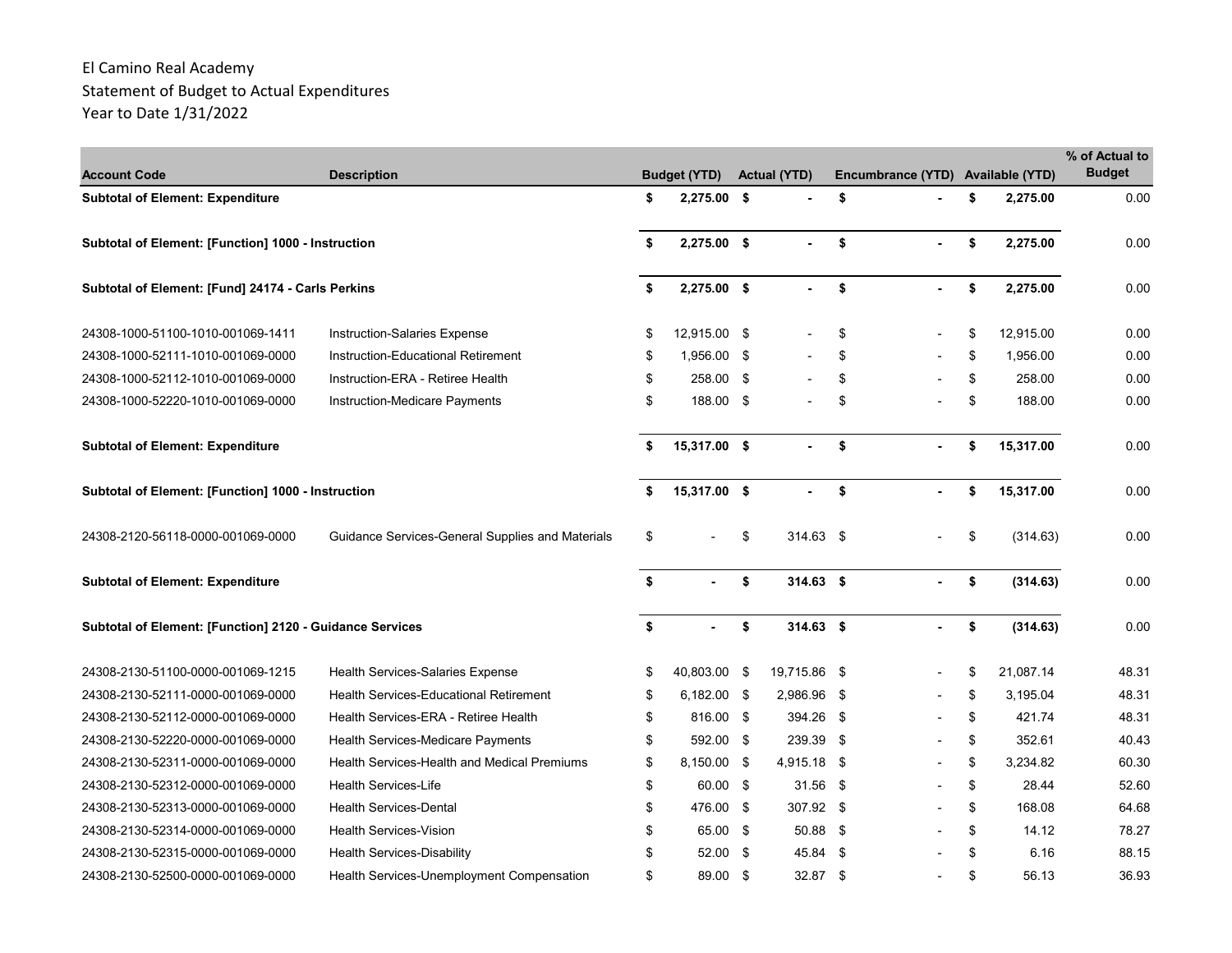|                                                                |                                                          |    |                     |     |                     |      |                                   |      |              | % of Actual to |
|----------------------------------------------------------------|----------------------------------------------------------|----|---------------------|-----|---------------------|------|-----------------------------------|------|--------------|----------------|
| <b>Account Code</b>                                            | <b>Description</b>                                       |    | <b>Budget (YTD)</b> |     | <b>Actual (YTD)</b> |      | Encumbrance (YTD) Available (YTD) |      |              | <b>Budget</b>  |
| 24308-2130-52710-0000-001069-0000                              | Health Services-Workers Compensation Premium             | \$ | 1,000.00            | -\$ |                     | \$   |                                   | \$   | 1,000.00     | 0.00           |
| 24308-2130-52720-0000-001069-0000                              | Health Services-Workers Compensation Employer's Fee \$   |    |                     | \$  | 25.80               | \$   |                                   | \$   | (25.80)      | 0.00           |
| 24308-2130-52720-4025-001069-0000                              | Health Services-Workers Compensation Employer's Fee \$   |    |                     | \$  | 4.30                | - \$ |                                   | \$   | (4.30)       | 0.00           |
| <b>Subtotal of Element: Expenditure</b>                        |                                                          | \$ | 58,285.00 \$        |     | 28,750.82 \$        |      |                                   | \$   | 29,534.18    | 49.33          |
| Subtotal of Element: [Function] 2130 - Health Services         |                                                          | \$ | 58,285.00 \$        |     | 28,750.82 \$        |      |                                   | \$   | 29,534.18    | 49.33          |
| 24308-2410-51100-0000-001069-1112                              | Office of the Principal-Salaries Expense                 | \$ | 71,085.00 \$        |     | 44,800.00 \$        |      |                                   | \$   | 26,285.00    | 63.02          |
| 24308-2410-52111-0000-001069-0000                              | Office of the Principal-Educational Retirement           | \$ | 7,588.00 \$         |     | 6,787.21 \$         |      |                                   | \$   | 800.79       | 89.44          |
| 24308-2410-52112-0000-001069-0000                              | Office of the Principal-ERA - Retiree Health             | \$ | $1,002.00$ \$       |     | 896.01              | -\$  |                                   | \$   | 105.99       | 89.42          |
| 24308-2410-52220-0000-001069-0000                              | Office of the Principal-Medicare Payments                | \$ | 726.00 \$           |     | 599.82 \$           |      |                                   | \$   | 126.18       | 82.61          |
| 24308-2410-52311-0000-001069-0000                              | Office of the Principal-Health and Medical Premiums      | \$ |                     | \$  | 4,915.18 \$         |      |                                   | \$   | (4,915.18)   | 0.00           |
| 24308-2410-52312-0000-001069-0000                              | Office of the Principal-Life                             | \$ | 60.00 \$            |     | 36.82 \$            |      |                                   | \$   | 23.18        | 61.36          |
| 24308-2410-52313-0000-001069-0000                              | Office of the Principal-Dental                           | \$ |                     | \$  | 195.96              | - \$ |                                   | \$   | (195.96)     | 0.00           |
| 24308-2410-52314-0000-001069-0000                              | Office of the Principal-Vision                           | \$ |                     | \$  | 37.80 \$            |      |                                   | \$   | (37.80)      | 0.00           |
| 24308-2410-52315-0000-001069-0000                              | Office of the Principal-Disability                       | \$ |                     | \$  | $100.32$ \$         |      |                                   | \$   | (100.32)     | 0.00           |
| 24308-2410-52500-0000-001069-0000                              | Office of the Principal-Unemployment Compensation        | \$ | 89.00               | -\$ | $110.51$ \$         |      |                                   | \$   | (21.51)      | 124.16         |
| 24308-2410-52720-0000-001069-0000                              | Office of the Principal-Workers Compensation Employer \$ |    |                     | \$  | $8.60$ \$           |      |                                   | \$   | (8.60)       | 0.00           |
| <b>Subtotal of Element: Expenditure</b>                        |                                                          | \$ | 80,550.00 \$        |     | 58,488.23 \$        |      |                                   | \$   | 22,061.77    | 72.61          |
| Subtotal of Element: [Function] 2410 - Office of the Principal |                                                          | \$ | 80,550.00 \$        |     | 58,488.23 \$        |      |                                   | \$   | 22,061.77    | 72.61          |
| 24308-2610-55915-0000-001069-0000                              | Operation of Buildings-Other Contract Services           | \$ | 23,140.00 \$        |     | 10,490.81 \$        |      | 34,268.04                         | \$   | (21, 618.85) | 45.33          |
| 24308-2610-56118-0000-001069-0000                              | Operation of Buildings-General Supplies and Materials    | \$ | 2,000.00 \$         |     | 2,116.19            | - \$ | 117.52 \$                         |      | (233.71)     | 105.80         |
| 24308-2610-57332-0000-001069-0000                              | Operation of Buildings-Supply Assets (\$5,000 or Less)   | \$ | $1,000.00$ \$       |     | 1,109.00 \$         |      |                                   | \$   | (109.00)     | 110.90         |
| <b>Subtotal of Element: Expenditure</b>                        |                                                          | S  | 26.140.00 \$        |     | 13,716.00 \$        |      | 34,385.56                         | - \$ | (21, 961.56) | 52.47          |
| Subtotal of Element: [Function] 2610 - Operation of Buildings  |                                                          | \$ | 26,140.00 \$        |     | 13,716.00 \$        |      | 34,385.56 \$                      |      | (21, 961.56) | 52.47          |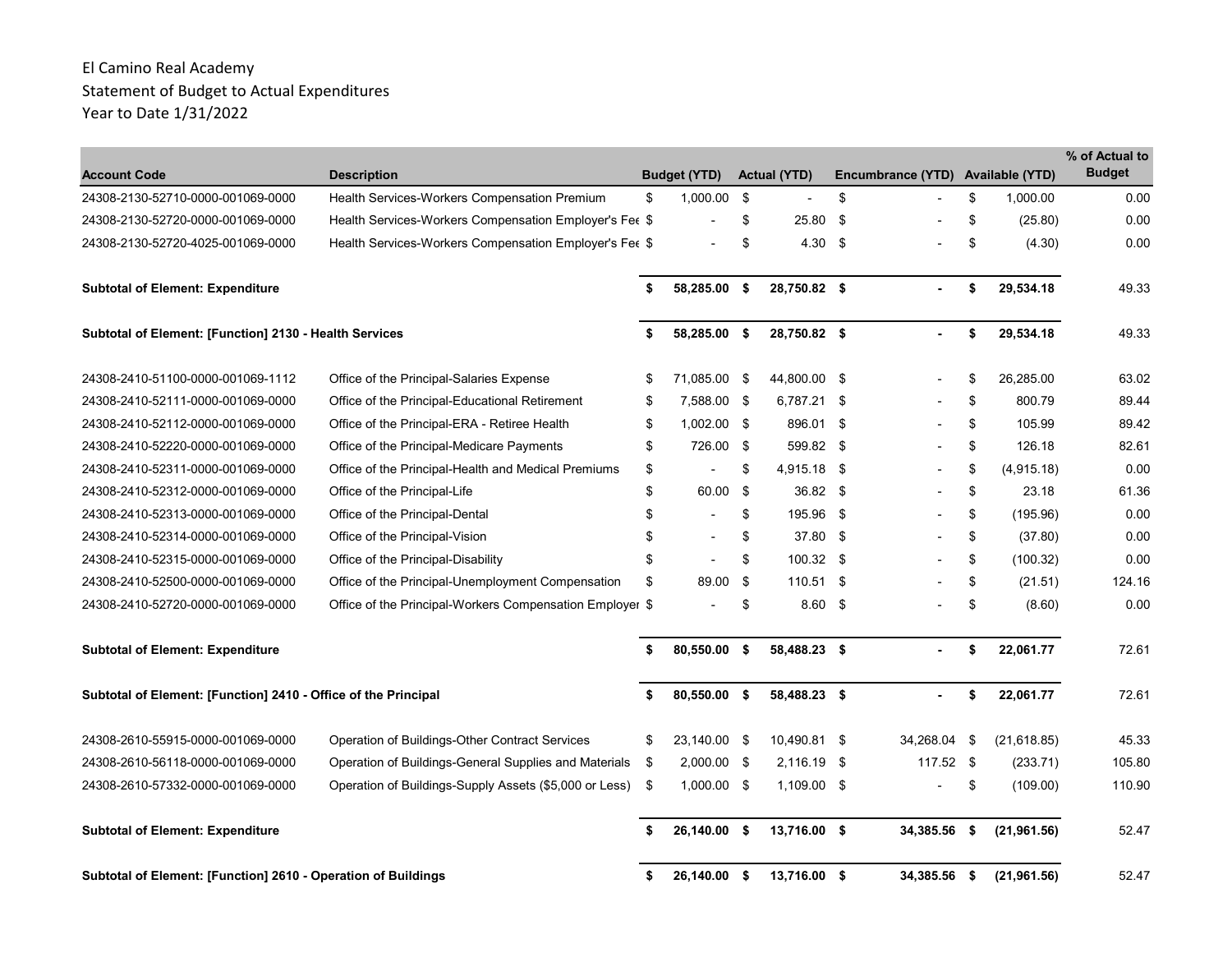| <b>Account Code</b>                                                           | <b>Description</b>                                      | <b>Budget (YTD)</b> |      | <b>Actual (YTD)</b> | Encumbrance (YTD)              | <b>Available (YTD)</b> | % of Actual to<br><b>Budget</b> |
|-------------------------------------------------------------------------------|---------------------------------------------------------|---------------------|------|---------------------|--------------------------------|------------------------|---------------------------------|
|                                                                               |                                                         |                     |      |                     |                                |                        |                                 |
| 24308-2690-54312-0000-001069-0000                                             | Other Operation & Maintenance of Plant-Maintenance & \$ |                     | \$   |                     | \$<br>1,706.00 \$              | (1,706.00)             | 0.00                            |
| <b>Subtotal of Element: Expenditure</b>                                       |                                                         | \$                  | \$   |                     | \$<br>1.706.00 \$              | (1,706.00)             | 0.00                            |
| Subtotal of Element: [Function] 2690 - Other Operation & Maintenance of Plant |                                                         | \$                  | \$   |                     | \$<br>1,706.00 \$              | (1,706.00)             | 0.00                            |
| Subtotal of Element: [Fund] 24308 - CRSSA                                     |                                                         | \$<br>180,292.00    | \$   | 101,269.68 \$       | 36,091.56 \$                   | 42,930.76              | 56.17                           |
| 24316-2610-56118-0000-001069-0000                                             | Operation of Buildings-General Supplies and Materials   | \$<br>3,610.00 \$   |      | 4,638.00 \$         | 1,706.00 \$                    | (2,734.00)             | 128.47                          |
| <b>Subtotal of Element: Expenditure</b>                                       |                                                         | \$<br>$3,610.00$ \$ |      | 4,638.00 \$         | 1,706.00 \$                    | (2,734.00)             | 128.48                          |
| Subtotal of Element: [Function] 2610 - Operation of Buildings                 |                                                         | \$<br>$3,610.00$ \$ |      | 4,638.00 \$         | 1,706.00 \$                    | (2,734.00)             | 128.48                          |
| Subtotal of Element: [Fund] 24316 - Air Quality 2                             |                                                         | \$<br>$3,610.00$ \$ |      | 4,638.00 \$         | 1,706.00 \$                    | (2,734.00)             | 128.48                          |
| 24330-1000-51100-4020-001069-1411                                             | Instruction-Salaries Expense                            | \$<br>69,600.00 \$  |      |                     | \$                             | \$<br>69.600.00        | 0.00                            |
| 24330-1000-51100-4020-001069-1416                                             | <b>Instruction-Salaries Expense</b>                     | \$<br>178,500.00    | \$   | 21,714.81           | \$                             | \$<br>156,785.19       | 12.16                           |
| 24330-1000-51300-4020-001069-1416                                             | Instruction-Additional Compensation                     | \$<br>7,500.00 \$   |      |                     | \$                             | \$<br>7,500.00         | 0.00                            |
| 24330-1000-52111-4020-001069-0000                                             | Instruction-Educational Retirement                      | \$<br>37.587.00 \$  |      | 3,289.78 \$         |                                | \$<br>34.297.22        | 8.75                            |
| 24330-1000-52112-4020-001069-0000                                             | Instruction-ERA - Retiree Health                        | \$<br>4,962.00 \$   |      | 434.33 \$           |                                | \$<br>4,527.67         | 8.75                            |
| 24330-1000-52220-4020-001069-0000                                             | Instruction-Medicare Payments                           | \$<br>3,597.00 \$   |      | 313.45 \$           |                                | \$<br>3,283.55         | 8.71                            |
| 24330-1000-52311-4020-001069-0000                                             | Instruction-Health and Medical Premiums                 | \$<br>17,890.00 \$  |      | $\blacksquare$      | \$<br>$\overline{\phantom{a}}$ | \$<br>17,890.00        | 0.00                            |
| 24330-1000-52312-4020-001069-0000                                             | Instruction-Life                                        | \$<br>115.00        | -\$  | 31.56               | \$                             | \$<br>83.44            | 27.44                           |
| 24330-1000-52313-4020-001069-0000                                             | <b>Instruction-Dental</b>                               | \$<br>1,290.00      | -\$  | 84.13 \$            |                                | \$<br>1,205.87         | 6.52                            |
| 24330-1000-52314-4020-001069-0000                                             | Instruction-Vision                                      | \$                  | \$   | 65.32 \$            |                                | \$<br>(65.32)          | 0.00                            |
| 24330-1000-52315-4020-001069-0000                                             | Instruction-Disability                                  | \$                  | \$   | 47.28 \$            |                                | \$<br>(47.28)          | 0.00                            |
| 24330-1000-52500-4020-001069-0000                                             | Instruction-Unemployment Compensation                   | \$<br>312.00        | - \$ | 72.66 \$            |                                | \$<br>239.34           | 23.28                           |
| 24330-1000-52720-4020-001069-0000                                             | Instruction-Workers Compensation Employer's Fee         | \$                  | \$   | $8.60$ \$           |                                | \$<br>(8.60)           | 0.00                            |
| 24330-1000-55915-1010-001069-0000                                             | <b>Instruction-Other Contract Services</b>              | \$<br>5.500.00 \$   |      | 1,474.00 \$         | 3.806.00 \$                    | 220.00                 | 26.80                           |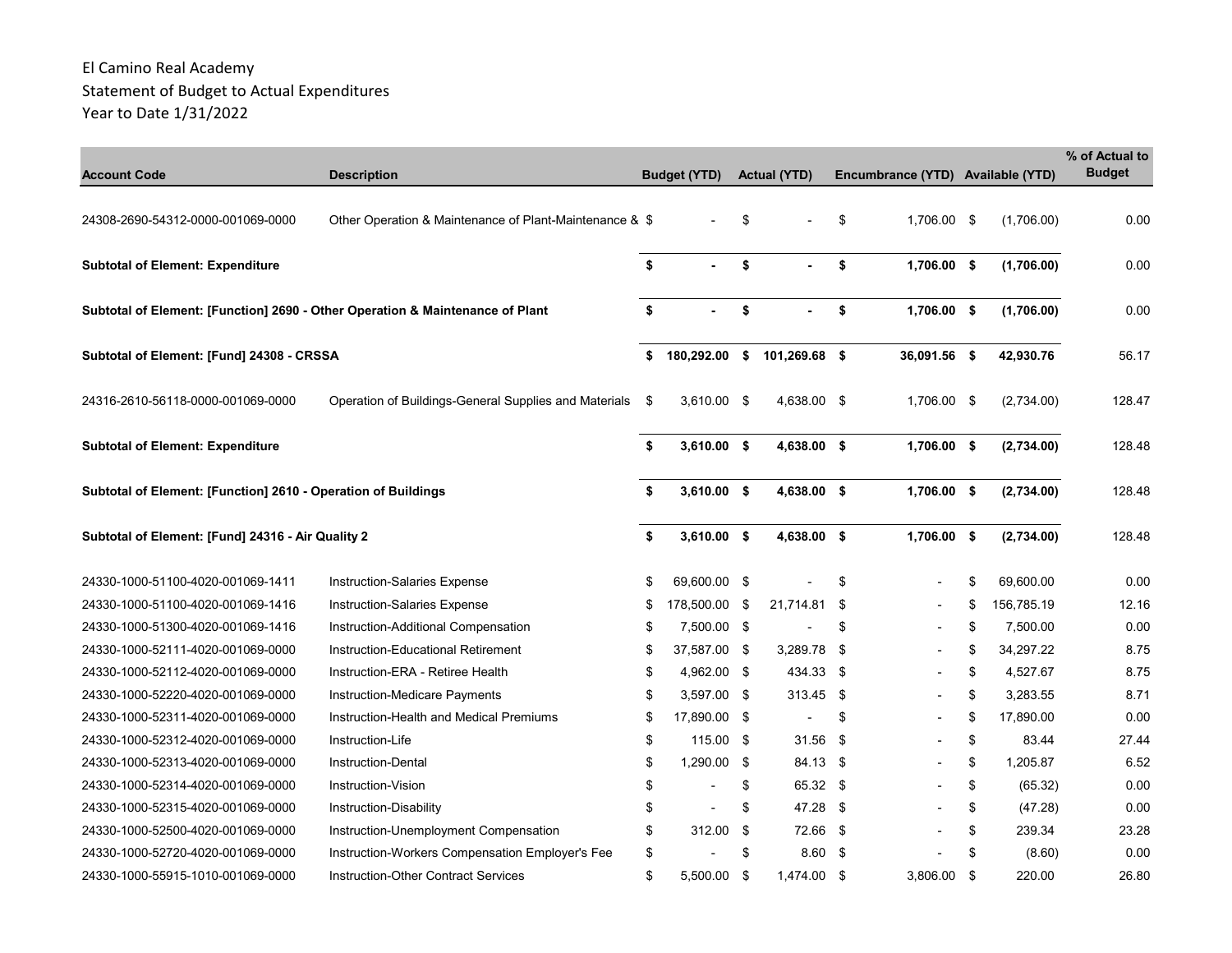| <b>Account Code</b>                                      | <b>Description</b>                                   | <b>Budget (YTD)</b>  |      | <b>Actual (YTD)</b> |      | Encumbrance (YTD) Available (YTD) |      |            | % of Actual to<br><b>Budget</b> |
|----------------------------------------------------------|------------------------------------------------------|----------------------|------|---------------------|------|-----------------------------------|------|------------|---------------------------------|
| 24330-1000-56112-1010-001069-0000                        | Instruction-Other Textbooks                          | \$<br>20,206.00 \$   |      |                     | \$   |                                   | \$   | 20,206.00  | 0.00                            |
| 24330-1000-56113-1010-001069-0000                        | Instruction-Software                                 | \$                   | \$   | 5,639.32 \$         |      |                                   | \$   | (5,639.32) | 0.00                            |
| 24330-1000-56118-1010-001069-0000                        | Instruction-General Supplies and Materials           | \$<br>$2.500.00$ \$  |      | 4,241.31            | - \$ |                                   | \$   | (1,741.31) | 169.65                          |
| 24330-1000-57332-1010-001069-0000                        | Instruction-Supply Assets (\$5,000 or Less)          | \$<br>20,000.00 \$   |      |                     | \$   | 23,792.90 \$                      |      | (3,792.90) | 0.00                            |
| <b>Subtotal of Element: Expenditure</b>                  |                                                      | \$<br>369,559.00 \$  |      | 37,416.55 \$        |      | 27,598.90                         | - \$ | 304,543.55 | 10.12                           |
| Subtotal of Element: [Function] 1000 - Instruction       |                                                      | \$<br>369,559.00 \$  |      | 37,416.55 \$        |      | 27,598.90                         | - \$ | 304,543.55 | 10.12                           |
| 24330-2120-51100-4025-001069-1211                        | Guidance Services-Salaries Expense                   | \$                   | \$   | 6,916.18 \$         |      |                                   | \$   | (6,916.18) | 0.00                            |
| 24330-2120-51100-4025-001069-1214                        | Guidance Services-Salaries Expense                   | \$<br>213,500.00 \$  |      |                     | \$   |                                   | \$   | 213.500.00 | 0.00                            |
| 24330-2120-52111-4025-001069-0000                        | <b>Guidance Services-Educational Retirement</b>      | \$<br>32,345.00 \$   |      | 1,047.81 \$         |      |                                   | \$   | 31,297.19  | 3.23                            |
| 24330-2120-52112-4025-001069-0000                        | Guidance Services-ERA - Retiree Health               | \$<br>4,270.00 \$    |      | 138.33 \$           |      |                                   | \$   | 4,131.67   | 3.23                            |
| 24330-2120-52220-4025-001069-0000                        | Guidance Services-Medicare Payments                  | \$<br>$3.096.00$ \$  |      | 92.69               | - \$ |                                   | \$   | 3.003.31   | 2.99                            |
| 24330-2120-52311-4025-001069-0000                        | Guidance Services-Health and Medical Premiums        | \$<br>15,437.00 \$   |      | 765.36 \$           |      |                                   | \$   | 14,671.64  | 4.95                            |
| 24330-2120-52312-4025-001069-0000                        | Guidance Services-Life                               | \$<br>64.00 \$       |      | $10.52$ \$          |      |                                   | \$   | 53.48      | 16.43                           |
| 24330-2120-52313-4025-001069-0000                        | Guidance Services-Dental                             | \$<br>$1,110.00$ \$  |      | $34.32$ \$          |      |                                   | \$   | 1.075.68   | 3.09                            |
| 24330-2120-52315-4025-001069-0000                        | Guidance Services-Disability                         | \$                   | \$   | $10.02 \quad$ \$    |      |                                   | \$   | (10.02)    | 0.00                            |
| 24330-2120-52500-4025-001069-0000                        | Guidance Services-Unemployment Compensation          | \$<br>178.00         | - \$ | 21.09               | - \$ |                                   | \$   | 156.91     | 11.84                           |
| 24330-2120-52720-4025-001069-0000                        | Guidance Services-Workers Compensation Employer's \$ |                      | \$   | $4.30\quad$ \$      |      |                                   | \$   | (4.30)     | 0.00                            |
| <b>Subtotal of Element: Expenditure</b>                  |                                                      | \$<br>270,000.00 \$  |      | $9,040.62$ \$       |      |                                   | \$   | 260,959.38 | 3.35                            |
| Subtotal of Element: [Function] 2120 - Guidance Services |                                                      | \$<br>270,000.00 \$  |      | $9,040.62$ \$       |      |                                   | \$   | 260,959.38 | 3.35                            |
| 24330-2130-56118-0000-001069-0000                        | Health Services-General Supplies and Materials       | \$                   | \$   | 397.00 \$           |      |                                   | \$   | (397.00)   | 0.00                            |
| <b>Subtotal of Element: Expenditure</b>                  |                                                      | \$<br>$\overline{a}$ | \$   | 397.00 \$           |      |                                   | \$   | (397.00)   | 0.00                            |
| Subtotal of Element: [Function] 2130 - Health Services   |                                                      | \$                   | \$   | 397.00 \$           |      |                                   | \$   | (397.00)   | 0.00                            |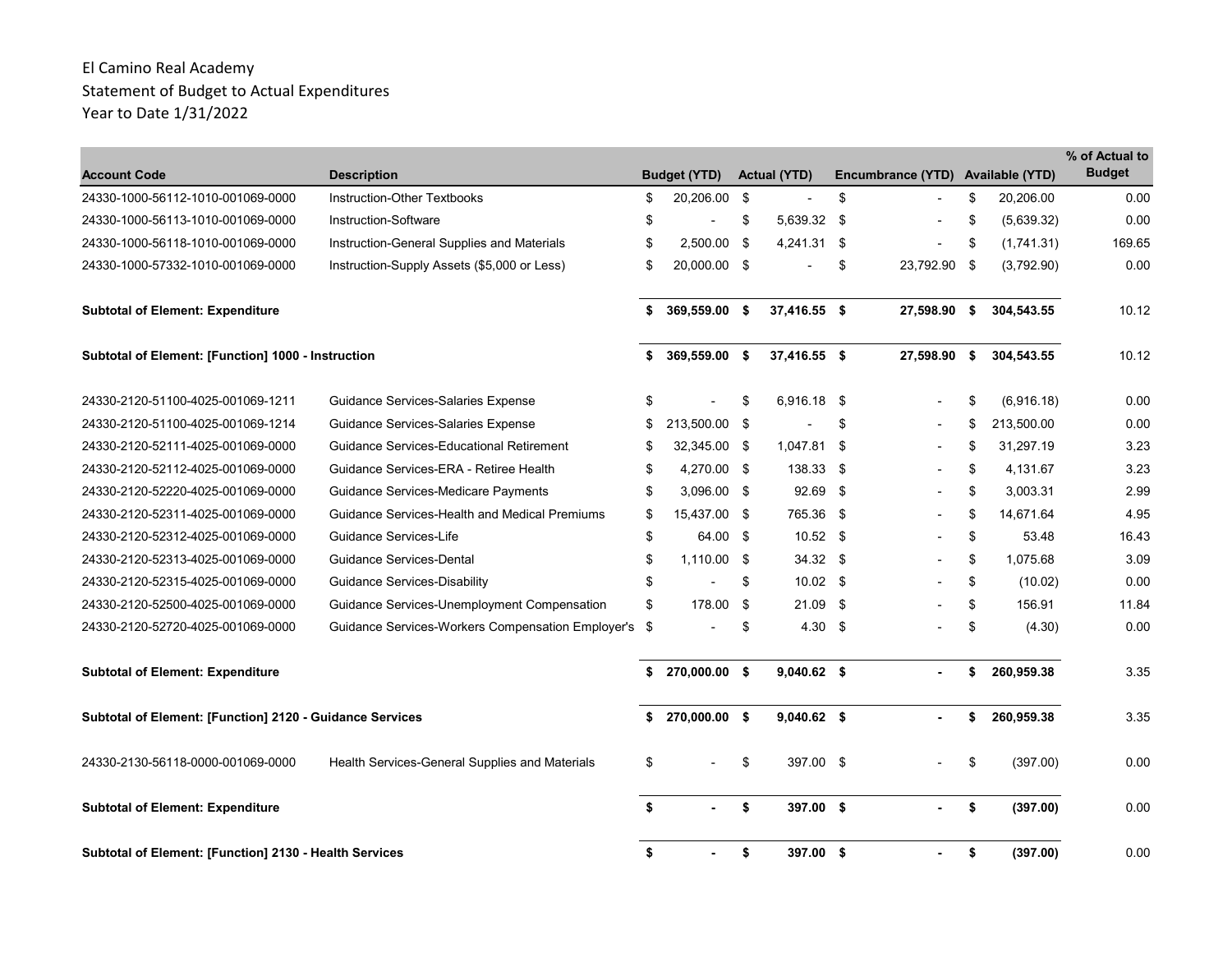| <b>Account Code</b>                                                   | <b>Description</b>                                       |      | <b>Budget (YTD)</b>      | <b>Actual (YTD)</b> |      | Encumbrance (YTD)        | <b>Available (YTD)</b> | % of Actual to<br><b>Budget</b> |
|-----------------------------------------------------------------------|----------------------------------------------------------|------|--------------------------|---------------------|------|--------------------------|------------------------|---------------------------------|
| 24330-2190-51100-0000-001069-1217                                     | Other Support Services-Student-Salaries Expense          | \$   |                          | \$<br>12,115.39 \$  |      |                          | \$<br>(12, 115.39)     | 0.00                            |
| 24330-2190-51100-4025-001069-1218                                     | Other Support Services-Student-Salaries Expense          | \$   |                          | \$<br>29,535.03 \$  |      |                          | \$<br>(29, 535.03)     | 0.00                            |
| 24330-2190-52111-0000-001069-0000                                     | Other Support Services-Student-Educational Retirement \$ |      | $\overline{\phantom{a}}$ | \$<br>$1.835.47$ \$ |      |                          | \$<br>(1,835.47)       | 0.00                            |
| 24330-2190-52111-4025-001069-0000                                     | Other Support Services-Student-Educational Retirement \$ |      |                          | \$<br>4,474.50      | -\$  |                          | \$<br>(4,474.50)       | 0.00                            |
| 24330-2190-52112-0000-001069-0000                                     | Other Support Services-Student-ERA - Retiree Health      | \$   | $\blacksquare$           | \$<br>242.31 \$     |      | $\overline{a}$           | \$<br>(242.31)         | 0.00                            |
| 24330-2190-52112-4025-001069-0000                                     | Other Support Services-Student-ERA - Retiree Health      | \$   |                          | \$<br>590.72 \$     |      |                          | \$<br>(590.72)         | 0.00                            |
| 24330-2190-52220-0000-001069-0000                                     | Other Support Services-Student-Medicare Payments         | \$   |                          | \$<br>165.02 \$     |      |                          | \$<br>(165.02)         | 0.00                            |
| 24330-2190-52220-4025-001069-0000                                     | Other Support Services-Student-Medicare Payments         | \$   |                          | \$<br>410.52 \$     |      | $\overline{\phantom{a}}$ | \$<br>(410.52)         | 0.00                            |
| 24330-2190-52311-0000-001069-0000                                     | Other Support Services-Student-Health and Medical Pre \$ |      |                          | \$<br>1.040.46 \$   |      |                          | \$<br>(1,040.46)       | 0.00                            |
| 24330-2190-52311-4025-001069-0000                                     | Other Support Services-Student-Health and Medical Pre \$ |      |                          | \$<br>1,776.51      | \$   |                          | \$<br>(1,776.51)       | 0.00                            |
| 24330-2190-52312-0000-001069-0000                                     | Other Support Services-Student-Life                      | \$   |                          | \$<br>18.41         | - \$ | ٠                        | \$<br>(18.41)          | 0.00                            |
| 24330-2190-52312-4025-001069-0000                                     | Other Support Services-Student-Life                      | \$   |                          | \$<br>31.56         | - \$ |                          | \$<br>(31.56)          | 0.00                            |
| 24330-2190-52313-0000-001069-0000                                     | Other Support Services-Student-Dental                    | \$   |                          | \$<br>51.48 \$      |      |                          | \$<br>(51.48)          | 0.00                            |
| 24330-2190-52313-4025-001069-0000                                     | Other Support Services-Student-Dental                    | \$   |                          | \$<br>55.77 \$      |      |                          | \$<br>(55.77)          | 0.00                            |
| 24330-2190-52314-0000-001069-0000                                     | Other Support Services-Student-Vision                    | \$   |                          | \$<br>$11.28$ \$    |      |                          | \$<br>(11.28)          | 0.00                            |
| 24330-2190-52314-4025-001069-0000                                     | Other Support Services-Student-Vision                    | \$   |                          | \$<br>$1.88$ \$     |      |                          | \$<br>(1.88)           | 0.00                            |
| 24330-2190-52315-4025-001069-0000                                     | Other Support Services-Student-Disability                | \$   |                          | \$<br>$2.85$ \$     |      |                          | \$<br>(2.85)           | 0.00                            |
| 24330-2190-52500-0000-001069-0000                                     | Other Support Services-Student-Unemployment Compe \$     |      |                          | \$<br>$37.53$ \$    |      |                          | \$<br>(37.53)          | 0.00                            |
| 24330-2190-52500-4025-001069-0000                                     | Other Support Services-Student-Unemployment Compe \$     |      |                          | \$<br>$13.03$ \$    |      |                          | \$<br>(13.03)          | 0.00                            |
| 24330-2190-52710-0000-001069-0000                                     | Other Support Services-Student-Workers Compensatior \$   |      |                          | \$<br>3,437.00 \$   |      |                          | \$<br>(3,437.00)       | 0.00                            |
| <b>Subtotal of Element: Expenditure</b>                               |                                                          | \$   |                          | \$<br>55,846.72 \$  |      |                          | \$<br>(55, 846.72)     | 0.00                            |
| Subtotal of Element: [Function] 2190 - Other Support Services-Student |                                                          | \$   | $\mathbf{r}$             | \$<br>55,846.72 \$  |      |                          | \$<br>(55, 846.72)     | 0.00                            |
| 24330-2610-55915-0000-001069-0000                                     | Operation of Buildings-Other Contract Services           | \$   | 7.000.00 \$              | 8.410.75 \$         |      |                          | \$<br>(1,410.75)       | 120.15                          |
| 24330-2610-56118-0000-001069-0000                                     | Operation of Buildings-General Supplies and Materials    | - \$ | 75,000.00 \$             | 7,525.97 \$         |      |                          | \$<br>67,474.03        | 10.03                           |
| 24330-2610-57332-0000-001069-0000                                     | Operation of Buildings-Supply Assets (\$5,000 or Less)   | \$   | 40,000.00 \$             |                     | \$   |                          | \$<br>40,000.00        | 0.00                            |
| <b>Subtotal of Element: Expenditure</b>                               |                                                          | \$   | 122,000.00 \$            | 15,936.72 \$        |      |                          | \$<br>106,063.28       | 13.06                           |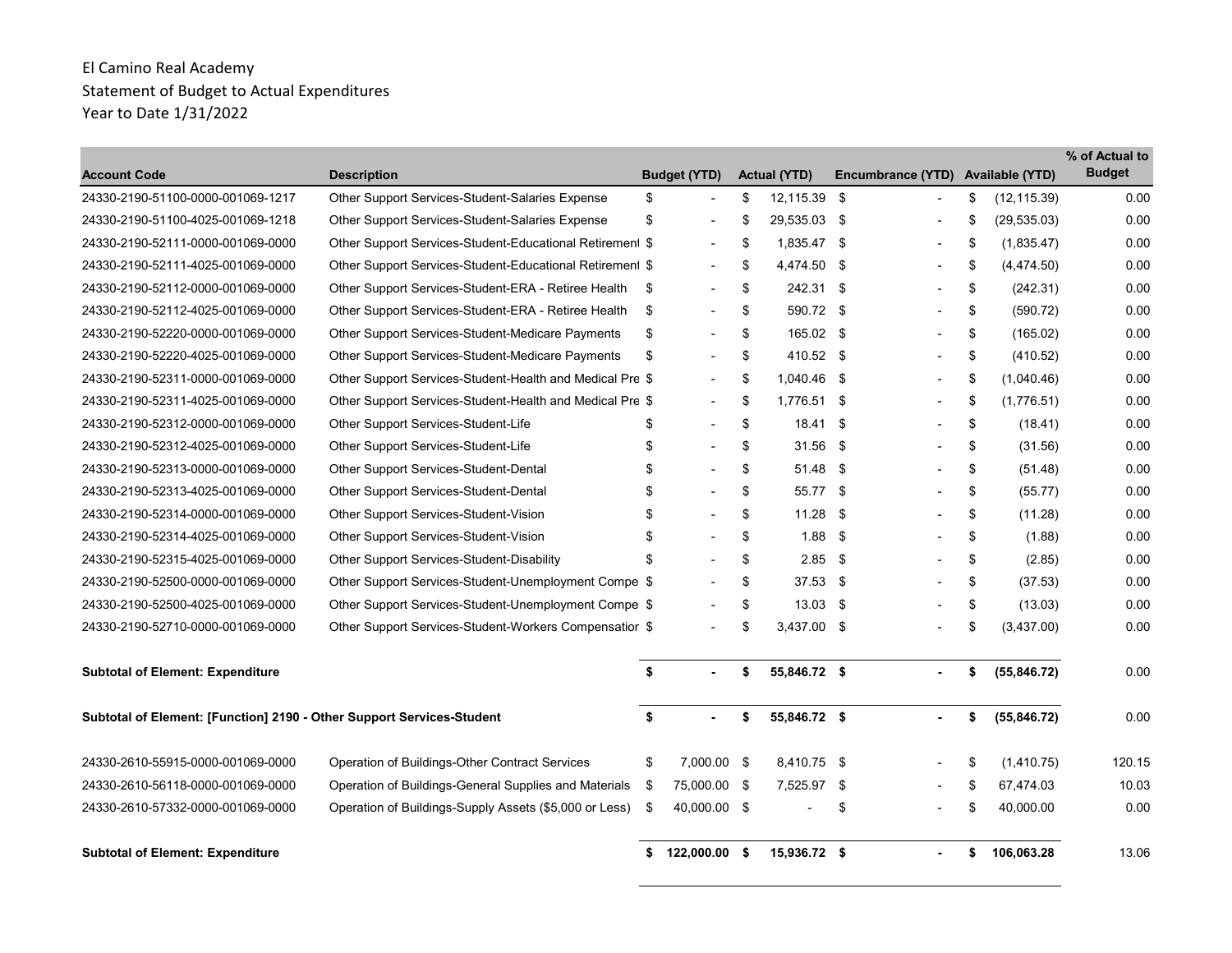| <b>Account Code</b>                                               | <b>Description</b>                                     |     | <b>Budget (YTD)</b> | <b>Actual (YTD)</b>         |      | Encumbrance (YTD) Available (YTD) |      |            | % of Actual to<br><b>Budget</b> |
|-------------------------------------------------------------------|--------------------------------------------------------|-----|---------------------|-----------------------------|------|-----------------------------------|------|------------|---------------------------------|
| Subtotal of Element: [Function] 2610 - Operation of Buildings     |                                                        | \$  | 122,000.00 \$       | 15,936.72 \$                |      |                                   | \$   | 106,063.28 | 13.06                           |
| Subtotal of Element: [Fund] 24330 - ARP ESSER III                 |                                                        | \$  |                     | 761,559.00 \$ 118,637.61 \$ |      | 27,598.90                         | - \$ | 615,322.49 | 15.58                           |
| 25153-2130-51100-0000-001069-1215                                 | <b>Health Services-Salaries Expense</b>                | \$  | 12,554.00 \$        |                             | \$   |                                   | \$   | 12.554.00  | 0.00                            |
| 25153-2130-51100-0000-001069-1216                                 | <b>Health Services-Salaries Expense</b>                | \$  | 31,990.00 \$        | 17,986.94 \$                |      |                                   | \$   | 14,003.06  | 56.22                           |
| 25153-2130-51300-0000-001069-1216                                 | Health Services-Additional Compensation                | \$  |                     | \$<br>1,568.77 \$           |      |                                   | \$   | (1,568.77) | 0.00                            |
| 25153-2130-52111-0000-001069-0000                                 | <b>Health Services-Educational Retirement</b>          | \$  | 6.748.00 \$         | 2.962.56                    | - \$ |                                   | \$   | 3.785.44   | 43.90                           |
| 25153-2130-52112-0000-001069-0000                                 | Health Services-ERA - Retiree Health                   | \$  | 891.00 \$           | 391.10 \$                   |      |                                   | \$   | 499.90     | 43.89                           |
| 25153-2130-52220-0000-001069-0000                                 | Health Services-Medicare Payments                      | \$  | 646.00 \$           | 258.37 \$                   |      |                                   | \$   | 387.63     | 39.99                           |
| 25153-2130-52311-0000-001069-0000                                 | Health Services-Health and Medical Premiums            | \$  | 8,414.00 \$         | $2.712.18$ \$               |      |                                   | \$   | 5.701.82   | 32.23                           |
| 25153-2130-52312-0000-001069-0000                                 | <b>Health Services-Life</b>                            | \$  | $32.00$ \$          | 36.82 \$                    |      |                                   | \$   | (4.82)     | 115.06                          |
| 25153-2130-52313-0000-001069-0000                                 | <b>Health Services-Dental</b>                          | \$  | 481.00 \$           | $120.12$ \$                 |      |                                   | \$   | 360.88     | 24.97                           |
| 25153-2130-52314-0000-001069-0000                                 | <b>Health Services-Vision</b>                          | \$  | $94.00 \text{ }$ \$ | 26.32 \$                    |      |                                   | \$   | 67.68      | 28.00                           |
| 25153-2130-52315-0000-001069-0000                                 | <b>Health Services-Disability</b>                      | \$  | 107.00 \$           | 41.86 \$                    |      |                                   | \$   | 65.14      | 39.12                           |
| 25153-2130-52500-0000-001069-0000                                 | Health Services-Unemployment Compensation              | \$  | 89.00 \$            | 48.32 \$                    |      |                                   | \$   | 40.68      | 54.29                           |
| 25153-2130-52710-0000-001069-0000                                 | Health Services-Workers Compensation Premium           | \$  | 605.00 \$           | 409.00 \$                   |      |                                   | \$   | 196.00     | 67.60                           |
| 25153-2130-52720-0000-001069-0000                                 | Health Services-Workers Compensation Employer's Fee \$ |     | 19.00 \$            | $12.90$ \$                  |      |                                   | \$   | 6.10       | 67.89                           |
| <b>Subtotal of Element: Expenditure</b>                           |                                                        | \$  | 62,670.00 \$        | 26,575.26 \$                |      |                                   | \$   | 36,094.74  | 42.41                           |
| Subtotal of Element: [Function] 2130 - Health Services            |                                                        | \$  | 62,670.00 \$        | 26,575.26 \$                |      |                                   | \$   | 36,094.74  | 42.41                           |
| 25153-2510-53414-0000-001069-0000                                 | Fiscal Services-Other Professional/Technical Services  | -\$ | $2,000.00$ \$       | 245.54 \$                   |      | 1,754.46 \$                       |      |            | 12.27                           |
| <b>Subtotal of Element: Expenditure</b>                           |                                                        | \$  | 2.000.00 S          | $245.54$ \$                 |      | $1.754.46$ \$                     |      |            | 12.28                           |
| Subtotal of Element: [Function] 2510 - Fiscal Services            |                                                        |     | $2,000.00$ \$       | $245.54$ \$                 |      | 1,754.46 \$                       |      |            | 12.28                           |
| Subtotal of Element: [Fund] 25153 - Title XIX MEDICAID 3/21 Years |                                                        | Ŝ.  | 64,670.00 \$        | 26,820.80 \$                |      | 1,754.46 \$                       |      | 36,094.74  | 41.47                           |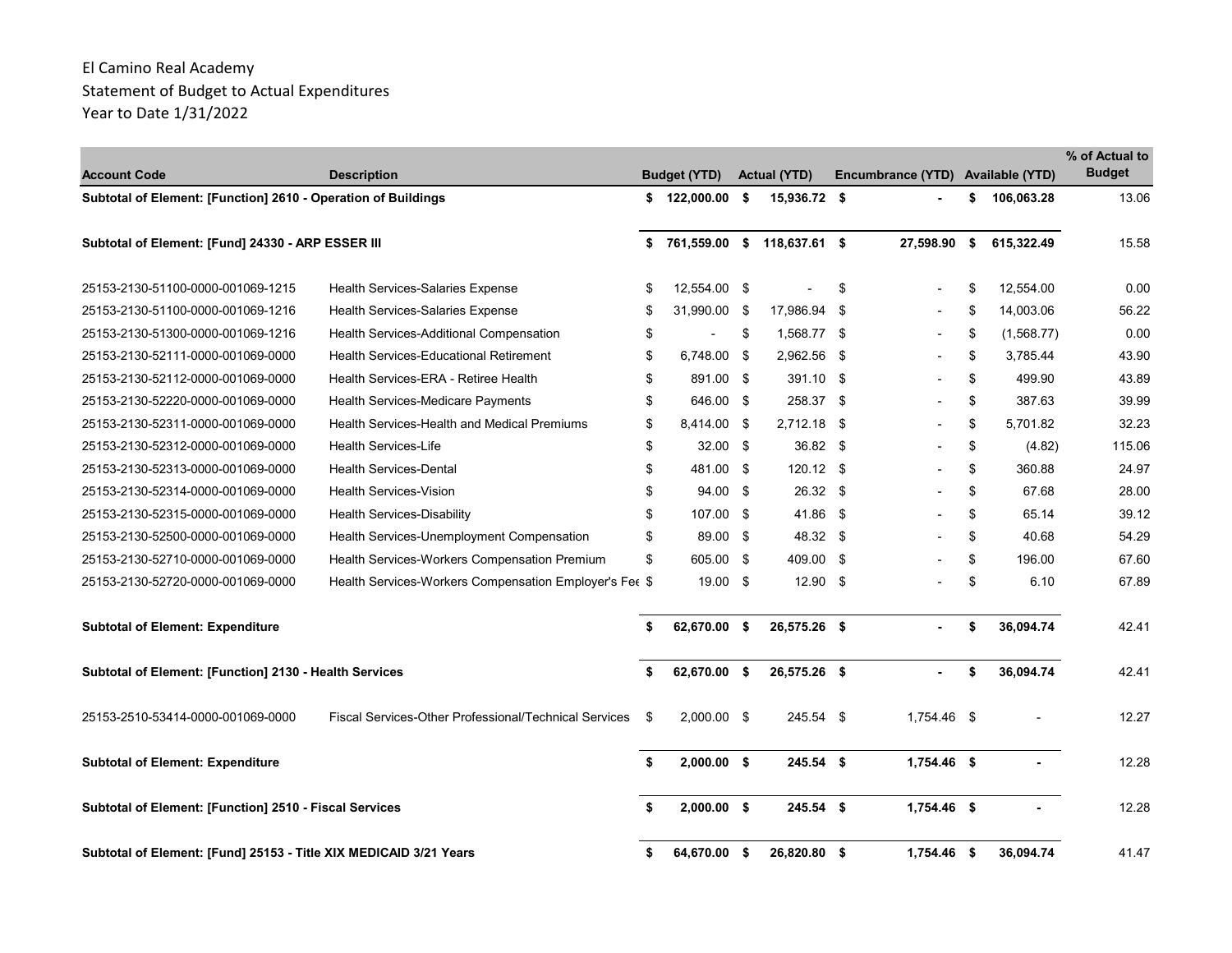| <b>Account Code</b>                                              | <b>Description</b>                              |    | <b>Budget (YTD)</b> | <b>Actual (YTD)</b>         | Encumbrance (YTD) Available (YTD) |                  | % of Actual to<br><b>Budget</b> |
|------------------------------------------------------------------|-------------------------------------------------|----|---------------------|-----------------------------|-----------------------------------|------------------|---------------------------------|
| 27107-2220-56114-0000-001069-0000                                | Library/Media Services-Library And Audio-Visual | \$ | 7,444.00 \$         |                             | \$<br>5,651.72 \$                 | 1,792.28         | 0.00                            |
| <b>Subtotal of Element: Expenditure</b>                          |                                                 | \$ | 7,444.00 \$         |                             | \$<br>5,651.72 \$                 | 1,792.28         | 0.00                            |
| Subtotal of Element: [Function] 2220 - Library/Media Services    |                                                 | \$ | 7,444.00 \$         |                             | \$<br>5,651.72 \$                 | 1,792.28         | 0.00                            |
| Subtotal of Element: [Fund] 27107 - 2012 GO Library SB66         |                                                 | \$ | 7,444.00 \$         |                             | \$<br>5,651.72 \$                 | 1,792.28         | 0.00                            |
| 31200-4000-54640-0000-001069-0000                                | Capital Outlay-Lease Purchase                   | \$ | 212,665.00 \$       | 159,498.75 \$               |                                   | \$<br>53,166.25  | 75.00                           |
| <b>Subtotal of Element: Expenditure</b>                          |                                                 | \$ |                     | 212,665.00 \$ 159,498.75 \$ |                                   | \$<br>53,166.25  | 75.00                           |
| Subtotal of Element: [Function] 4000 - Capital Outlay            |                                                 | \$ |                     | 212,665.00 \$ 159,498.75 \$ |                                   | \$<br>53,166.25  | 75.00                           |
| Subtotal of Element: [Fund] 31200 - Public School Capital Outlay |                                                 | \$ | 212,665.00 \$       | 159,498.75 \$               |                                   | \$<br>53,166.25  | 75.00                           |
| 31400-4000-54500-0000-001069-0000                                | <b>Capital Outlay-Construction Services</b>     | \$ | 127,500.00 \$       |                             | \$                                | \$<br>127,500.00 | 0.00                            |
| 31400-4000-57332-0000-001069-0000                                | Capital Outlay-Supply Assets (\$5,000 or Less)  | S  | 60,000.00 \$        |                             | \$                                | \$<br>60,000.00  | 0.00                            |
| <b>Subtotal of Element: Expenditure</b>                          |                                                 | \$ | 187,500.00 \$       |                             | \$                                | \$<br>187,500.00 | 0.00                            |
| Subtotal of Element: [Function] 4000 - Capital Outlay            |                                                 | \$ | 187,500.00 \$       |                             | \$                                | \$<br>187,500.00 | 0.00                            |
| Subtotal of Element: [Fund] 31400 - Special Capital Outlay-State |                                                 | \$ | 187,500.00 \$       |                             | \$                                | \$<br>187,500.00 | 0.00                            |
| 31600-2310-53712-0000-001069-0000                                | Board of Education-County Tax Collection Costs  | \$ | 3,303.00 \$         | 815.53 \$                   |                                   | \$<br>2,487.47   | 24.69                           |
| <b>Subtotal of Element: Expenditure</b>                          |                                                 | \$ | $3,303.00$ \$       | 815.53 \$                   |                                   | \$<br>2,487.47   | 24.69                           |
| Subtotal of Element: [Function] 2310 - Board of Education        |                                                 | \$ | $3,303.00$ \$       | 815.53 \$                   |                                   | \$<br>2,487.47   | 24.69                           |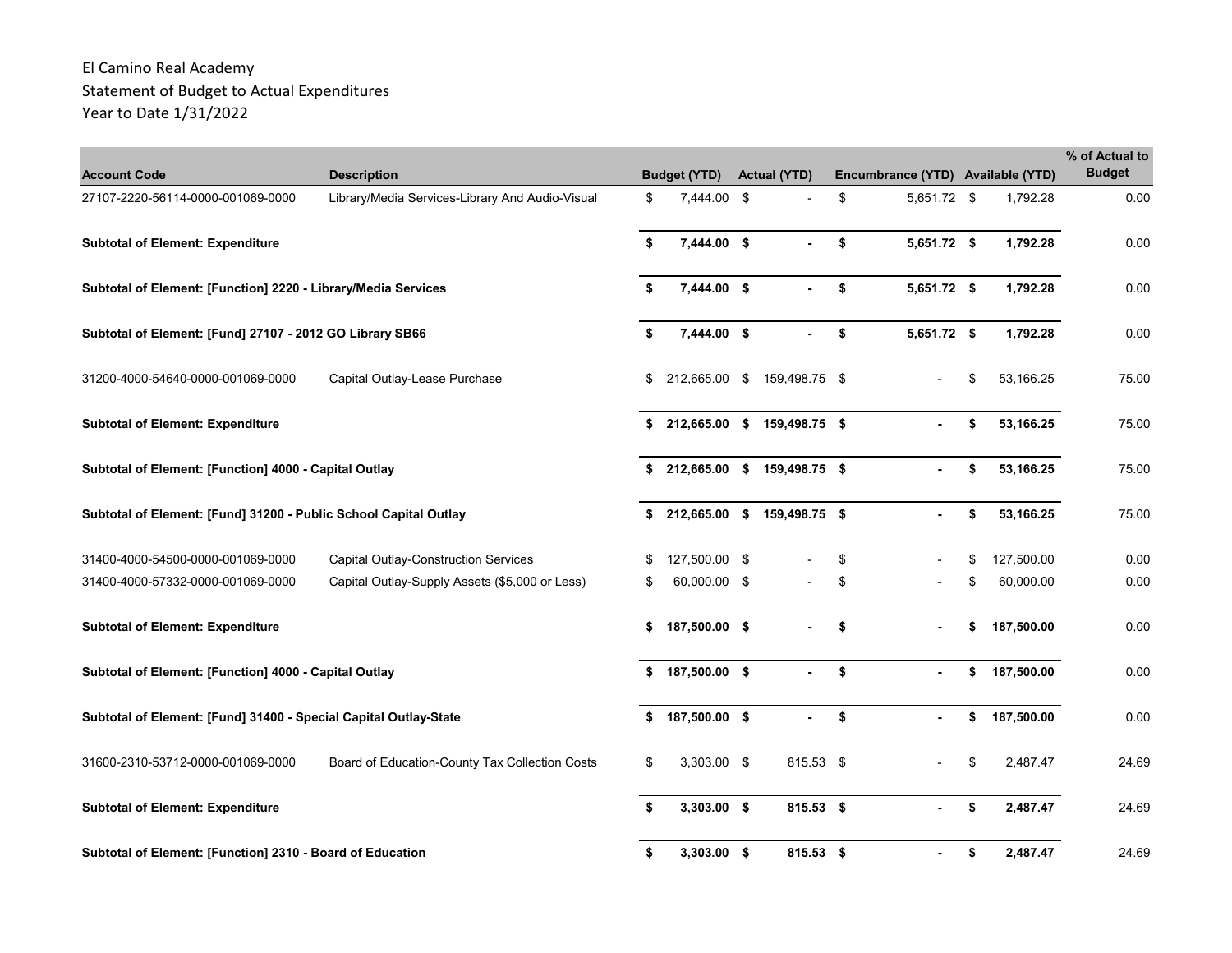| <b>Account Code</b>                                                | <b>Description</b>                              |     | <b>Budget (YTD)</b>         | <b>Actual (YTD)</b>         | Encumbrance (YTD) Available (YTD) |     |             | % of Actual to<br><b>Budget</b> |
|--------------------------------------------------------------------|-------------------------------------------------|-----|-----------------------------|-----------------------------|-----------------------------------|-----|-------------|---------------------------------|
| 31600-4000-54640-0000-001069-0000                                  | Capital Outlay-Lease Purchase                   | \$  | 265,817.00 \$ 117,108.18 \$ |                             | 58,554.09                         | \$  | 90,154.73   | 44.05                           |
| <b>Subtotal of Element: Expenditure</b>                            |                                                 | \$  |                             | 265,817.00 \$ 117,108.18 \$ | 58,554.09 \$                      |     | 90,154.73   | 44.06                           |
| Subtotal of Element: [Function] 4000 - Capital Outlay              |                                                 | \$  |                             | 265,817.00 \$ 117,108.18 \$ | 58,554.09 \$                      |     | 90,154.73   | 44.06                           |
| Subtotal of Element: [Fund] 31600 - Capital Improvements HB-33     |                                                 | \$  |                             | 269,120.00 \$ 117,923.71 \$ | 58,554.09 \$                      |     | 92,642.20   | 43.82                           |
| 31701-2310-53712-0000-001069-0000                                  | Board of Education-County Tax Collection Costs  | \$  | 1,394.00 \$                 | 413.19 \$                   |                                   | \$  | 980.81      | 29.64                           |
| <b>Subtotal of Element: Expenditure</b>                            |                                                 | \$  | $1,394.00$ \$               | 413.19 \$                   |                                   | \$  | 980.81      | 29.64                           |
| Subtotal of Element: [Function] 2310 - Board of Education          |                                                 | \$  | $1,394.00$ \$               | 413.19 \$                   |                                   | \$  | 980.81      | 29.64                           |
| 31701-4000-54640-0000-001069-0000                                  | Capital Outlay-Lease Purchase                   | \$  | 150,580.00 \$               | 16,163.52 \$                | 58,554.09                         | -\$ | 75,862.39   | 10.73                           |
| 31701-4000-57332-0000-001069-0000                                  | Capital Outlay-Supply Assets (\$5,000 or Less)  | \$  |                             | 18,909.83 \$                |                                   | \$  | (18,909.83) | 0.00                            |
| <b>Subtotal of Element: Expenditure</b>                            |                                                 | \$  | 150,580.00 \$               | 35,073.35 \$                | 58,554.09 \$                      |     | 56,952.56   | 23.29                           |
| Subtotal of Element: [Function] 4000 - Capital Outlay              |                                                 | \$  | 150,580.00 \$               | 35,073.35 \$                | 58,554.09 \$                      |     | 56,952.56   | 23.29                           |
| Subtotal of Element: [Fund] 31701 - Capital Improvements SB9 Local |                                                 | \$  | 151,974.00 \$               | 35,486.54 \$                | 58,554.09 \$                      |     | 57,933.37   | 23.35                           |
| 31703-4000-57331-0000-001069-0000                                  | Capital Outlay-Fixed Assets (More Than \$5,000) | \$  | $9,230.00$ \$               |                             | \$                                | \$  | 9,230.00    | 0.00                            |
| <b>Subtotal of Element: Expenditure</b>                            |                                                 | \$  | $9,230.00$ \$               |                             | \$                                | \$  | 9,230.00    | 0.00                            |
| Subtotal of Element: [Function] 4000 - Capital Outlay              |                                                 | \$  | $9,230.00$ \$               |                             | \$                                | \$  | 9,230.00    | 0.00                            |
| Subtotal of Element: [Fund] 31703 - Cap Improv SB9 Cash            |                                                 | \$. | $9,230.00$ \$               |                             | \$                                | \$  | 9,230.00    | 0.00                            |